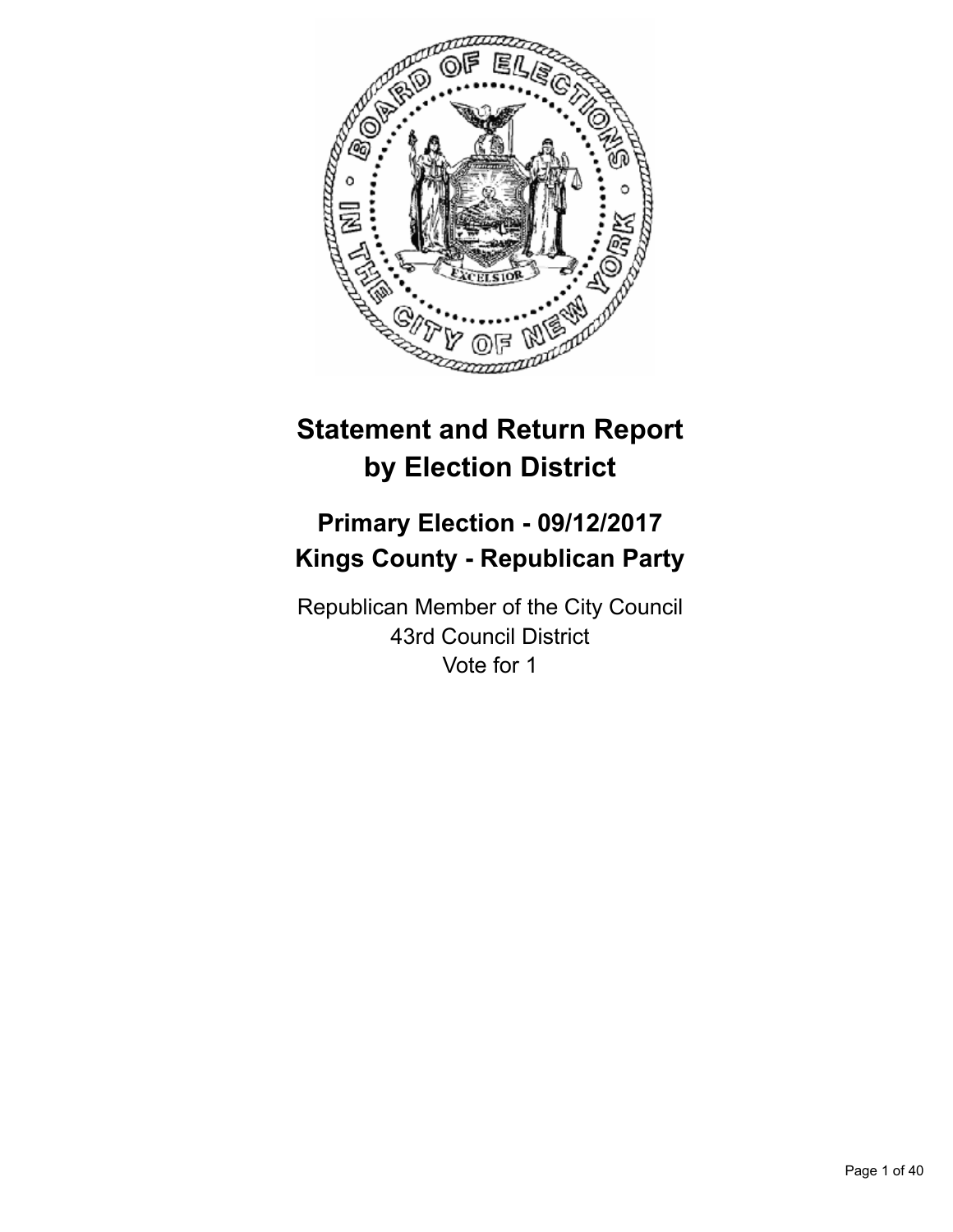

| <b>PUBLIC COUNTER</b>                                    | 42 |
|----------------------------------------------------------|----|
| <b>MANUALLY COUNTED EMERGENCY</b>                        | 0  |
| ABSENTEE / MILITARY                                      | 0  |
| AFFIDAVIT                                                | 0  |
| <b>Total Ballots</b>                                     | 42 |
| Less - Inapplicable Federal/Special Presidential Ballots | 0  |
| <b>Total Applicable Ballots</b>                          | 42 |
| LUCRETIA REGINA-POTTER                                   | 2  |
| <b>BOB CAPANO</b>                                        | 5  |
| JOHN F. QUAGLIONE                                        | 18 |
| LIAM A. MCCABE                                           | 12 |
| JON PALLY (WRITE-IN)                                     | 1  |
| <b>JUSTIN BRANNAN (WRITE-IN)</b>                         | 2  |
| <b>Total Votes</b>                                       | 40 |
| Unrecorded                                               | 2  |

#### **034/46**

| <b>PUBLIC COUNTER</b>                                    | 12 <sup>°</sup> |
|----------------------------------------------------------|-----------------|
| MANUALLY COUNTED EMERGENCY                               | 0               |
| ABSENTEE / MILITARY                                      | 2               |
| AFFIDAVIT                                                | $\Omega$        |
| <b>Total Ballots</b>                                     | 14              |
| Less - Inapplicable Federal/Special Presidential Ballots | 0               |
| <b>Total Applicable Ballots</b>                          | 14              |
| LUCRETIA REGINA-POTTER                                   | 0               |
| <b>BOB CAPANO</b>                                        | 2               |
| JOHN F. QUAGLIONE                                        | 6               |
| LIAM A. MCCABE                                           | 6               |
| <b>Total Votes</b>                                       | 14              |

| 11 |
|----|
| 0  |
|    |
| 0  |
| 12 |
| 0  |
| 12 |
| 2  |
| 0  |
| 8  |
| 2  |
| 12 |
|    |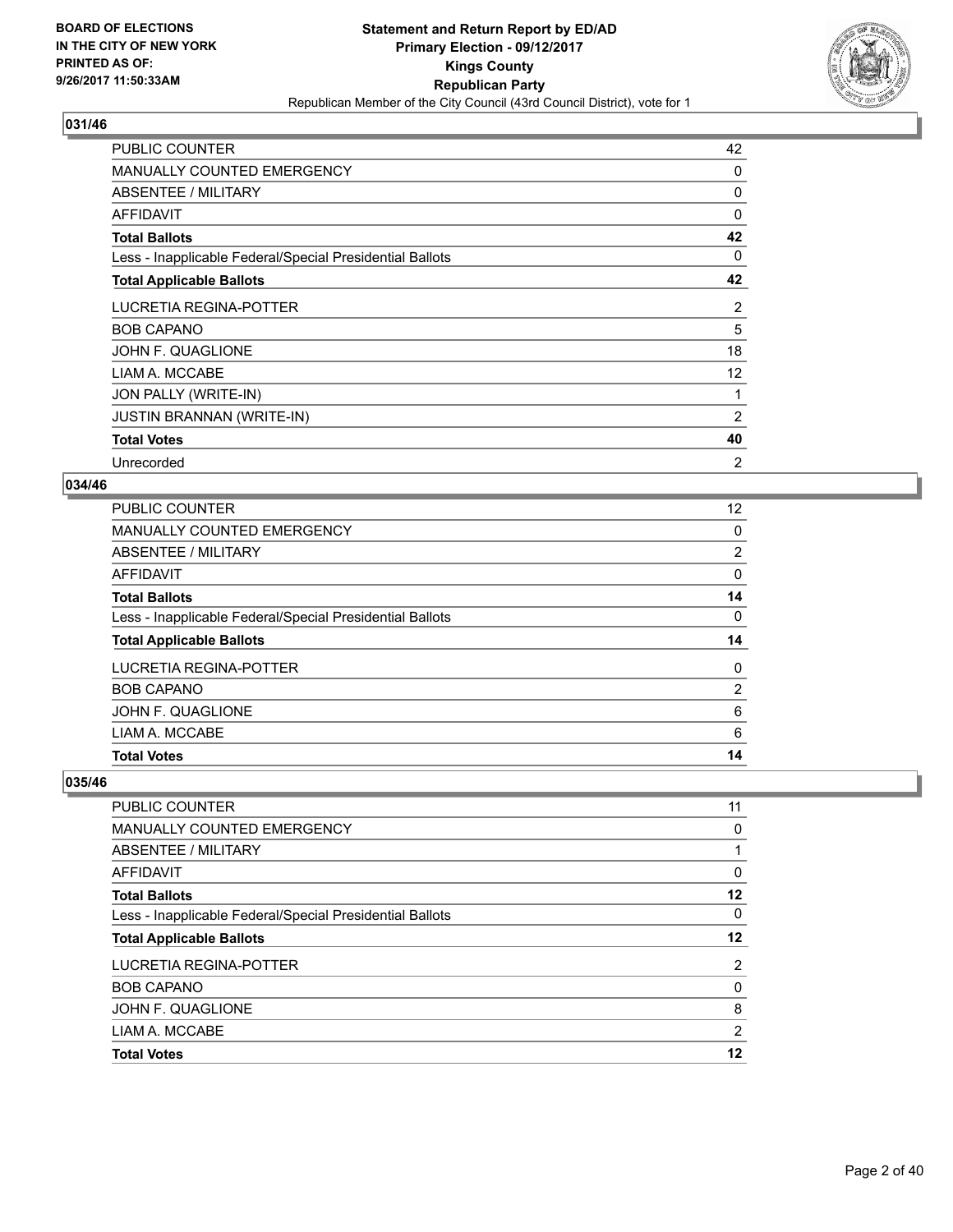

| <b>PUBLIC COUNTER</b>                                    | 44 |
|----------------------------------------------------------|----|
| <b>MANUALLY COUNTED EMERGENCY</b>                        | 0  |
| ABSENTEE / MILITARY                                      | 9  |
| AFFIDAVIT                                                | 0  |
| <b>Total Ballots</b>                                     | 53 |
| Less - Inapplicable Federal/Special Presidential Ballots | 0  |
| <b>Total Applicable Ballots</b>                          | 53 |
| LUCRETIA REGINA-POTTER                                   | 9  |
| <b>BOB CAPANO</b>                                        | 6  |
| JOHN F. QUAGLIONE                                        | 20 |
| LIAM A. MCCABE                                           |    |
|                                                          | 18 |

## **037/46**

| <b>Total Votes</b>                                       | 0 |
|----------------------------------------------------------|---|
| LIAM A. MCCABE                                           | 0 |
| JOHN F. QUAGLIONE                                        | 0 |
| <b>BOB CAPANO</b>                                        | 0 |
| LUCRETIA REGINA-POTTER                                   | 0 |
| <b>Total Applicable Ballots</b>                          | 0 |
| Less - Inapplicable Federal/Special Presidential Ballots | 0 |
| <b>Total Ballots</b>                                     | 0 |
| AFFIDAVIT                                                | 0 |
| ABSENTEE / MILITARY                                      | 0 |
| <b>MANUALLY COUNTED EMERGENCY</b>                        | 0 |
| <b>PUBLIC COUNTER</b>                                    | 0 |

| <b>PUBLIC COUNTER</b>                                    | 49          |
|----------------------------------------------------------|-------------|
| MANUALLY COUNTED EMERGENCY                               | 0           |
| ABSENTEE / MILITARY                                      | 5           |
| AFFIDAVIT                                                | $\mathbf 0$ |
| <b>Total Ballots</b>                                     | 54          |
| Less - Inapplicable Federal/Special Presidential Ballots | 0           |
| <b>Total Applicable Ballots</b>                          | 54          |
| LUCRETIA REGINA-POTTER                                   | 3           |
| <b>BOB CAPANO</b>                                        | 10          |
| JOHN F. QUAGLIONE                                        | 19          |
| LIAM A. MCCABE                                           | 22          |
| <b>Total Votes</b>                                       | 54          |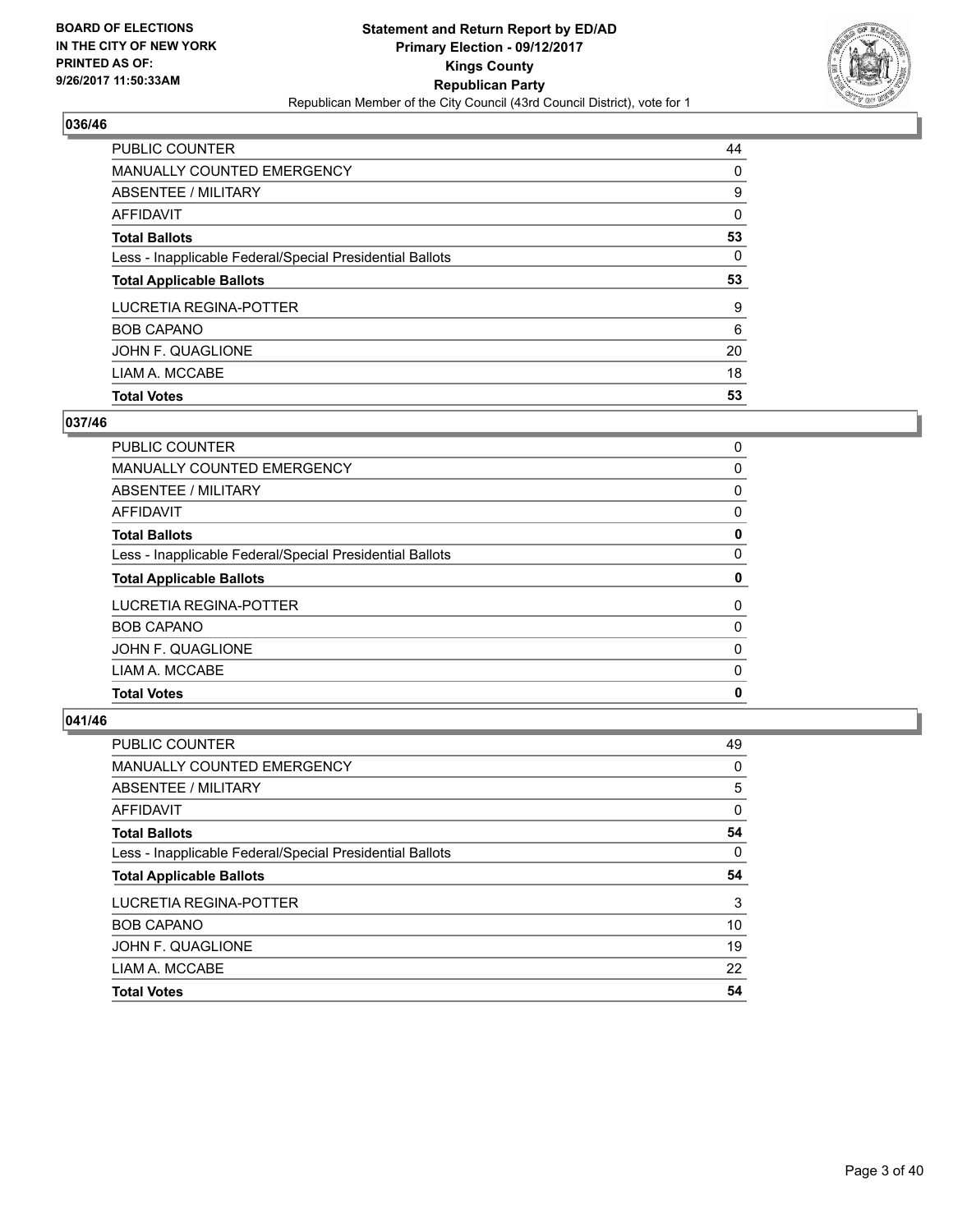

| PUBLIC COUNTER                                           | 43 |
|----------------------------------------------------------|----|
| MANUALLY COUNTED EMERGENCY                               | 0  |
| ABSENTEE / MILITARY                                      | 7  |
| AFFIDAVIT                                                |    |
| <b>Total Ballots</b>                                     | 51 |
| Less - Inapplicable Federal/Special Presidential Ballots | 0  |
| <b>Total Applicable Ballots</b>                          | 51 |
| LUCRETIA REGINA-POTTER                                   | 23 |
| <b>BOB CAPANO</b>                                        | 2  |
| JOHN F. QUAGLIONE                                        | 17 |
| LIAM A. MCCABE                                           | 8  |
| <b>Total Votes</b>                                       | 50 |
| Unrecorded                                               | 1  |

#### **047/46**

| PUBLIC COUNTER                                           | 80 |
|----------------------------------------------------------|----|
| <b>MANUALLY COUNTED EMERGENCY</b>                        | 0  |
| ABSENTEE / MILITARY                                      | 3  |
| AFFIDAVIT                                                | 0  |
| <b>Total Ballots</b>                                     | 83 |
| Less - Inapplicable Federal/Special Presidential Ballots | 0  |
| <b>Total Applicable Ballots</b>                          | 83 |
| LUCRETIA REGINA-POTTER                                   | 24 |
| <b>BOB CAPANO</b>                                        | 11 |
| JOHN F. QUAGLIONE                                        | 29 |
| LIAM A. MCCABE                                           | 19 |
| <b>Total Votes</b>                                       | 83 |

| <b>PUBLIC COUNTER</b>                                    | 30          |
|----------------------------------------------------------|-------------|
| <b>MANUALLY COUNTED EMERGENCY</b>                        | 0           |
| ABSENTEE / MILITARY                                      | 5           |
| AFFIDAVIT                                                | $\mathbf 0$ |
| <b>Total Ballots</b>                                     | 35          |
| Less - Inapplicable Federal/Special Presidential Ballots | 0           |
| <b>Total Applicable Ballots</b>                          | 35          |
| LUCRETIA REGINA-POTTER                                   | 0           |
| <b>BOB CAPANO</b>                                        | 7           |
| JOHN F. QUAGLIONE                                        | 12          |
| LIAM A. MCCABE                                           | 16          |
| <b>Total Votes</b>                                       | 35          |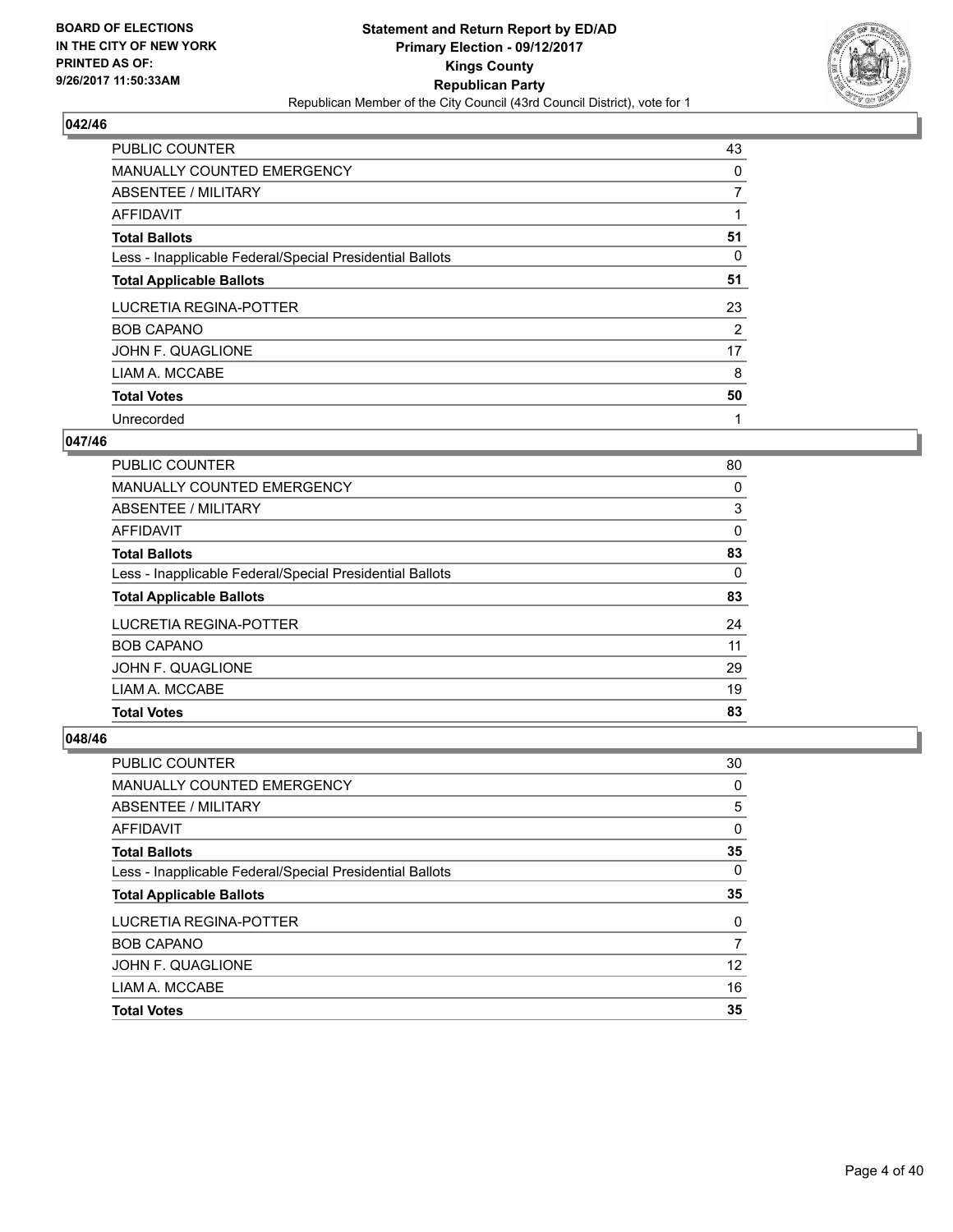

| <b>PUBLIC COUNTER</b>                                    | 38 |
|----------------------------------------------------------|----|
| <b>MANUALLY COUNTED EMERGENCY</b>                        | 0  |
| ABSENTEE / MILITARY                                      | 5  |
| AFFIDAVIT                                                | 0  |
| <b>Total Ballots</b>                                     | 43 |
| Less - Inapplicable Federal/Special Presidential Ballots | 0  |
| <b>Total Applicable Ballots</b>                          | 43 |
|                                                          |    |
|                                                          | 0  |
| <b>BOB CAPANO</b>                                        | 6  |
| LUCRETIA REGINA-POTTER<br>JOHN F. QUAGLIONE              | 25 |
| LIAM A. MCCABE                                           | 12 |

## **050/46**

| <b>PUBLIC COUNTER</b>                                    | 79          |
|----------------------------------------------------------|-------------|
| <b>MANUALLY COUNTED EMERGENCY</b>                        | 0           |
| ABSENTEE / MILITARY                                      | 3           |
| AFFIDAVIT                                                | $\mathbf 0$ |
| <b>Total Ballots</b>                                     | 82          |
| Less - Inapplicable Federal/Special Presidential Ballots | 0           |
| <b>Total Applicable Ballots</b>                          | 82          |
| LUCRETIA REGINA-POTTER                                   | 1           |
| <b>BOB CAPANO</b>                                        | 11          |
| JOHN F. QUAGLIONE                                        | 45          |
| LIAM A. MCCABE                                           | 23          |
| <b>Total Votes</b>                                       | 80          |
| Unrecorded                                               | 2           |

| PUBLIC COUNTER                                           | 95  |
|----------------------------------------------------------|-----|
| MANUALLY COUNTED EMERGENCY                               | 0   |
| ABSENTEE / MILITARY                                      | 5   |
| AFFIDAVIT                                                | 0   |
| <b>Total Ballots</b>                                     | 100 |
| Less - Inapplicable Federal/Special Presidential Ballots | 0   |
| <b>Total Applicable Ballots</b>                          | 100 |
|                                                          |     |
| LUCRETIA REGINA-POTTER                                   |     |
| <b>BOB CAPANO</b>                                        | 10  |
| JOHN F. QUAGLIONE                                        | 66  |
| LIAM A. MCCABE                                           | 23  |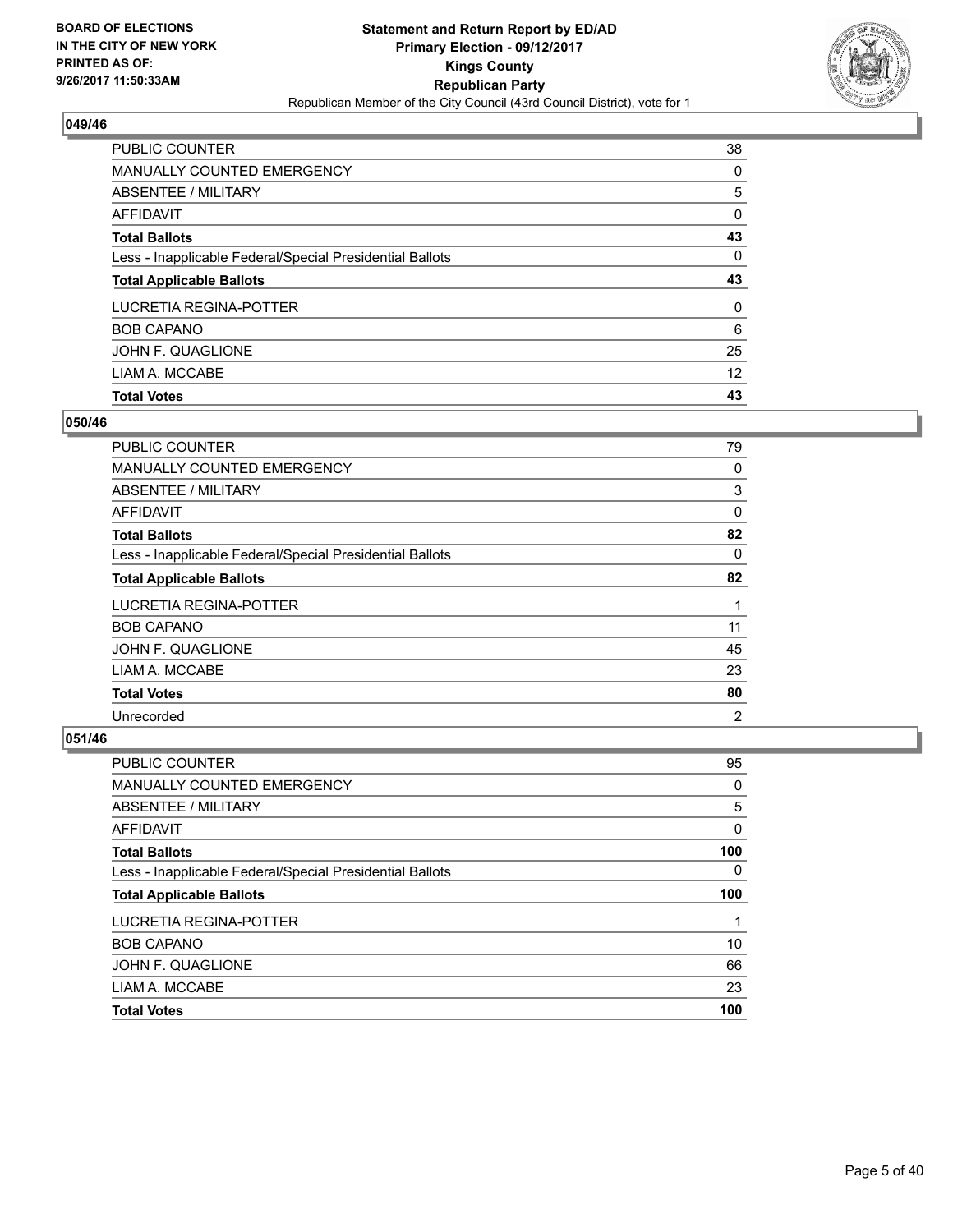

| <b>PUBLIC COUNTER</b>                                    | 61 |
|----------------------------------------------------------|----|
| <b>MANUALLY COUNTED EMERGENCY</b>                        | 0  |
| <b>ABSENTEE / MILITARY</b>                               | 3  |
| AFFIDAVIT                                                | 0  |
| <b>Total Ballots</b>                                     | 64 |
| Less - Inapplicable Federal/Special Presidential Ballots | 0  |
| <b>Total Applicable Ballots</b>                          | 64 |
| LUCRETIA REGINA-POTTER                                   | 3  |
| <b>BOB CAPANO</b>                                        | 7  |
| JOHN F. QUAGLIONE                                        | 35 |
| LIAM A. MCCABE                                           | 14 |
| <b>JUSTIN BRANNAN (WRITE-IN)</b>                         | 1  |
| <b>Total Votes</b>                                       | 60 |
| Unrecorded                                               | 4  |

#### **053/46**

| <b>PUBLIC COUNTER</b>                                    | 50 |
|----------------------------------------------------------|----|
| <b>MANUALLY COUNTED EMERGENCY</b>                        | 0  |
| ABSENTEE / MILITARY                                      | 3  |
| AFFIDAVIT                                                | 0  |
| <b>Total Ballots</b>                                     | 53 |
| Less - Inapplicable Federal/Special Presidential Ballots | 0  |
| <b>Total Applicable Ballots</b>                          | 53 |
| LUCRETIA REGINA-POTTER                                   | 3  |
| <b>BOB CAPANO</b>                                        | 5  |
| JOHN F. QUAGLIONE                                        | 25 |
| LIAM A. MCCABE                                           | 20 |
| <b>Total Votes</b>                                       | 53 |

| <b>PUBLIC COUNTER</b>                                    | 36             |
|----------------------------------------------------------|----------------|
| MANUALLY COUNTED EMERGENCY                               | 0              |
| ABSENTEE / MILITARY                                      | 8              |
| AFFIDAVIT                                                | 0              |
| <b>Total Ballots</b>                                     | 44             |
| Less - Inapplicable Federal/Special Presidential Ballots | 0              |
| <b>Total Applicable Ballots</b>                          | 44             |
| <b>LUCRETIA REGINA-POTTER</b>                            | 0              |
| <b>BOB CAPANO</b>                                        | 7              |
| JOHN F. QUAGLIONE                                        | 23             |
| LIAM A. MCCABE                                           | 12             |
| <b>Total Votes</b>                                       | 42             |
| Unrecorded                                               | $\overline{2}$ |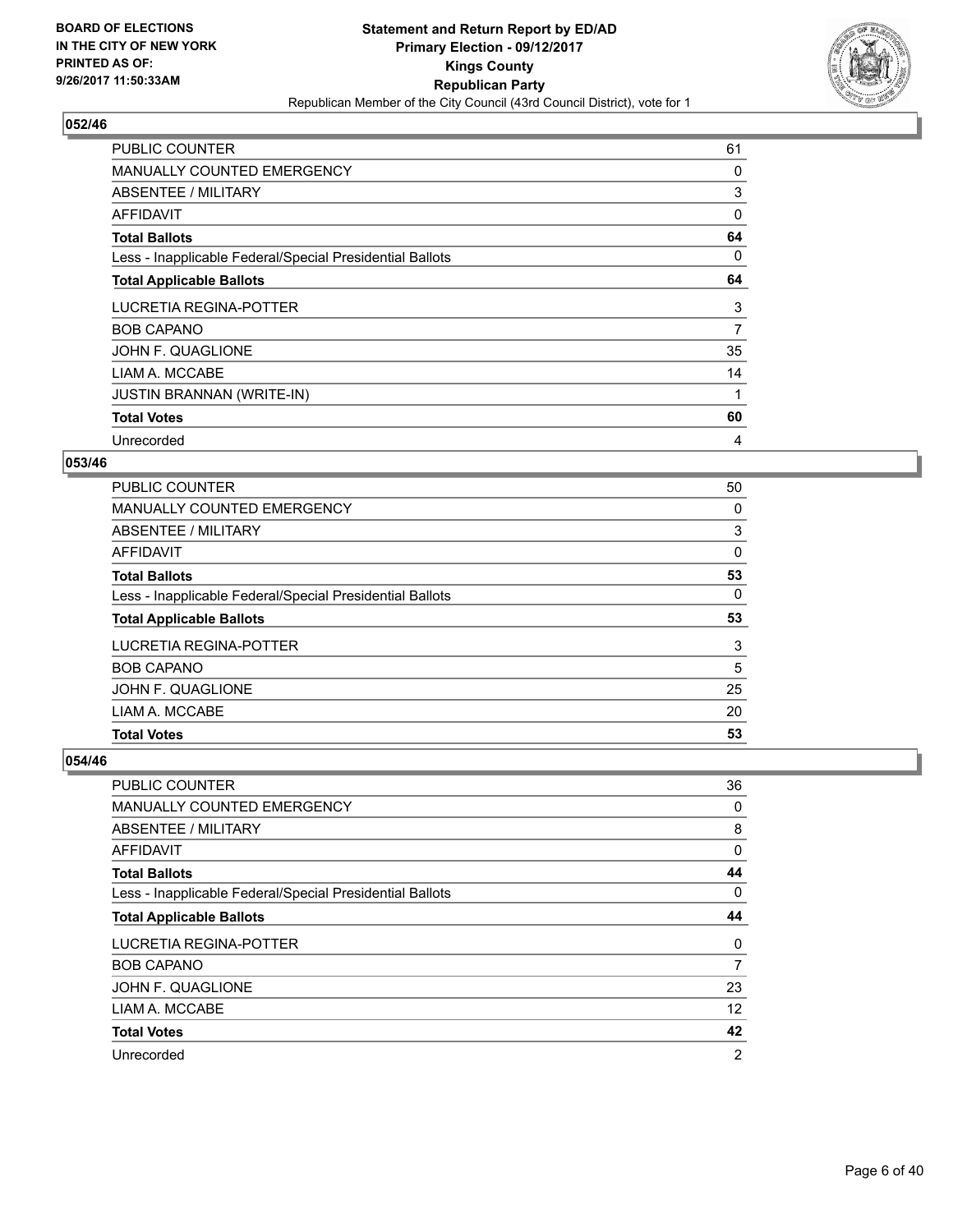

| <b>PUBLIC COUNTER</b>                                    | 25 |
|----------------------------------------------------------|----|
| MANUALLY COUNTED EMERGENCY                               | 0  |
| ABSENTEE / MILITARY                                      | 0  |
| AFFIDAVIT                                                | 3  |
| <b>Total Ballots</b>                                     | 28 |
| Less - Inapplicable Federal/Special Presidential Ballots | 0  |
| <b>Total Applicable Ballots</b>                          | 28 |
| LUCRETIA REGINA-POTTER                                   | 5  |
| <b>BOB CAPANO</b>                                        | 5  |
| JOHN F. QUAGLIONE                                        | 11 |
| LIAM A. MCCABE                                           | 7  |
| <b>Total Votes</b>                                       | 28 |

## **056/46**

| <b>PUBLIC COUNTER</b>                                    | 40 |
|----------------------------------------------------------|----|
| <b>MANUALLY COUNTED EMERGENCY</b>                        | 0  |
| ABSENTEE / MILITARY                                      | 0  |
| <b>AFFIDAVIT</b>                                         | 1  |
| <b>Total Ballots</b>                                     | 41 |
| Less - Inapplicable Federal/Special Presidential Ballots | 0  |
| <b>Total Applicable Ballots</b>                          | 41 |
| LUCRETIA REGINA-POTTER                                   |    |
| <b>BOB CAPANO</b>                                        | 5  |
| JOHN F. QUAGLIONE                                        | 22 |
| LIAM A. MCCABE                                           | 12 |
| <b>Total Votes</b>                                       | 40 |
| Unrecorded                                               | 1  |

| PUBLIC COUNTER                                           | 47 |
|----------------------------------------------------------|----|
| <b>MANUALLY COUNTED EMERGENCY</b>                        | 0  |
| ABSENTEE / MILITARY                                      | 7  |
| AFFIDAVIT                                                | 0  |
| <b>Total Ballots</b>                                     | 54 |
| Less - Inapplicable Federal/Special Presidential Ballots | 0  |
| <b>Total Applicable Ballots</b>                          | 54 |
| LUCRETIA REGINA-POTTER                                   | 0  |
| <b>BOB CAPANO</b>                                        | 6  |
| JOHN F. QUAGLIONE                                        | 29 |
| LIAM A. MCCABE                                           | 19 |
| <b>Total Votes</b>                                       | 54 |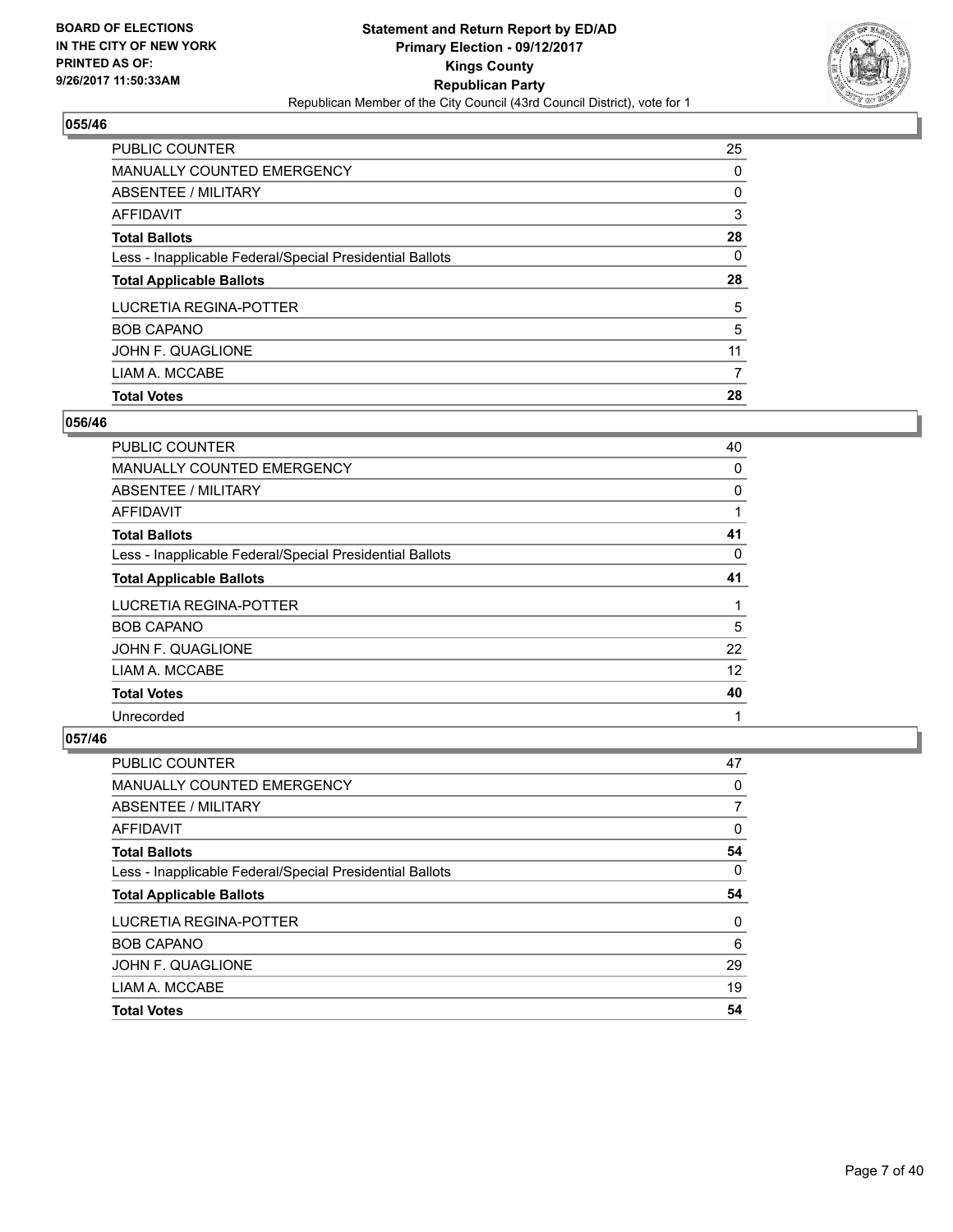

| <b>PUBLIC COUNTER</b>                                    | 36 |
|----------------------------------------------------------|----|
| <b>MANUALLY COUNTED EMERGENCY</b>                        | 0  |
| <b>ABSENTEE / MILITARY</b>                               | 2  |
| AFFIDAVIT                                                |    |
| <b>Total Ballots</b>                                     | 39 |
| Less - Inapplicable Federal/Special Presidential Ballots | 0  |
| <b>Total Applicable Ballots</b>                          | 39 |
| LUCRETIA REGINA-POTTER                                   | 0  |
| <b>BOB CAPANO</b>                                        | 5  |
| JOHN F. QUAGLIONE                                        | 19 |
| LIAM A. MCCABE                                           | 15 |
| <b>Total Votes</b>                                       | 39 |

#### **059/46**

| <b>PUBLIC COUNTER</b>                                    | 37 |
|----------------------------------------------------------|----|
| <b>MANUALLY COUNTED EMERGENCY</b>                        | 0  |
| ABSENTEE / MILITARY                                      | 4  |
| AFFIDAVIT                                                | 0  |
| <b>Total Ballots</b>                                     | 41 |
| Less - Inapplicable Federal/Special Presidential Ballots | 0  |
| <b>Total Applicable Ballots</b>                          | 41 |
| LUCRETIA REGINA-POTTER                                   | 0  |
| <b>BOB CAPANO</b>                                        | 6  |
| JOHN F. QUAGLIONE                                        | 19 |
| LIAM A. MCCABE                                           | 15 |
| KHADER EL-YATEEM (WRITE-IN)                              |    |
| <b>Total Votes</b>                                       | 41 |
|                                                          |    |

| <b>PUBLIC COUNTER</b>                                    | 66 |
|----------------------------------------------------------|----|
| MANUALLY COUNTED EMERGENCY                               | 0  |
| <b>ABSENTEE / MILITARY</b>                               | 3  |
| AFFIDAVIT                                                | 0  |
| <b>Total Ballots</b>                                     | 69 |
| Less - Inapplicable Federal/Special Presidential Ballots | 0  |
| <b>Total Applicable Ballots</b>                          | 69 |
| <b>LUCRETIA REGINA-POTTER</b>                            | 2  |
| <b>BOB CAPANO</b>                                        | 10 |
| JOHN F. QUAGLIONE                                        | 30 |
| LIAM A. MCCABE                                           | 24 |
| KEVIN PETER CARROLL (WRITE-IN)                           | 1  |
| KHADER EL-YATEEM (WRITE-IN)                              | 2  |
| <b>Total Votes</b>                                       | 69 |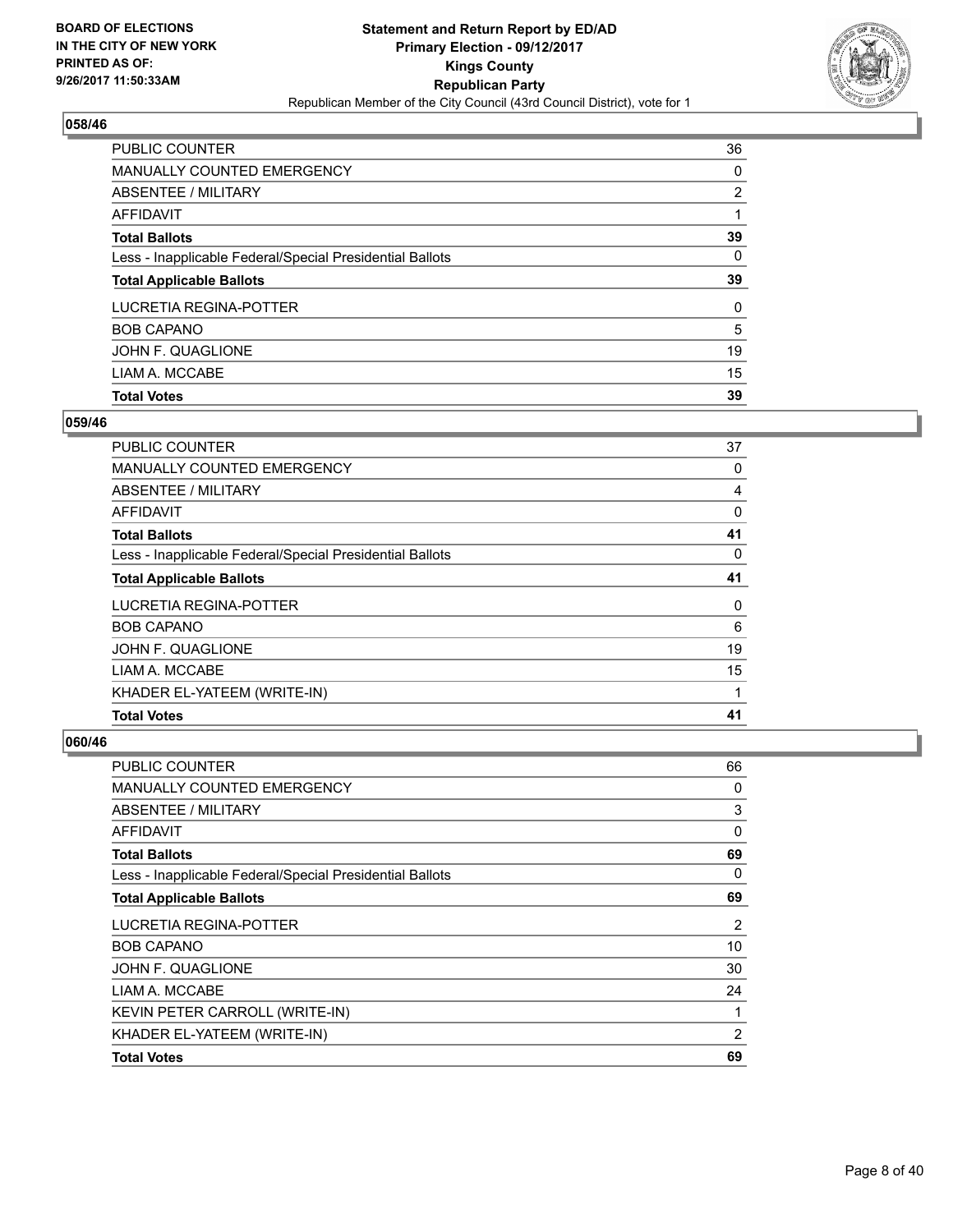

| <b>Total Votes</b>                                       | 33 |
|----------------------------------------------------------|----|
| <b>JUSTIN BRANNAN (WRITE-IN)</b>                         |    |
| LIAM A. MCCABE                                           | 22 |
| JOHN F. QUAGLIONE                                        | 9  |
| <b>BOB CAPANO</b>                                        |    |
| LUCRETIA REGINA-POTTER                                   | 0  |
| <b>Total Applicable Ballots</b>                          | 33 |
| Less - Inapplicable Federal/Special Presidential Ballots | 0  |
| <b>Total Ballots</b>                                     | 33 |
| AFFIDAVIT                                                | 0  |
| ABSENTEE / MILITARY                                      | 5  |
| <b>MANUALLY COUNTED EMERGENCY</b>                        | 0  |
| <b>PUBLIC COUNTER</b>                                    | 28 |

## **062/46**

| <b>PUBLIC COUNTER</b>                                    | 49             |
|----------------------------------------------------------|----------------|
| <b>MANUALLY COUNTED EMERGENCY</b>                        | 0              |
| ABSENTEE / MILITARY                                      | 5              |
| AFFIDAVIT                                                |                |
| <b>Total Ballots</b>                                     | 55             |
| Less - Inapplicable Federal/Special Presidential Ballots | 0              |
| <b>Total Applicable Ballots</b>                          | 55             |
| LUCRETIA REGINA-POTTER                                   | $\overline{2}$ |
| <b>BOB CAPANO</b>                                        | 8              |
| JOHN F. QUAGLIONE                                        | 9              |
| LIAM A. MCCABE                                           | 36             |
| <b>Total Votes</b>                                       | 55             |

| PUBLIC COUNTER                                           | 37 |
|----------------------------------------------------------|----|
| MANUALLY COUNTED EMERGENCY                               | 0  |
| ABSENTEE / MILITARY                                      | 3  |
| AFFIDAVIT                                                | 0  |
| <b>Total Ballots</b>                                     | 40 |
| Less - Inapplicable Federal/Special Presidential Ballots | 0  |
| <b>Total Applicable Ballots</b>                          | 40 |
| <b>LUCRETIA REGINA-POTTER</b>                            | 0  |
| <b>BOB CAPANO</b>                                        | 6  |
| JOHN F. QUAGLIONE                                        | 19 |
| LIAM A. MCCABE                                           | 14 |
| <b>Total Votes</b>                                       | 39 |
| Unrecorded                                               | 1  |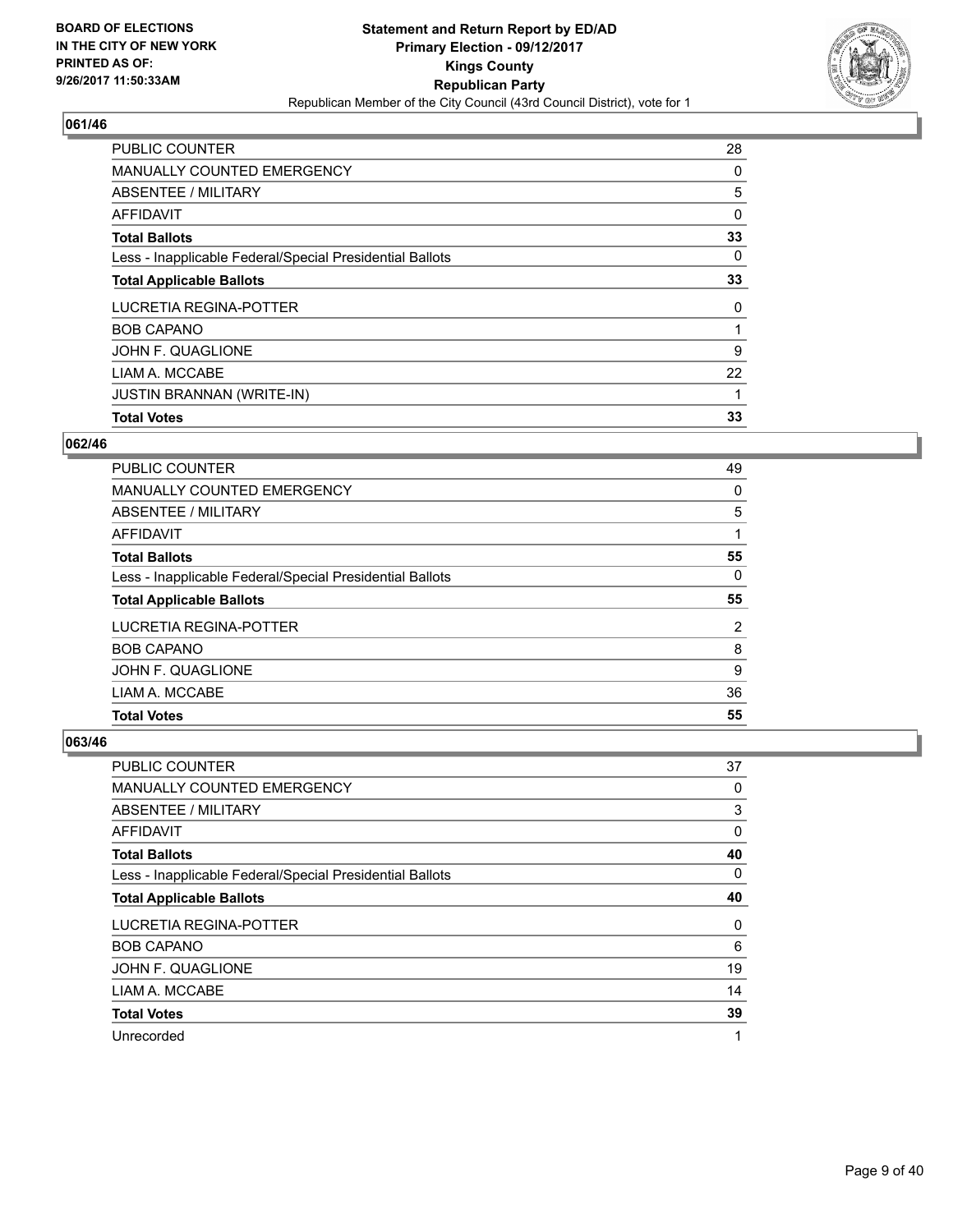

| <b>PUBLIC COUNTER</b>                                    | 57 |
|----------------------------------------------------------|----|
| <b>MANUALLY COUNTED EMERGENCY</b>                        | 0  |
| ABSENTEE / MILITARY                                      | 6  |
| AFFIDAVIT                                                | 0  |
| <b>Total Ballots</b>                                     | 63 |
| Less - Inapplicable Federal/Special Presidential Ballots | 0  |
| <b>Total Applicable Ballots</b>                          | 63 |
|                                                          |    |
| LUCRETIA REGINA-POTTER                                   |    |
| <b>BOB CAPANO</b>                                        | 14 |
| JOHN F. QUAGLIONE                                        | 24 |
| LIAM A. MCCABE                                           | 24 |

## **065/46**

| <b>PUBLIC COUNTER</b>                                    | 54 |
|----------------------------------------------------------|----|
| <b>MANUALLY COUNTED EMERGENCY</b>                        | 0  |
| ABSENTEE / MILITARY                                      | 6  |
| AFFIDAVIT                                                | 0  |
| <b>Total Ballots</b>                                     | 60 |
| Less - Inapplicable Federal/Special Presidential Ballots | 0  |
| <b>Total Applicable Ballots</b>                          | 60 |
| LUCRETIA REGINA-POTTER                                   | 1  |
| <b>BOB CAPANO</b>                                        | 11 |
| JOHN F. QUAGLIONE                                        | 32 |
| LIAM A. MCCABE                                           | 14 |
| <b>Total Votes</b>                                       | 58 |
| Unrecorded                                               | 2  |

| PUBLIC COUNTER                                           | 38 |
|----------------------------------------------------------|----|
| MANUALLY COUNTED EMERGENCY                               | 0  |
| ABSENTEE / MILITARY                                      | 4  |
| AFFIDAVIT                                                | 0  |
| <b>Total Ballots</b>                                     | 42 |
| Less - Inapplicable Federal/Special Presidential Ballots | 0  |
| <b>Total Applicable Ballots</b>                          | 42 |
| LUCRETIA REGINA-POTTER                                   | 2  |
| <b>BOB CAPANO</b>                                        | 5  |
| JOHN F. QUAGLIONE                                        | 18 |
| LIAM A. MCCABE                                           | 17 |
| <b>Total Votes</b>                                       | 42 |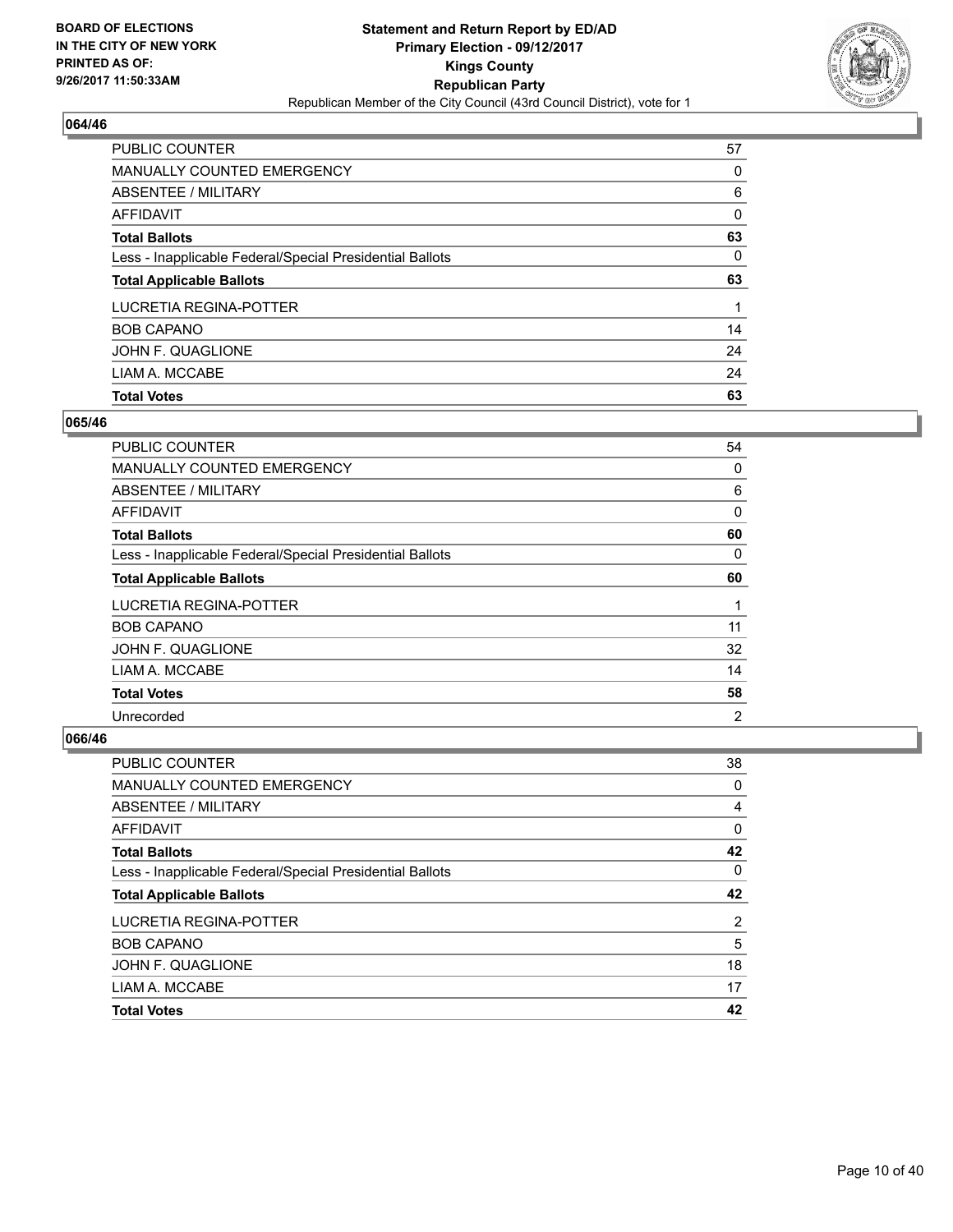

| <b>PUBLIC COUNTER</b>                                    | 62 |
|----------------------------------------------------------|----|
| <b>MANUALLY COUNTED EMERGENCY</b>                        | 0  |
| ABSENTEE / MILITARY                                      | 5  |
| AFFIDAVIT                                                |    |
| <b>Total Ballots</b>                                     | 68 |
| Less - Inapplicable Federal/Special Presidential Ballots | 0  |
| <b>Total Applicable Ballots</b>                          | 68 |
| LUCRETIA REGINA-POTTER                                   |    |
| <b>BOB CAPANO</b>                                        | 9  |
| JOHN F. QUAGLIONE                                        | 37 |
| LIAM A. MCCABE                                           | 20 |
| <b>JUSTIN BRANNAN (WRITE-IN)</b>                         |    |
| <b>Total Votes</b>                                       | 68 |

#### **068/46**

| PUBLIC COUNTER                                           | 86 |
|----------------------------------------------------------|----|
| <b>MANUALLY COUNTED EMERGENCY</b>                        | 0  |
| ABSENTEE / MILITARY                                      | 2  |
| AFFIDAVIT                                                | 0  |
| <b>Total Ballots</b>                                     | 88 |
| Less - Inapplicable Federal/Special Presidential Ballots | 0  |
| <b>Total Applicable Ballots</b>                          | 88 |
| LUCRETIA REGINA-POTTER                                   |    |
| <b>BOB CAPANO</b>                                        | 12 |
| JOHN F. QUAGLIONE                                        | 46 |
| LIAM A. MCCABE                                           | 29 |
| <b>Total Votes</b>                                       | 88 |

| <b>Total Votes</b>                                       | 80 |
|----------------------------------------------------------|----|
| UNATTRIBUTABLE WRITE-IN (WRITE-IN)                       | 1  |
| LIAM A. MCCABE                                           | 21 |
| JOHN F. QUAGLIONE                                        | 46 |
| <b>BOB CAPANO</b>                                        | 9  |
| LUCRETIA REGINA-POTTER                                   | 3  |
| <b>Total Applicable Ballots</b>                          | 80 |
| Less - Inapplicable Federal/Special Presidential Ballots | 0  |
| <b>Total Ballots</b>                                     | 80 |
| <b>AFFIDAVIT</b>                                         | 0  |
| <b>ABSENTEE / MILITARY</b>                               | 5  |
| <b>MANUALLY COUNTED EMERGENCY</b>                        | 0  |
| PUBLIC COUNTER                                           | 75 |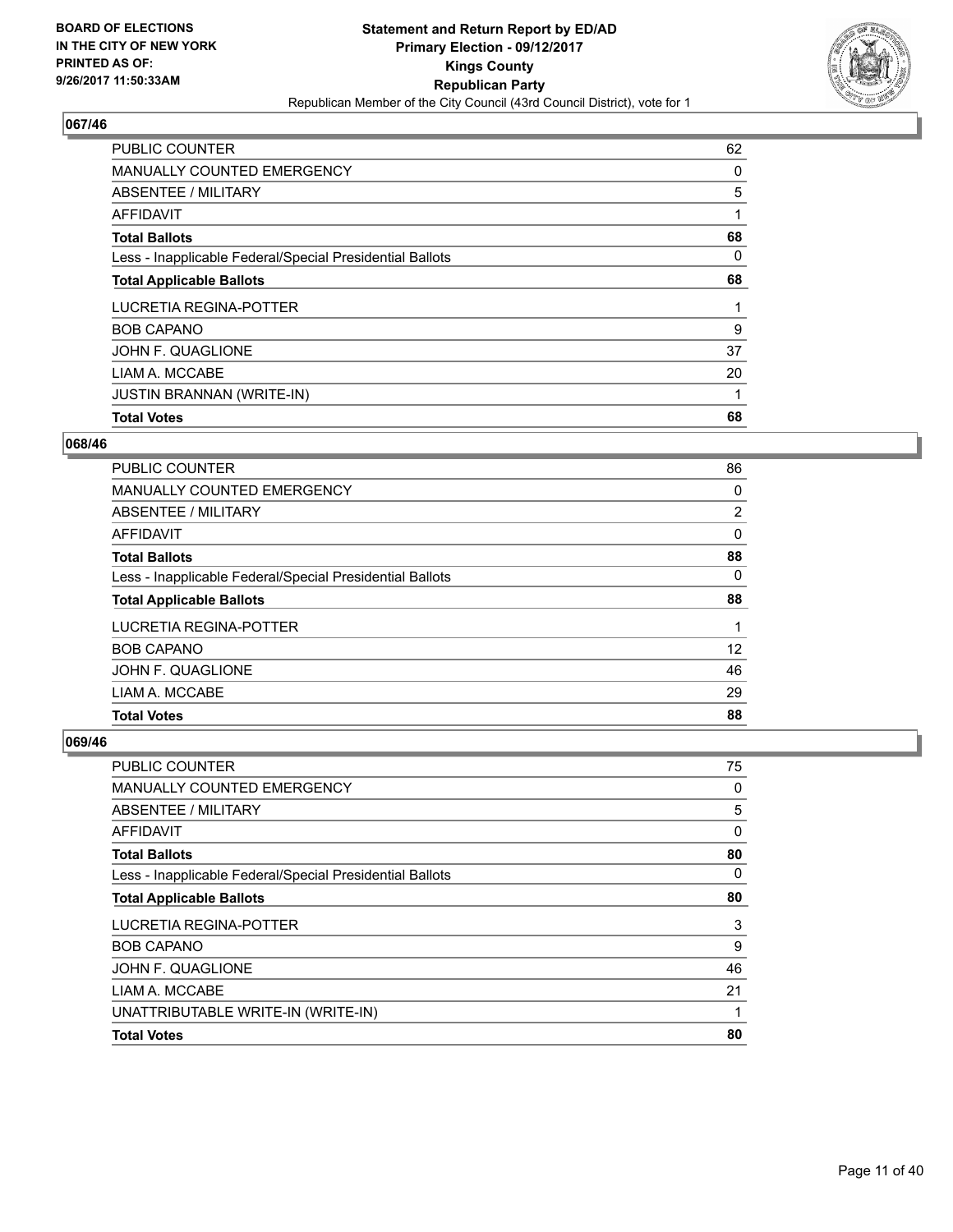

| <b>PUBLIC COUNTER</b>                                    | 67 |
|----------------------------------------------------------|----|
| <b>MANUALLY COUNTED EMERGENCY</b>                        | 0  |
| ABSENTEE / MILITARY                                      | 8  |
| AFFIDAVIT                                                | 0  |
| <b>Total Ballots</b>                                     | 75 |
| Less - Inapplicable Federal/Special Presidential Ballots | 0  |
| <b>Total Applicable Ballots</b>                          | 75 |
| LUCRETIA REGINA-POTTER                                   | 4  |
| <b>BOB CAPANO</b>                                        | 13 |
| JOHN F. QUAGLIONE                                        | 37 |
| LIAM A. MCCABE                                           | 21 |
|                                                          |    |

## **071/46**

| <b>PUBLIC COUNTER</b>                                    | 51             |
|----------------------------------------------------------|----------------|
| <b>MANUALLY COUNTED EMERGENCY</b>                        | 0              |
| ABSENTEE / MILITARY                                      | $\overline{2}$ |
| AFFIDAVIT                                                | 0              |
| <b>Total Ballots</b>                                     | 53             |
| Less - Inapplicable Federal/Special Presidential Ballots | 0              |
| <b>Total Applicable Ballots</b>                          | 53             |
| LUCRETIA REGINA-POTTER                                   | 0              |
| <b>BOB CAPANO</b>                                        | 6              |
| JOHN F. QUAGLIONE                                        | 33             |
| LIAM A. MCCABE                                           | 14             |
| <b>Total Votes</b>                                       | 53             |

| <b>PUBLIC COUNTER</b>                                    | 53 |
|----------------------------------------------------------|----|
| MANUALLY COUNTED EMERGENCY                               | 0  |
| ABSENTEE / MILITARY                                      | 3  |
| AFFIDAVIT                                                | 0  |
| <b>Total Ballots</b>                                     | 56 |
| Less - Inapplicable Federal/Special Presidential Ballots | 0  |
| <b>Total Applicable Ballots</b>                          | 56 |
| LUCRETIA REGINA-POTTER                                   | 5  |
| <b>BOB CAPANO</b>                                        | 8  |
| JOHN F. QUAGLIONE                                        | 22 |
| LIAM A. MCCABE                                           | 18 |
| <b>Total Votes</b>                                       | 53 |
| Unrecorded                                               | 3  |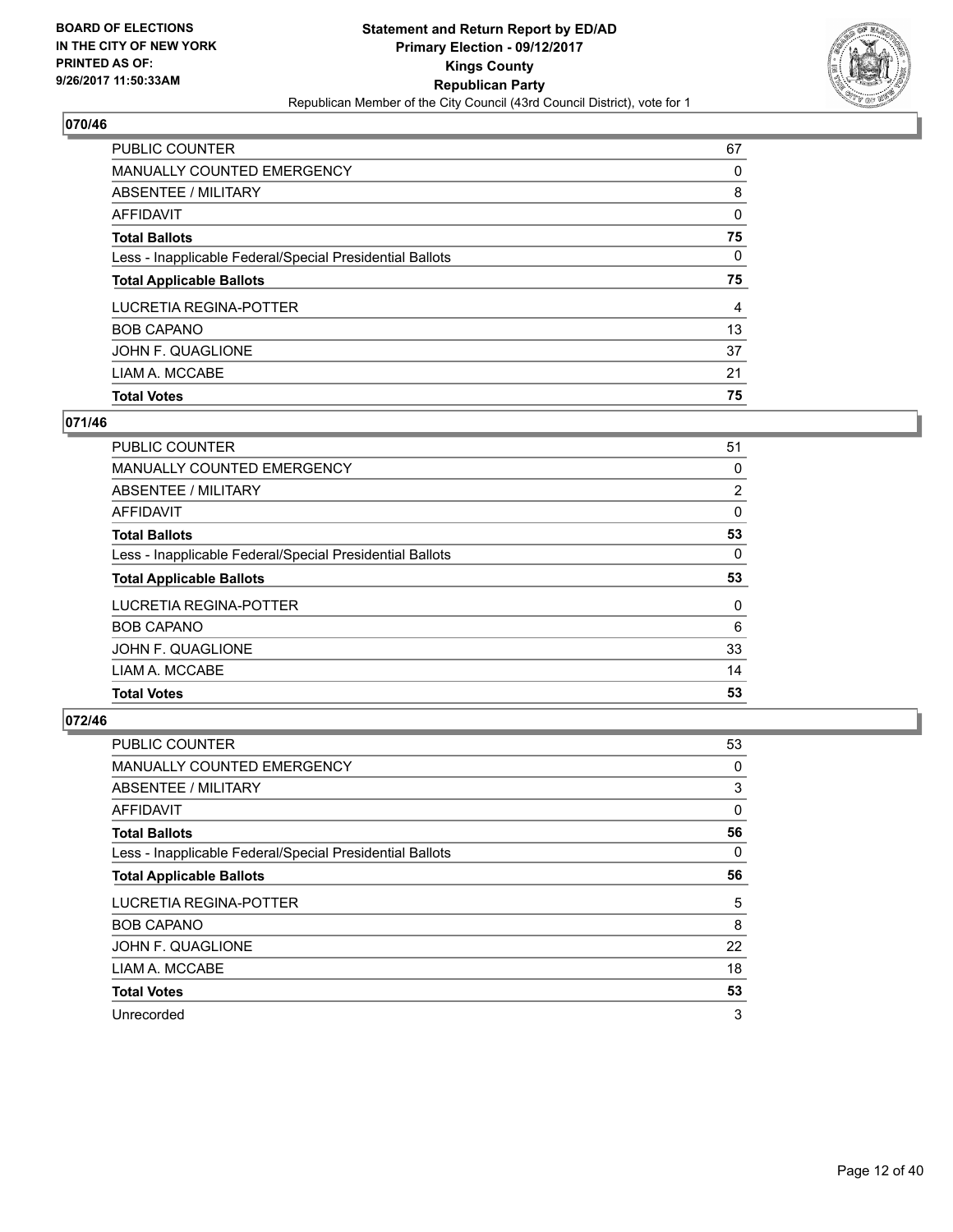

| <b>PUBLIC COUNTER</b>                                    | 9  |
|----------------------------------------------------------|----|
| MANUALLY COUNTED EMERGENCY                               | 0  |
| ABSENTEE / MILITARY                                      |    |
| AFFIDAVIT                                                | 0  |
| <b>Total Ballots</b>                                     | 10 |
| Less - Inapplicable Federal/Special Presidential Ballots | 0  |
| <b>Total Applicable Ballots</b>                          | 10 |
| LUCRETIA REGINA-POTTER                                   |    |
| <b>BOB CAPANO</b>                                        |    |
| JOHN F. QUAGLIONE                                        |    |
| LIAM A. MCCABE                                           | 7  |
| <b>Total Votes</b>                                       | 10 |

#### **075/46**

| <b>PUBLIC COUNTER</b>                                    | 56 |
|----------------------------------------------------------|----|
| <b>MANUALLY COUNTED EMERGENCY</b>                        | 0  |
| ABSENTEE / MILITARY                                      | 7  |
| <b>AFFIDAVIT</b>                                         | 0  |
| <b>Total Ballots</b>                                     | 63 |
| Less - Inapplicable Federal/Special Presidential Ballots | 0  |
| <b>Total Applicable Ballots</b>                          | 63 |
| LUCRETIA REGINA-POTTER                                   |    |
| <b>BOB CAPANO</b>                                        | 10 |
| JOHN F. QUAGLIONE                                        | 21 |
| LIAM A. MCCABE                                           | 30 |
| <b>Total Votes</b>                                       | 62 |
| Unrecorded                                               | 1  |

| PUBLIC COUNTER                                           | 46 |
|----------------------------------------------------------|----|
| MANUALLY COUNTED EMERGENCY                               | 0  |
| ABSENTEE / MILITARY                                      | 3  |
| AFFIDAVIT                                                | 0  |
| <b>Total Ballots</b>                                     | 49 |
| Less - Inapplicable Federal/Special Presidential Ballots | 0  |
| <b>Total Applicable Ballots</b>                          | 49 |
| LUCRETIA REGINA-POTTER                                   | 1  |
| <b>BOB CAPANO</b>                                        | 5  |
| JOHN F. QUAGLIONE                                        | 32 |
| LIAM A. MCCABE                                           | 10 |
| JUSTIN BRANNAN (WRITE-IN)                                | 1  |
| <b>Total Votes</b>                                       | 49 |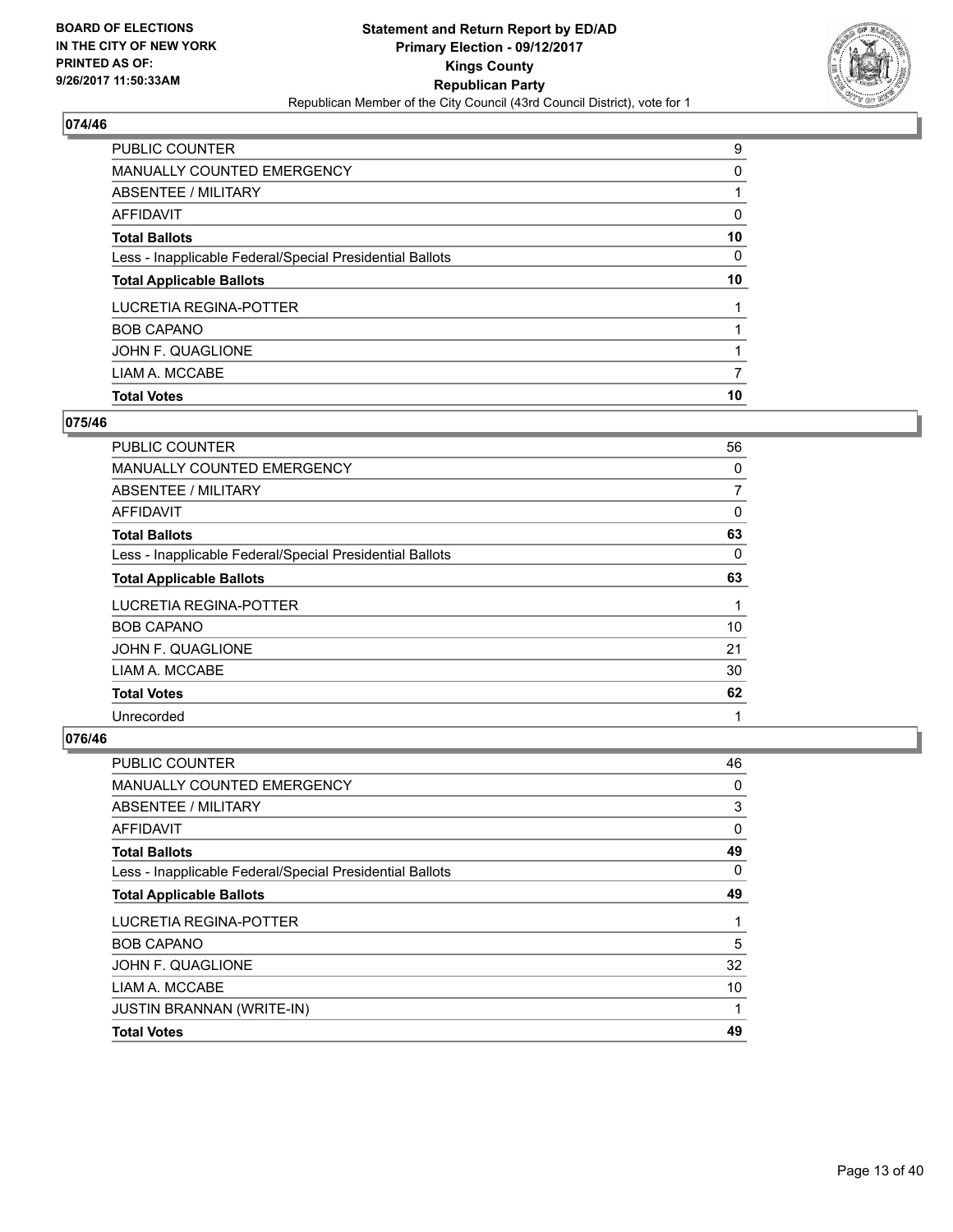

| <b>PUBLIC COUNTER</b>                                    | 83 |
|----------------------------------------------------------|----|
| <b>MANUALLY COUNTED EMERGENCY</b>                        | 0  |
| ABSENTEE / MILITARY                                      | 5  |
| AFFIDAVIT                                                | 0  |
| <b>Total Ballots</b>                                     | 88 |
| Less - Inapplicable Federal/Special Presidential Ballots | 0  |
| <b>Total Applicable Ballots</b>                          | 88 |
| LUCRETIA REGINA-POTTER                                   |    |
| <b>BOB CAPANO</b>                                        | 10 |
| JOHN F. QUAGLIONE                                        | 56 |
| LIAM A. MCCABE                                           | 20 |
| <b>Total Votes</b>                                       | 87 |
| Unrecorded                                               | 1  |

#### **079/46**

| PUBLIC COUNTER                                           | 114 |
|----------------------------------------------------------|-----|
| <b>MANUALLY COUNTED EMERGENCY</b>                        | 0   |
| ABSENTEE / MILITARY                                      | 6   |
| AFFIDAVIT                                                | 0   |
| <b>Total Ballots</b>                                     | 120 |
| Less - Inapplicable Federal/Special Presidential Ballots | 0   |
| <b>Total Applicable Ballots</b>                          | 120 |
| LUCRETIA REGINA-POTTER                                   | 12  |
| <b>BOB CAPANO</b>                                        | 15  |
| JOHN F. QUAGLIONE                                        | 63  |
| LIAM A. MCCABE                                           | 29  |
| <b>Total Votes</b>                                       | 119 |
| Unrecorded                                               | 1   |

#### **082/46 COMBINED into: 037/46**

| <b>Total Votes</b>                                       | 0 |
|----------------------------------------------------------|---|
| LIAM A. MCCABE                                           | 0 |
| JOHN F. QUAGLIONE                                        | 0 |
| <b>BOB CAPANO</b>                                        | 0 |
| LUCRETIA REGINA-POTTER                                   | 0 |
| <b>Total Applicable Ballots</b>                          | 0 |
| Less - Inapplicable Federal/Special Presidential Ballots | 0 |
| <b>Total Ballots</b>                                     | 0 |
| AFFIDAVIT                                                | 0 |
| ABSENTEE / MILITARY                                      | 0 |
| <b>MANUALLY COUNTED EMERGENCY</b>                        | 0 |
| <b>PUBLIC COUNTER</b>                                    | 0 |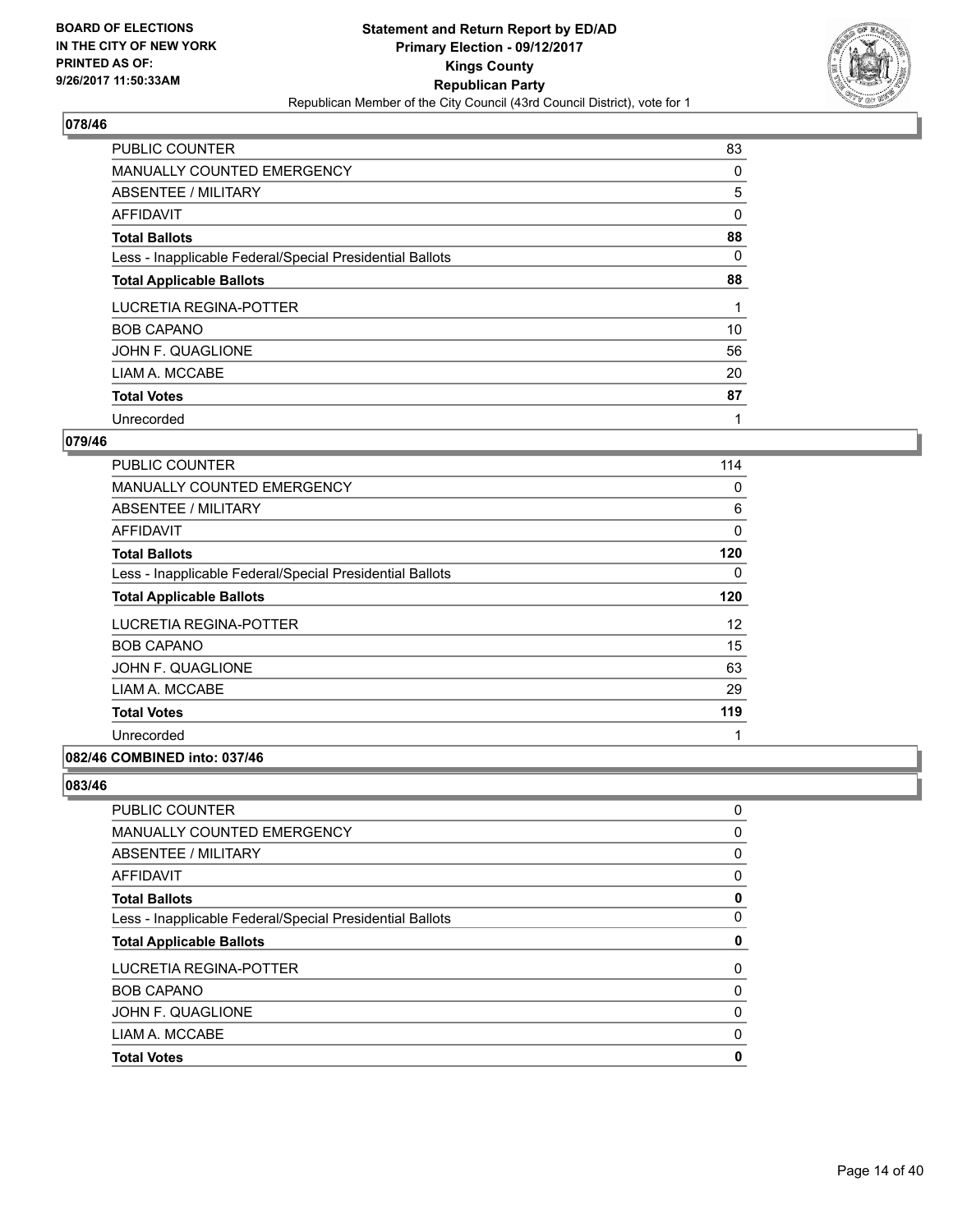

| PUBLIC COUNTER                                           | 31 |
|----------------------------------------------------------|----|
| <b>MANUALLY COUNTED EMERGENCY</b>                        | 0  |
| <b>ABSENTEE / MILITARY</b>                               | 2  |
| AFFIDAVIT                                                | 0  |
| <b>Total Ballots</b>                                     | 33 |
| Less - Inapplicable Federal/Special Presidential Ballots | 0  |
| <b>Total Applicable Ballots</b>                          | 33 |
| LUCRETIA REGINA-POTTER                                   |    |
| <b>BOB CAPANO</b>                                        | 5  |
| JOHN F. QUAGLIONE                                        | 11 |
| LIAM A. MCCABE                                           | 16 |
| <b>Total Votes</b>                                       | 33 |

# **002/47**

| <b>PUBLIC COUNTER</b>                                    | 32 |
|----------------------------------------------------------|----|
| <b>MANUALLY COUNTED EMERGENCY</b>                        | 0  |
| ABSENTEE / MILITARY                                      | 2  |
| AFFIDAVIT                                                | 0  |
| <b>Total Ballots</b>                                     | 34 |
| Less - Inapplicable Federal/Special Presidential Ballots | 0  |
| <b>Total Applicable Ballots</b>                          | 34 |
| LUCRETIA REGINA-POTTER                                   | 5  |
| <b>BOB CAPANO</b>                                        | 8  |
| JOHN F. QUAGLIONE                                        | 17 |
| LIAM A. MCCABE                                           | 4  |
| <b>Total Votes</b>                                       | 34 |

| <b>PUBLIC COUNTER</b>                                    | 11             |
|----------------------------------------------------------|----------------|
| MANUALLY COUNTED EMERGENCY                               | 0              |
| ABSENTEE / MILITARY                                      | 0              |
| AFFIDAVIT                                                | 0              |
| <b>Total Ballots</b>                                     | 11             |
| Less - Inapplicable Federal/Special Presidential Ballots | 0              |
| <b>Total Applicable Ballots</b>                          | 11             |
| LUCRETIA REGINA-POTTER                                   | $\overline{2}$ |
| <b>BOB CAPANO</b>                                        | 2              |
| JOHN F. QUAGLIONE                                        | 3              |
| LIAM A. MCCABE                                           | 4              |
| <b>Total Votes</b>                                       | 11             |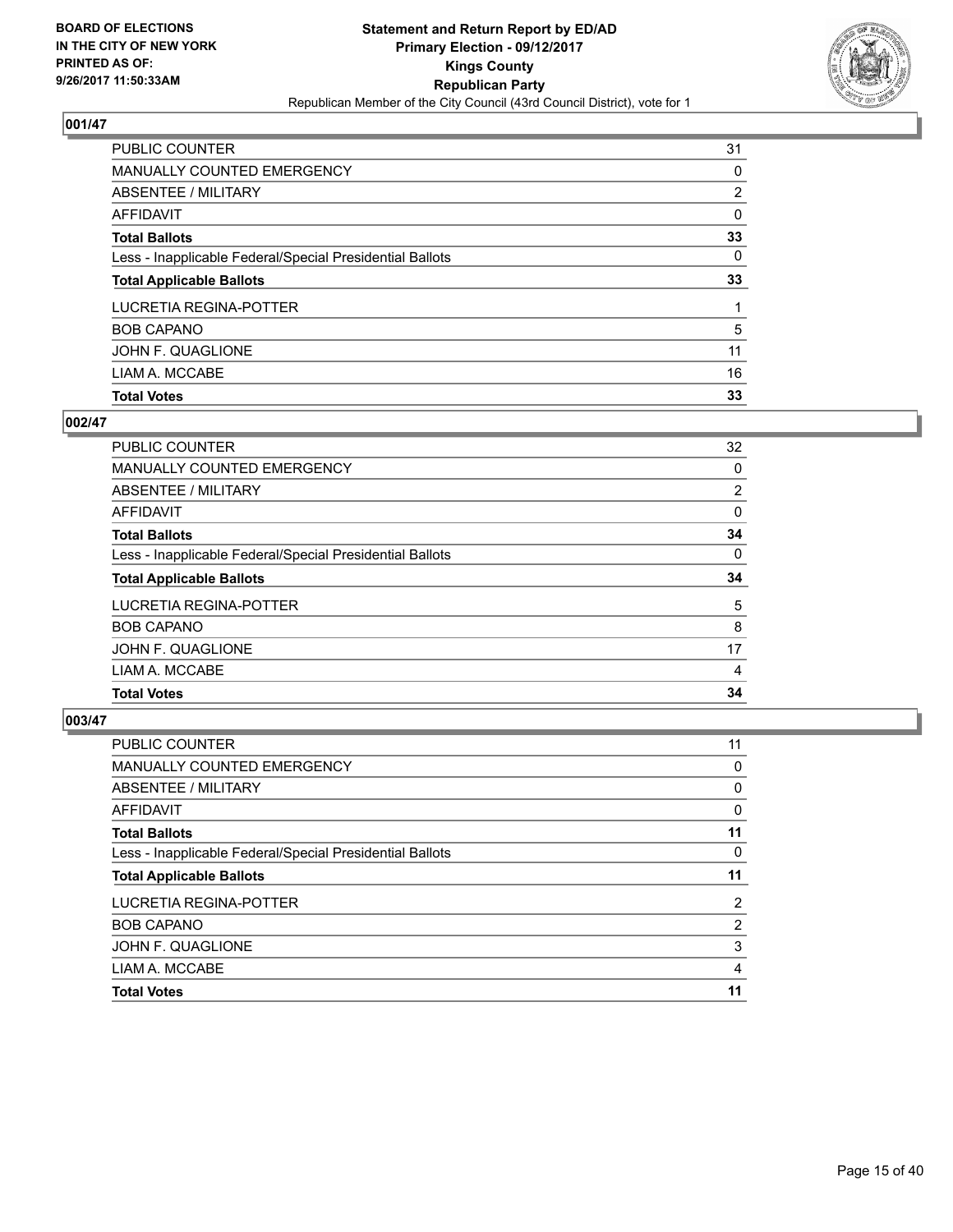

| <b>Total Votes</b>                                       |   |
|----------------------------------------------------------|---|
| LIAM A. MCCABE                                           | 0 |
| JOHN F. QUAGLIONE                                        | 0 |
| <b>BOB CAPANO</b>                                        |   |
| LUCRETIA REGINA-POTTER                                   | 0 |
| <b>Total Applicable Ballots</b>                          |   |
| Less - Inapplicable Federal/Special Presidential Ballots | 0 |
| <b>Total Ballots</b>                                     |   |
| AFFIDAVIT                                                | 0 |
| ABSENTEE / MILITARY                                      | 0 |
| <b>MANUALLY COUNTED EMERGENCY</b>                        | 0 |
| <b>PUBLIC COUNTER</b>                                    |   |

# **005/47**

| 35 |
|----|
| 0  |
|    |
| 0  |
| 36 |
| 0  |
| 36 |
| 3  |
| 9  |
| 15 |
| 9  |
| 36 |
|    |

| <b>PUBLIC COUNTER</b>                                    | 28 |
|----------------------------------------------------------|----|
| <b>MANUALLY COUNTED EMERGENCY</b>                        | 0  |
| ABSENTEE / MILITARY                                      | 0  |
| AFFIDAVIT                                                | 0  |
| <b>Total Ballots</b>                                     | 28 |
| Less - Inapplicable Federal/Special Presidential Ballots | 0  |
| <b>Total Applicable Ballots</b>                          | 28 |
| LUCRETIA REGINA-POTTER                                   | 0  |
| <b>BOB CAPANO</b>                                        | 8  |
| JOHN F. QUAGLIONE                                        | 12 |
| LIAM A. MCCABE                                           | 7  |
| <b>Total Votes</b>                                       | 27 |
| Unrecorded                                               | 1  |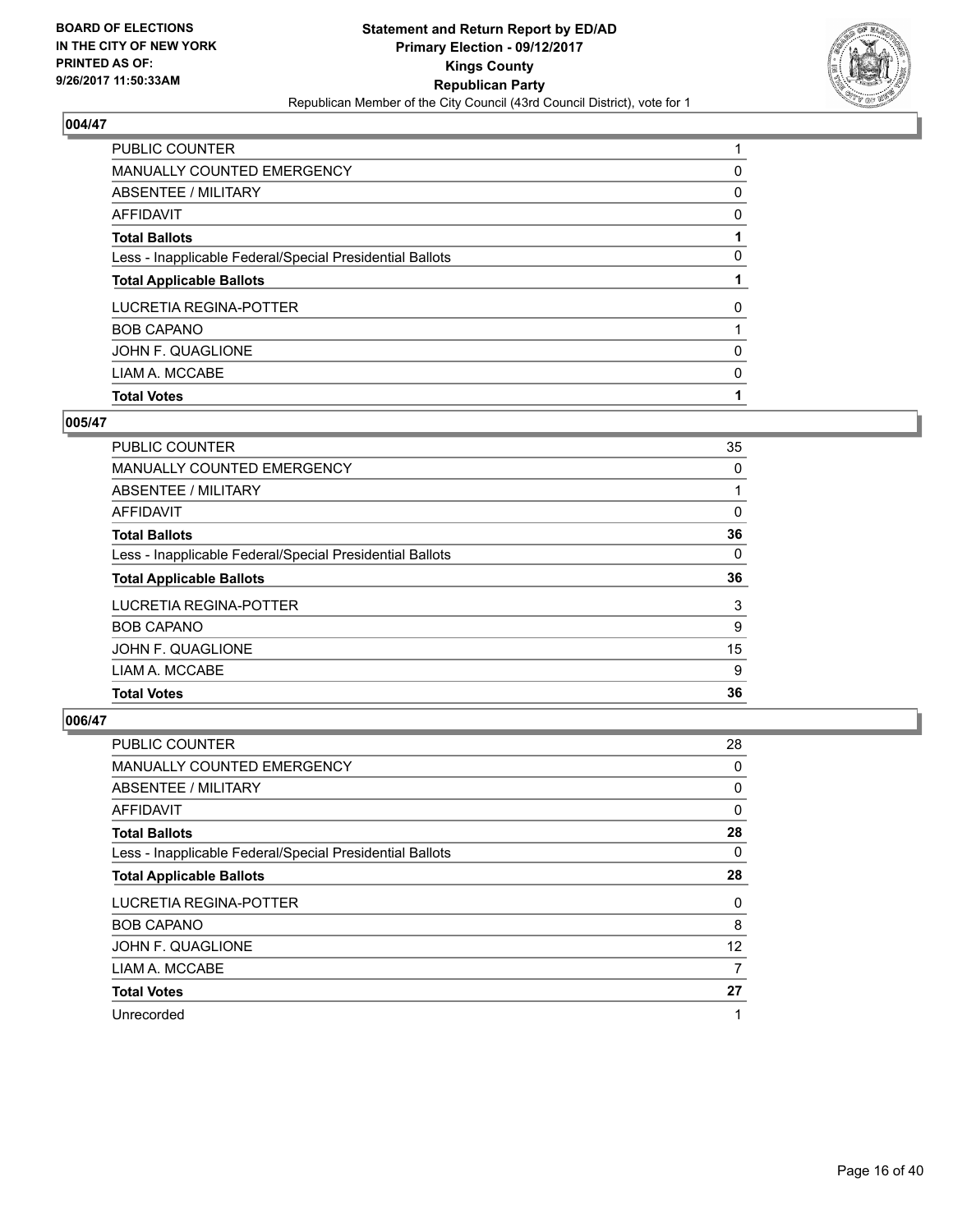

| <b>PUBLIC COUNTER</b>                                    | 34             |
|----------------------------------------------------------|----------------|
| <b>MANUALLY COUNTED EMERGENCY</b>                        | 0              |
| ABSENTEE / MILITARY                                      | $\overline{2}$ |
| AFFIDAVIT                                                | 0              |
| <b>Total Ballots</b>                                     | 36             |
| Less - Inapplicable Federal/Special Presidential Ballots | 0              |
| <b>Total Applicable Ballots</b>                          | 36             |
| LUCRETIA REGINA-POTTER                                   | 0              |
| <b>BOB CAPANO</b>                                        | 9              |
| JOHN F. QUAGLIONE                                        | 20             |
| LIAM A. MCCABE                                           | 6              |
| NANCY TONG (WRITE-IN)                                    |                |
| <b>Total Votes</b>                                       | 36             |

#### **009/47**

| <b>PUBLIC COUNTER</b>                                    | 43 |
|----------------------------------------------------------|----|
| <b>MANUALLY COUNTED EMERGENCY</b>                        | 0  |
| ABSENTEE / MILITARY                                      | 5  |
| <b>AFFIDAVIT</b>                                         | 0  |
| <b>Total Ballots</b>                                     | 48 |
| Less - Inapplicable Federal/Special Presidential Ballots | 0  |
| <b>Total Applicable Ballots</b>                          | 48 |
| LUCRETIA REGINA-POTTER                                   | 0  |
| <b>BOB CAPANO</b>                                        | 7  |
| JOHN F. QUAGLIONE                                        | 30 |
| LIAM A. MCCABE                                           | 10 |
| <b>Total Votes</b>                                       | 47 |
| Unrecorded                                               | 1  |

| <b>PUBLIC COUNTER</b>                                    | 18       |
|----------------------------------------------------------|----------|
| <b>MANUALLY COUNTED EMERGENCY</b>                        | $\Omega$ |
| <b>ABSENTEE / MILITARY</b>                               | 0        |
| <b>AFFIDAVIT</b>                                         | 0        |
| <b>Total Ballots</b>                                     | 18       |
| Less - Inapplicable Federal/Special Presidential Ballots | 0        |
|                                                          |          |
| <b>Total Applicable Ballots</b>                          | 18       |
| LUCRETIA REGINA-POTTER                                   | 0        |
| <b>BOB CAPANO</b>                                        | 4        |
| JOHN F. QUAGLIONE                                        | 9        |
| LIAM A. MCCABE                                           | 5        |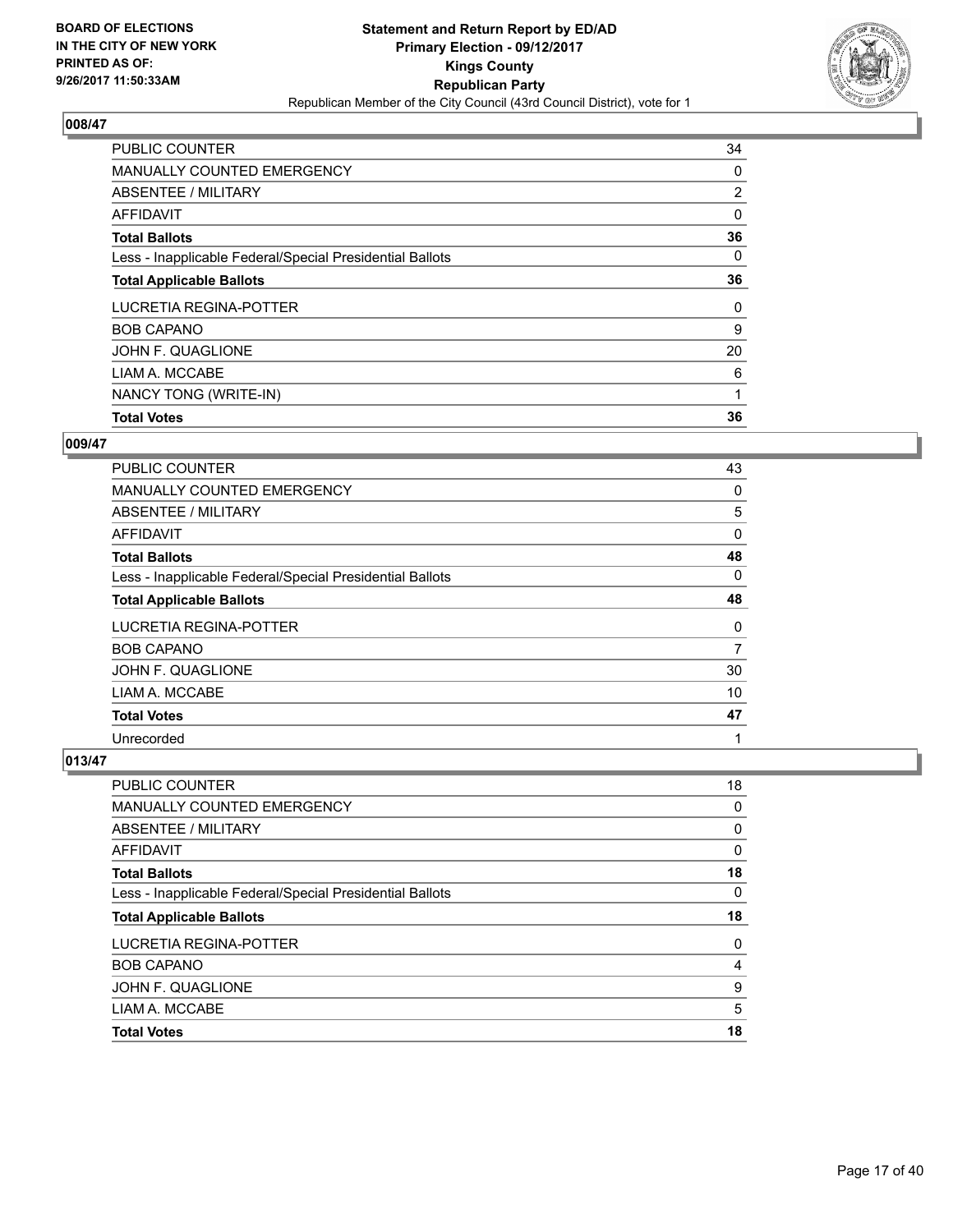

| <b>PUBLIC COUNTER</b>                                    | 31 |
|----------------------------------------------------------|----|
| <b>MANUALLY COUNTED EMERGENCY</b>                        | 0  |
| ABSENTEE / MILITARY                                      |    |
| AFFIDAVIT                                                |    |
| <b>Total Ballots</b>                                     | 33 |
| Less - Inapplicable Federal/Special Presidential Ballots | 0  |
| <b>Total Applicable Ballots</b>                          | 33 |
| LUCRETIA REGINA-POTTER                                   | 3  |
| <b>BOB CAPANO</b>                                        | 14 |
| JOHN F. QUAGLIONE                                        | 13 |
| LIAM A. MCCABE                                           | 3  |
| <b>Total Votes</b>                                       | 33 |

## **015/47**

| <b>PUBLIC COUNTER</b>                                    | 14 |
|----------------------------------------------------------|----|
| <b>MANUALLY COUNTED EMERGENCY</b>                        | 0  |
| ABSENTEE / MILITARY                                      | 7  |
| AFFIDAVIT                                                | 0  |
| <b>Total Ballots</b>                                     | 21 |
| Less - Inapplicable Federal/Special Presidential Ballots | 0  |
| <b>Total Applicable Ballots</b>                          | 21 |
| LUCRETIA REGINA-POTTER                                   |    |
| <b>BOB CAPANO</b>                                        | 3  |
| JOHN F. QUAGLIONE                                        | 5  |
| LIAM A. MCCABE                                           | 12 |
| <b>Total Votes</b>                                       | 21 |

| <b>PUBLIC COUNTER</b>                                    | 19 |
|----------------------------------------------------------|----|
| <b>MANUALLY COUNTED EMERGENCY</b>                        | 0  |
| ABSENTEE / MILITARY                                      | 0  |
| AFFIDAVIT                                                | 0  |
| <b>Total Ballots</b>                                     | 19 |
| Less - Inapplicable Federal/Special Presidential Ballots | 0  |
| <b>Total Applicable Ballots</b>                          | 19 |
|                                                          |    |
| LUCRETIA REGINA-POTTER                                   | 2  |
| <b>BOB CAPANO</b>                                        | 3  |
| JOHN F. QUAGLIONE                                        | 6  |
| LIAM A. MCCABE                                           | 8  |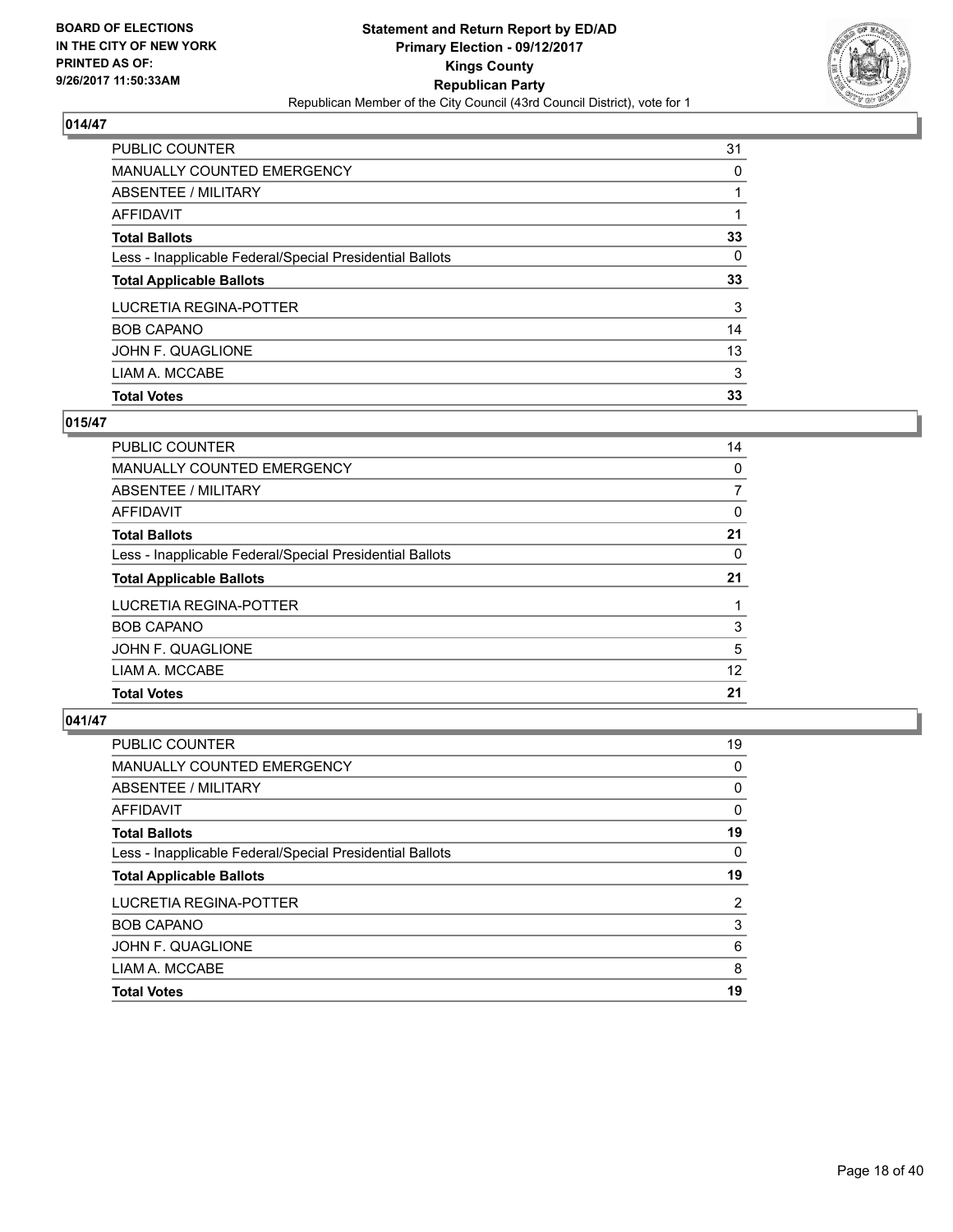

| <b>Total Votes</b>                                       | 47       |
|----------------------------------------------------------|----------|
| LIAM A. MCCABE                                           | 19       |
| JOHN F. QUAGLIONE                                        | 10       |
| <b>BOB CAPANO</b>                                        | 17       |
| LUCRETIA REGINA-POTTER                                   |          |
| <b>Total Applicable Ballots</b>                          | 47       |
| Less - Inapplicable Federal/Special Presidential Ballots | 0        |
| <b>Total Ballots</b>                                     | 47       |
| AFFIDAVIT                                                | $\Omega$ |
| ABSENTEE / MILITARY                                      | 0        |
| MANUALLY COUNTED EMERGENCY                               | 0        |
| <b>PUBLIC COUNTER</b>                                    | 47       |

# **058/47**

| 21 |
|----|
| 0  |
|    |
| 0  |
| 22 |
| 0  |
| 22 |
|    |
| 3  |
| 13 |
| 5  |
| 22 |
|    |

| 0 |
|---|
| 0 |
|   |
| 0 |
|   |
| 0 |
|   |
|   |
| 0 |
| 0 |
| 0 |
|   |
|   |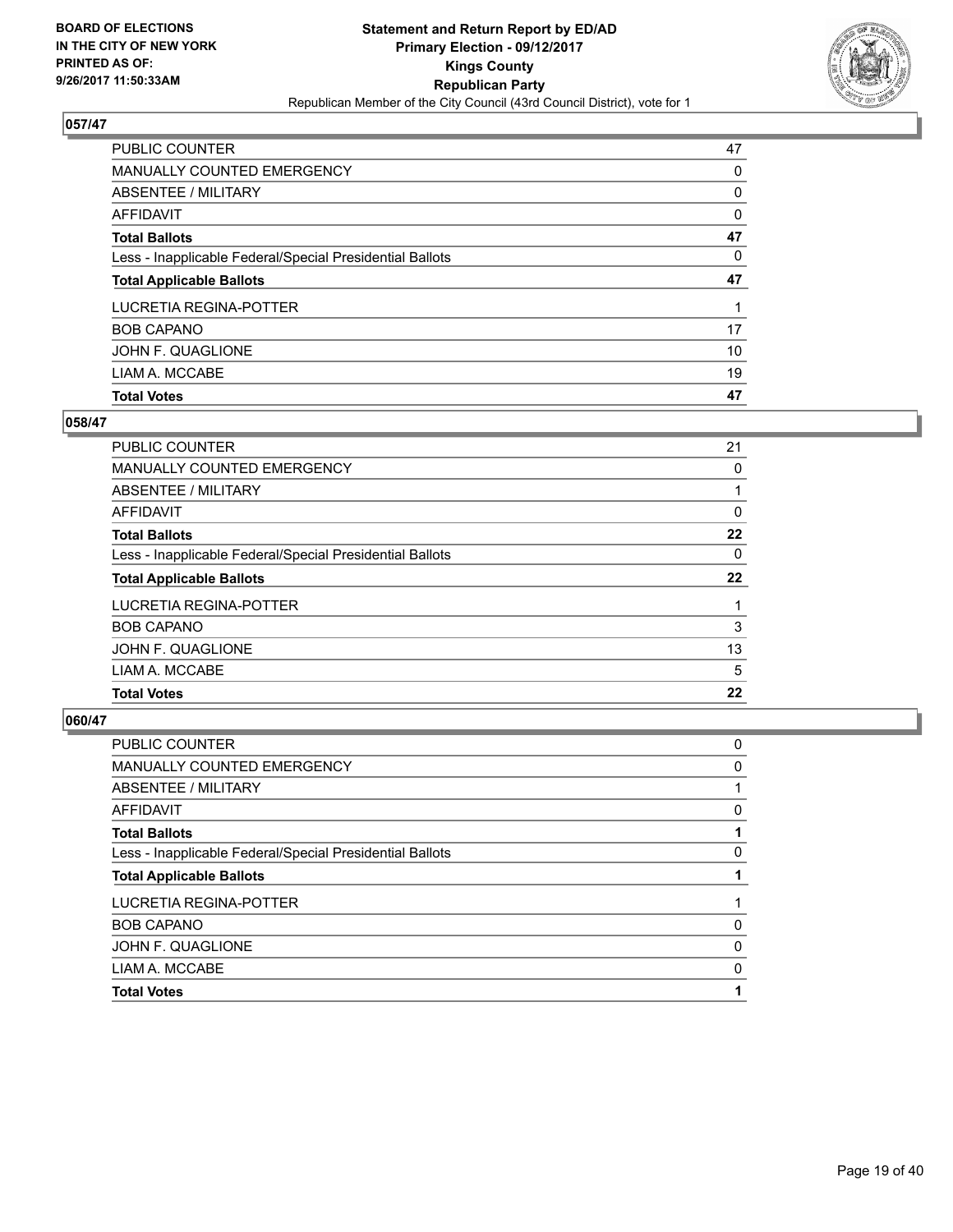

| PUBLIC COUNTER                                           | 10 |
|----------------------------------------------------------|----|
| MANUALLY COUNTED EMERGENCY                               | 0  |
| ABSENTEE / MILITARY                                      |    |
| <b>AFFIDAVIT</b>                                         | 0  |
| <b>Total Ballots</b>                                     | 11 |
| Less - Inapplicable Federal/Special Presidential Ballots | 0  |
| <b>Total Applicable Ballots</b>                          | 11 |
| LUCRETIA REGINA-POTTER                                   |    |
| <b>BOB CAPANO</b>                                        | 3  |
| JOHN F. QUAGLIONE                                        | 5  |
| LIAM A. MCCABE                                           | 2  |
| <b>Total Votes</b>                                       | 11 |

# **071/47**

| <b>PUBLIC COUNTER</b>                                    | 33 |
|----------------------------------------------------------|----|
| <b>MANUALLY COUNTED EMERGENCY</b>                        | 0  |
| ABSENTEE / MILITARY                                      | 4  |
| AFFIDAVIT                                                | 0  |
| <b>Total Ballots</b>                                     | 37 |
| Less - Inapplicable Federal/Special Presidential Ballots | 0  |
| <b>Total Applicable Ballots</b>                          | 37 |
| LUCRETIA REGINA-POTTER                                   | 9  |
| <b>BOB CAPANO</b>                                        | 4  |
| JOHN F. QUAGLIONE                                        | 16 |
| LIAM A. MCCABE                                           | 8  |
| <b>Total Votes</b>                                       | 37 |

| 7 |
|---|
| 0 |
| 0 |
| 0 |
|   |
| 0 |
|   |
| 0 |
| 5 |
| 2 |
| 0 |
| 7 |
|   |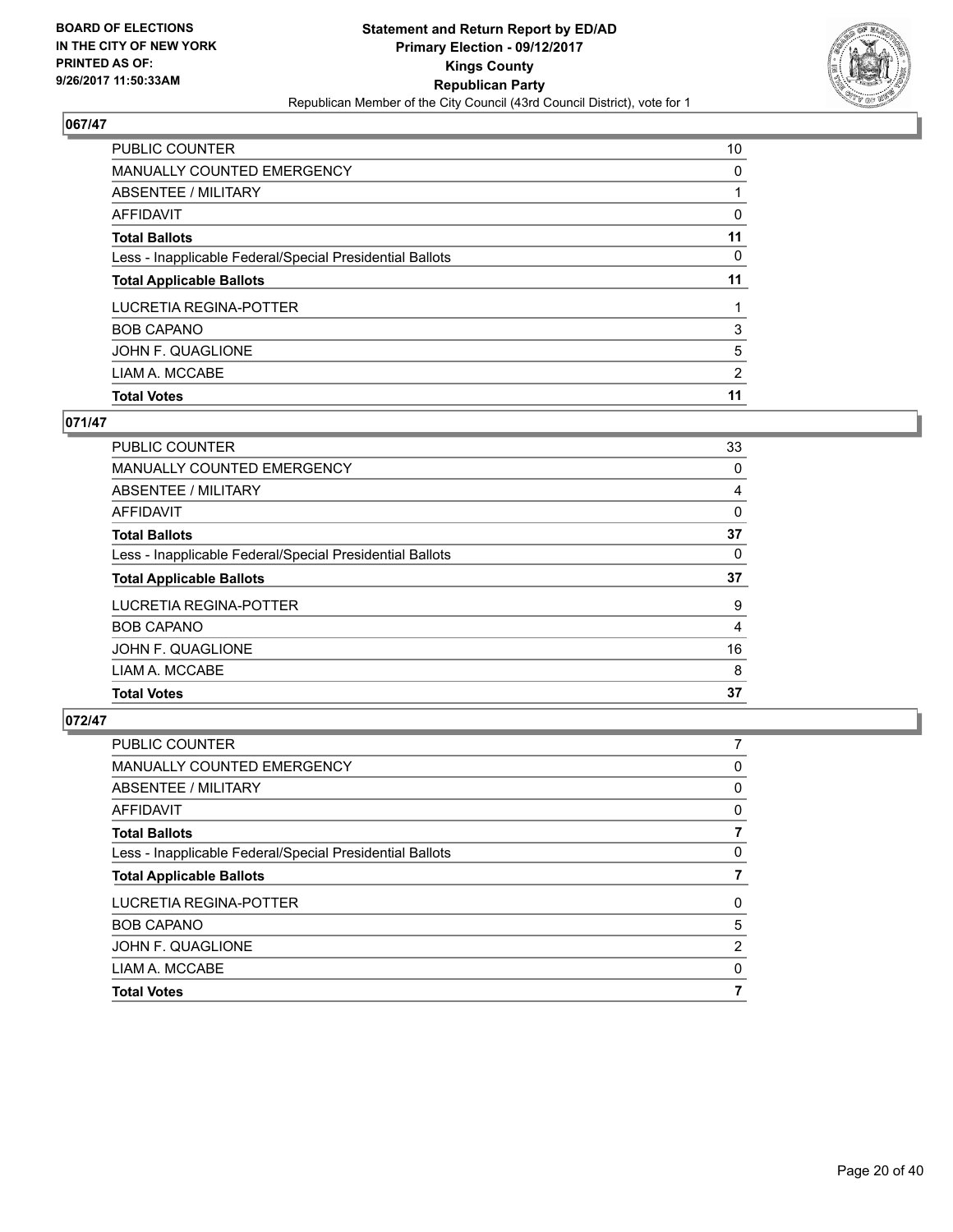

| <b>PUBLIC COUNTER</b>                                    | 0 |
|----------------------------------------------------------|---|
| <b>MANUALLY COUNTED EMERGENCY</b>                        | 0 |
| ABSENTEE / MILITARY                                      | 0 |
| <b>AFFIDAVIT</b>                                         | 0 |
| <b>Total Ballots</b>                                     | 0 |
| Less - Inapplicable Federal/Special Presidential Ballots | 0 |
| <b>Total Applicable Ballots</b>                          | 0 |
|                                                          | 0 |
| LUCRETIA REGINA-POTTER                                   |   |
| <b>BOB CAPANO</b>                                        | 0 |
| JOHN F. QUAGLIONE                                        | 0 |
| LIAM A. MCCABE                                           | 0 |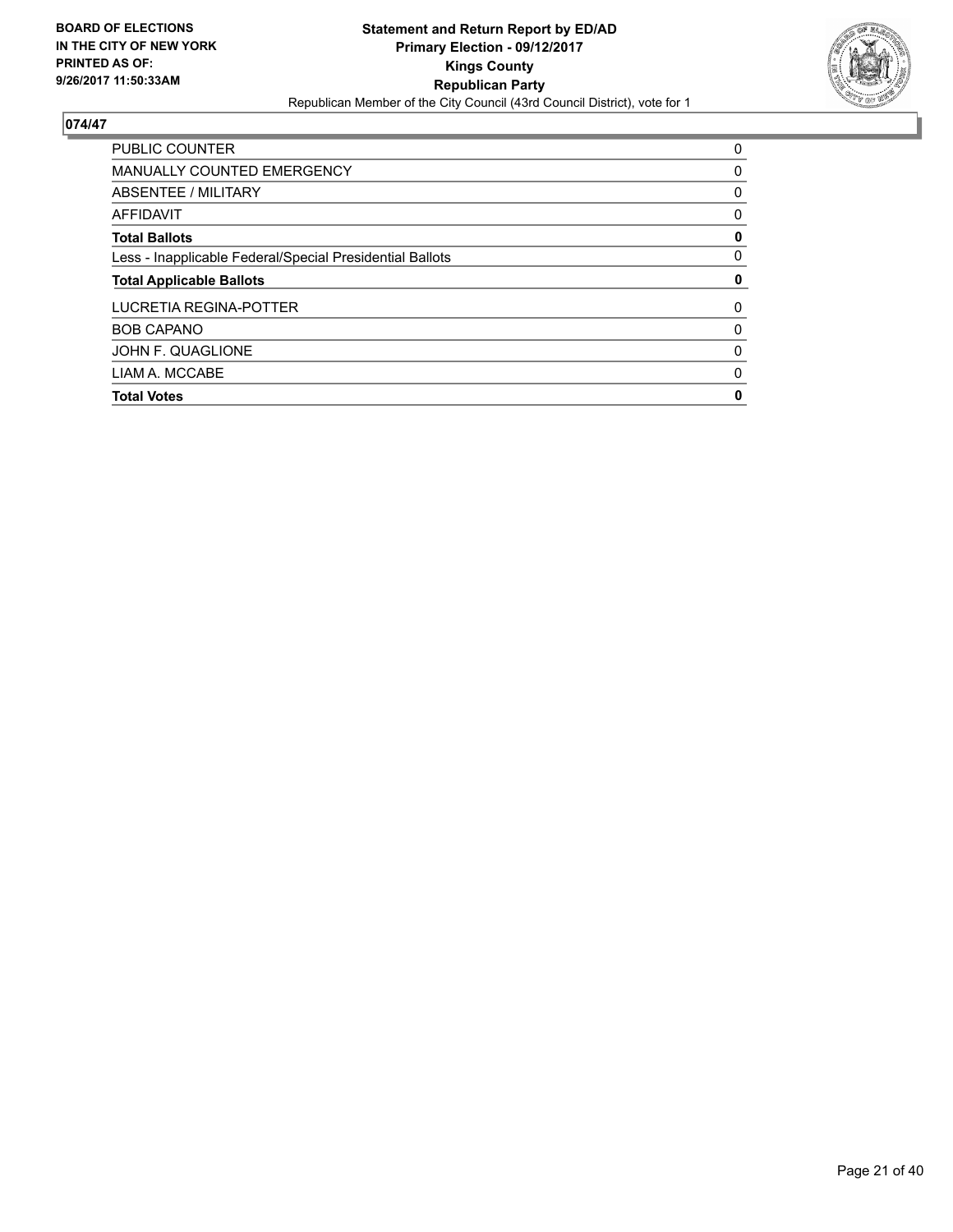

| <b>Total Votes</b>                                       | 20             |
|----------------------------------------------------------|----------------|
| VINCENT CHIRICO (WRITE-IN)                               | 2              |
| LIAM A. MCCABE                                           | 7              |
| JOHN F. QUAGLIONE                                        | 5              |
| <b>BOB CAPANO</b>                                        | 6              |
| LUCRETIA REGINA-POTTER                                   | 0              |
| <b>Total Applicable Ballots</b>                          | 20             |
| Less - Inapplicable Federal/Special Presidential Ballots | 0              |
| <b>Total Ballots</b>                                     | 20             |
| AFFIDAVIT                                                | 0              |
| ABSENTEE / MILITARY                                      | $\overline{2}$ |
| <b>MANUALLY COUNTED EMERGENCY</b>                        | 0              |
| <b>PUBLIC COUNTER</b>                                    | 18             |

# **021/49**

| <b>PUBLIC COUNTER</b>                                    | 15 |
|----------------------------------------------------------|----|
| <b>MANUALLY COUNTED EMERGENCY</b>                        | 0  |
| ABSENTEE / MILITARY                                      | 14 |
| AFFIDAVIT                                                | 2  |
| <b>Total Ballots</b>                                     | 31 |
| Less - Inapplicable Federal/Special Presidential Ballots | 0  |
| <b>Total Applicable Ballots</b>                          | 31 |
| LUCRETIA REGINA-POTTER                                   |    |
| <b>BOB CAPANO</b>                                        | 6  |
| JOHN F. QUAGLIONE                                        | 4  |
| LIAM A. MCCABE                                           | 20 |
| <b>Total Votes</b>                                       | 31 |

| <b>PUBLIC COUNTER</b>                                    | 35 |
|----------------------------------------------------------|----|
| MANUALLY COUNTED EMERGENCY                               | 0  |
| ABSENTEE / MILITARY                                      | 3  |
| AFFIDAVIT                                                | 0  |
| <b>Total Ballots</b>                                     | 38 |
| Less - Inapplicable Federal/Special Presidential Ballots | 0  |
| <b>Total Applicable Ballots</b>                          | 38 |
| LUCRETIA REGINA-POTTER                                   | 2  |
| <b>BOB CAPANO</b>                                        | 2  |
| JOHN F. QUAGLIONE                                        | 19 |
| LIAM A. MCCABE                                           | 14 |
| <b>Total Votes</b>                                       | 37 |
| Unrecorded                                               | 1  |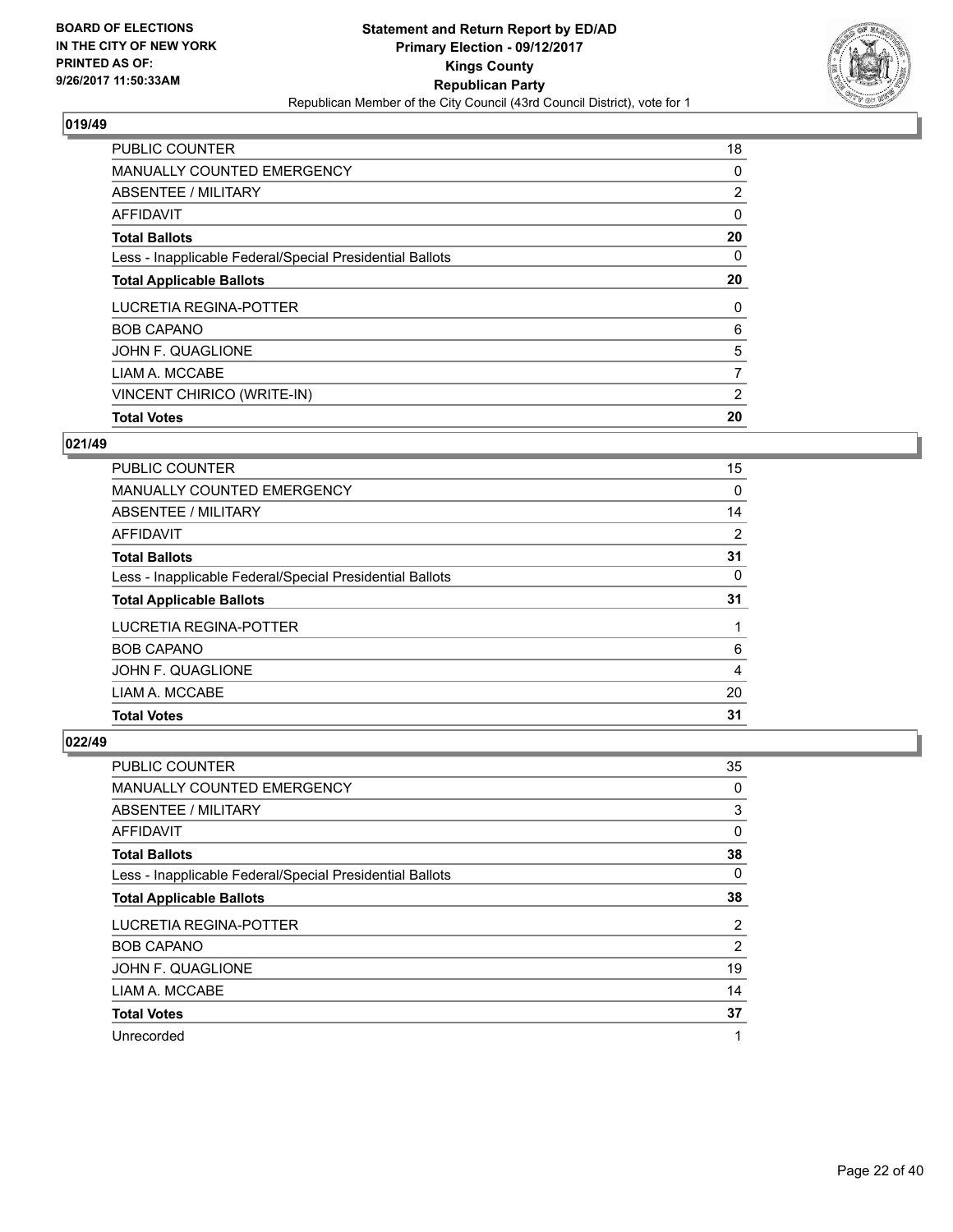

| <b>PUBLIC COUNTER</b>                                    | 15 |
|----------------------------------------------------------|----|
| MANUALLY COUNTED EMERGENCY                               | 0  |
| ABSENTEE / MILITARY                                      |    |
| AFFIDAVIT                                                | 0  |
| <b>Total Ballots</b>                                     | 16 |
| Less - Inapplicable Federal/Special Presidential Ballots | 0  |
| <b>Total Applicable Ballots</b>                          | 16 |
| LUCRETIA REGINA-POTTER                                   |    |
| <b>BOB CAPANO</b>                                        | 4  |
| JOHN F. QUAGLIONE                                        | 4  |
| LIAM A. MCCABE                                           | 6  |
| <b>Total Votes</b>                                       | 15 |
| Unrecorded                                               | 1  |

#### **027/49**

| <b>PUBLIC COUNTER</b>                                    | 13 |
|----------------------------------------------------------|----|
| MANUALLY COUNTED EMERGENCY                               | 0  |
| ABSENTEE / MILITARY                                      | 4  |
| AFFIDAVIT                                                | 0  |
| <b>Total Ballots</b>                                     | 17 |
| Less - Inapplicable Federal/Special Presidential Ballots | 0  |
| <b>Total Applicable Ballots</b>                          | 17 |
| LUCRETIA REGINA-POTTER                                   | 0  |
| <b>BOB CAPANO</b>                                        | 2  |
| JOHN F. QUAGLIONE                                        | 10 |
| LIAM A. MCCABE                                           | 5  |
| <b>Total Votes</b>                                       | 17 |

| <b>PUBLIC COUNTER</b>                                    | 29             |
|----------------------------------------------------------|----------------|
| <b>MANUALLY COUNTED EMERGENCY</b>                        | 0              |
| ABSENTEE / MILITARY                                      | 3              |
| AFFIDAVIT                                                | 0              |
| <b>Total Ballots</b>                                     | 32             |
| Less - Inapplicable Federal/Special Presidential Ballots | 0              |
| <b>Total Applicable Ballots</b>                          | 32             |
| LUCRETIA REGINA-POTTER                                   | $\overline{2}$ |
| <b>BOB CAPANO</b>                                        | 2              |
| JOHN F. QUAGLIONE                                        | 14             |
| LIAM A. MCCABE                                           | 14             |
| <b>Total Votes</b>                                       | 32             |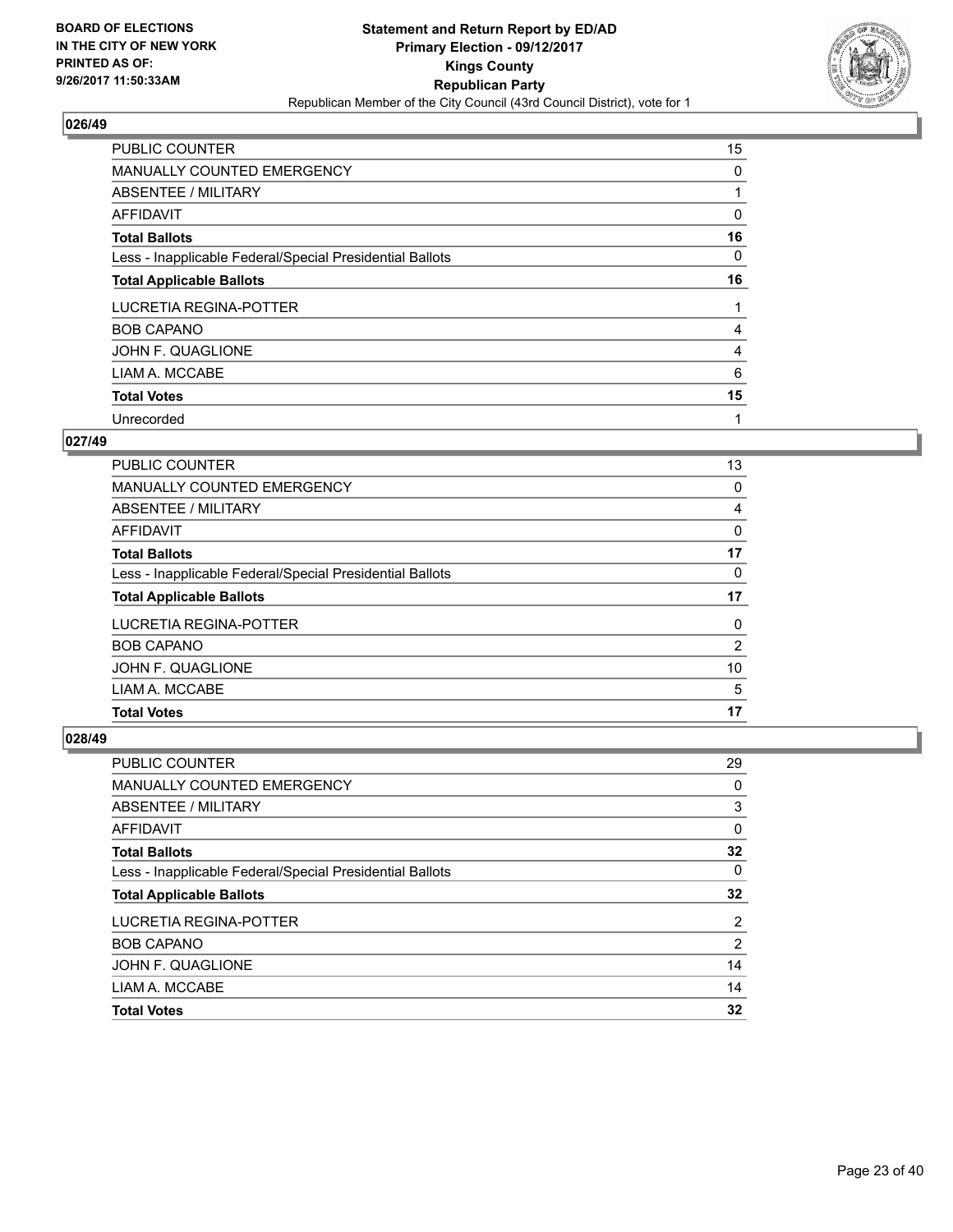

| <b>Total Votes</b>                                       | 6              |
|----------------------------------------------------------|----------------|
| LIAM A. MCCABE                                           | $\overline{2}$ |
| JOHN F. QUAGLIONE                                        | 4              |
| <b>BOB CAPANO</b>                                        | 0              |
| <b>LUCRETIA REGINA-POTTER</b>                            | 0              |
| <b>Total Applicable Ballots</b>                          | 6              |
| Less - Inapplicable Federal/Special Presidential Ballots | $\Omega$       |
| <b>Total Ballots</b>                                     | 6              |
| <b>AFFIDAVIT</b>                                         | 0              |
| ABSENTEE / MILITARY                                      | 0              |
| <b>MANUALLY COUNTED EMERGENCY</b>                        | 0              |
| PUBLIC COUNTER                                           | 6              |

#### **034/49**

| <b>PUBLIC COUNTER</b>                                    | 4 |
|----------------------------------------------------------|---|
| MANUALLY COUNTED EMERGENCY                               | 0 |
| ABSENTEE / MILITARY                                      | 0 |
| AFFIDAVIT                                                | 0 |
| <b>Total Ballots</b>                                     | 4 |
| Less - Inapplicable Federal/Special Presidential Ballots | 0 |
| <b>Total Applicable Ballots</b>                          | 4 |
| LUCRETIA REGINA-POTTER                                   | 0 |
| <b>BOB CAPANO</b>                                        | 2 |
| JOHN F. QUAGLIONE                                        | 0 |
| LIAM A. MCCABE                                           | 2 |
| <b>Total Votes</b>                                       | 4 |
|                                                          |   |

| <b>PUBLIC COUNTER</b>                                    | 24             |
|----------------------------------------------------------|----------------|
| MANUALLY COUNTED EMERGENCY                               | $\Omega$       |
| ABSENTEE / MILITARY                                      | 0              |
| AFFIDAVIT                                                | 0              |
| <b>Total Ballots</b>                                     | 24             |
| Less - Inapplicable Federal/Special Presidential Ballots | 0              |
| <b>Total Applicable Ballots</b>                          | 24             |
| LUCRETIA REGINA-POTTER                                   | 0              |
| <b>BOB CAPANO</b>                                        | $\overline{2}$ |
| JOHN F. QUAGLIONE                                        | 16             |
| LIAM A. MCCABE                                           | 6              |
| <b>Total Votes</b>                                       | 24             |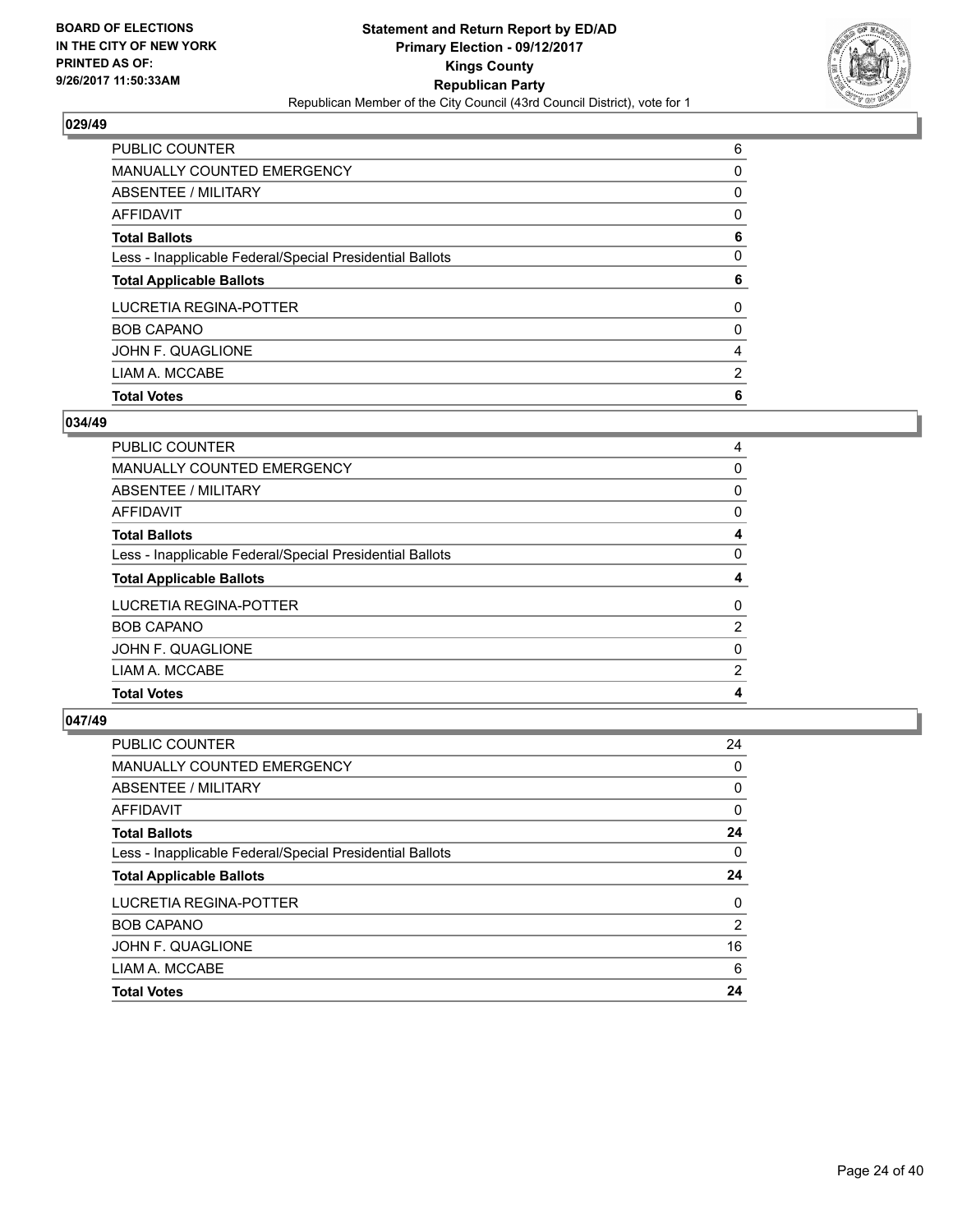

| <b>PUBLIC COUNTER</b>                                    | 37             |
|----------------------------------------------------------|----------------|
| <b>MANUALLY COUNTED EMERGENCY</b>                        | 0              |
| ABSENTEE / MILITARY                                      |                |
| AFFIDAVIT                                                | 0              |
| <b>Total Ballots</b>                                     | 38             |
| Less - Inapplicable Federal/Special Presidential Ballots | 0              |
| <b>Total Applicable Ballots</b>                          | 38             |
| LUCRETIA REGINA-POTTER                                   | $\overline{2}$ |
| <b>BOB CAPANO</b>                                        | 4              |
| JOHN F. QUAGLIONE                                        | 27             |
| LIAM A. MCCABE                                           | 5              |
| <b>Total Votes</b>                                       | 38             |

## **049/49**

| <b>PUBLIC COUNTER</b>                                    | 34 |
|----------------------------------------------------------|----|
| <b>MANUALLY COUNTED EMERGENCY</b>                        | 0  |
| ABSENTEE / MILITARY                                      | 2  |
| <b>AFFIDAVIT</b>                                         | 0  |
| <b>Total Ballots</b>                                     | 36 |
| Less - Inapplicable Federal/Special Presidential Ballots | 0  |
| <b>Total Applicable Ballots</b>                          | 36 |
| LUCRETIA REGINA-POTTER                                   | 0  |
| <b>BOB CAPANO</b>                                        | 6  |
| JOHN F. QUAGLIONE                                        | 21 |
| LIAM A. MCCABE                                           | 8  |
| <b>Total Votes</b>                                       | 35 |
| Unrecorded                                               | 1  |

| <b>PUBLIC COUNTER</b>                                    | 23 |
|----------------------------------------------------------|----|
| <b>MANUALLY COUNTED EMERGENCY</b>                        | 0  |
| ABSENTEE / MILITARY                                      | 4  |
| AFFIDAVIT                                                | 0  |
| <b>Total Ballots</b>                                     | 27 |
| Less - Inapplicable Federal/Special Presidential Ballots | 0  |
| <b>Total Applicable Ballots</b>                          | 27 |
| LUCRETIA REGINA-POTTER                                   | 2  |
| <b>BOB CAPANO</b>                                        | 6  |
| JOHN F. QUAGLIONE                                        | 5  |
| LIAM A. MCCABE                                           | 13 |
| <b>Total Votes</b>                                       | 26 |
| Unrecorded                                               | 1  |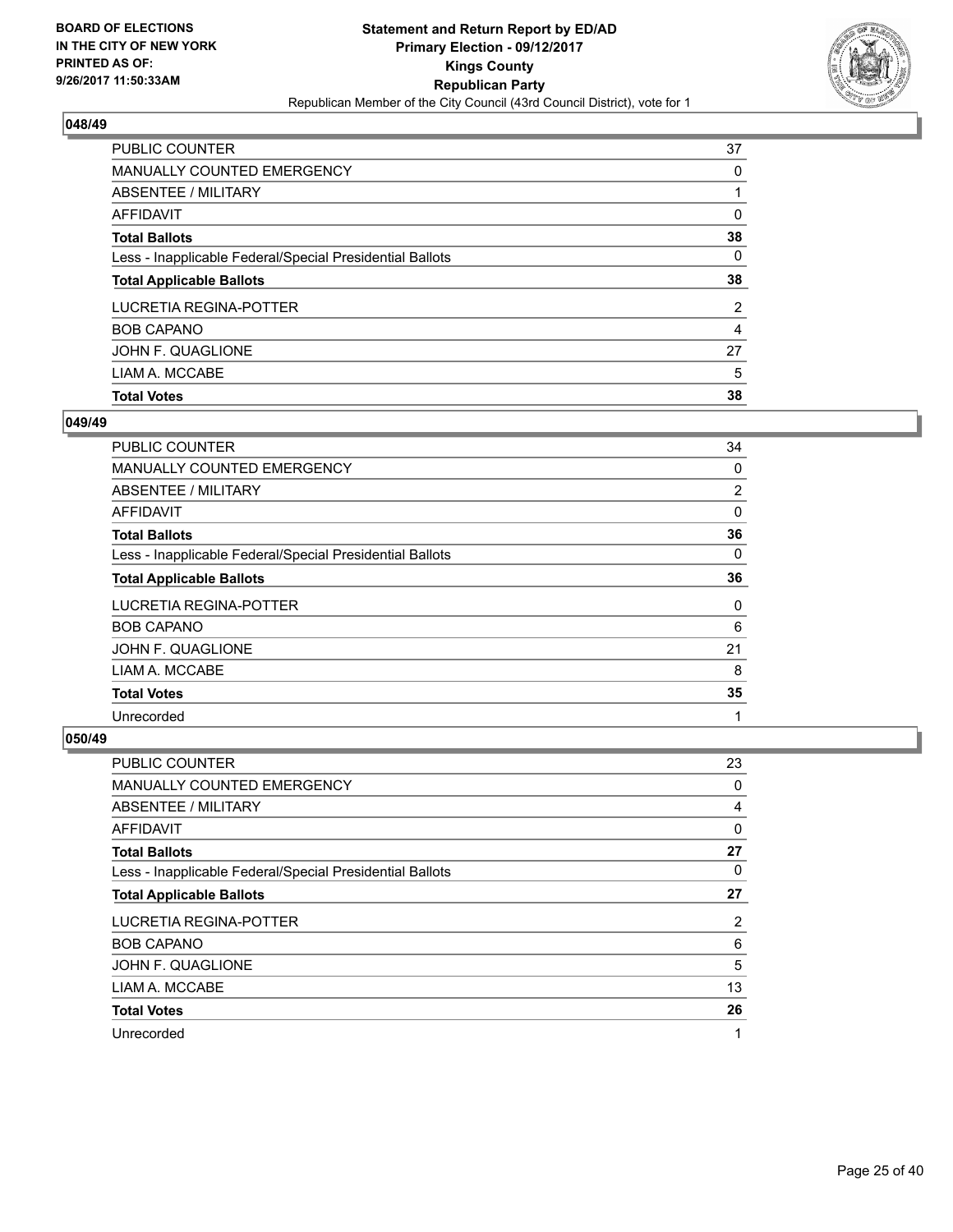

| <b>PUBLIC COUNTER</b>                                    | 29             |
|----------------------------------------------------------|----------------|
| MANUALLY COUNTED EMERGENCY                               | 0              |
| ABSENTEE / MILITARY                                      | $\overline{2}$ |
| <b>AFFIDAVIT</b>                                         | 0              |
| <b>Total Ballots</b>                                     | 31             |
| Less - Inapplicable Federal/Special Presidential Ballots | 0              |
| <b>Total Applicable Ballots</b>                          | 31             |
| LUCRETIA REGINA-POTTER                                   | 4              |
| <b>BOB CAPANO</b>                                        | 4              |
| JOHN F. QUAGLIONE                                        | 17             |
| LIAM A. MCCABE                                           | 5              |
| <b>Total Votes</b>                                       | 30             |
| Unrecorded                                               | 1              |

#### **052/49**

| <b>PUBLIC COUNTER</b>                                    | 27 |
|----------------------------------------------------------|----|
| <b>MANUALLY COUNTED EMERGENCY</b>                        | 0  |
| ABSENTEE / MILITARY                                      |    |
| AFFIDAVIT                                                | 0  |
| <b>Total Ballots</b>                                     | 28 |
| Less - Inapplicable Federal/Special Presidential Ballots | 0  |
| <b>Total Applicable Ballots</b>                          | 28 |
| LUCRETIA REGINA-POTTER                                   | 0  |
| <b>BOB CAPANO</b>                                        | 4  |
| JOHN F. QUAGLIONE                                        | 12 |
| LIAM A. MCCABE                                           | 12 |
| <b>Total Votes</b>                                       | 28 |

| <b>PUBLIC COUNTER</b>                                    | 52 |
|----------------------------------------------------------|----|
| <b>MANUALLY COUNTED EMERGENCY</b>                        | 0  |
| ABSENTEE / MILITARY                                      | 4  |
| AFFIDAVIT                                                | 0  |
| <b>Total Ballots</b>                                     | 56 |
| Less - Inapplicable Federal/Special Presidential Ballots | 0  |
| <b>Total Applicable Ballots</b>                          | 56 |
| LUCRETIA REGINA-POTTER                                   | 2  |
| <b>BOB CAPANO</b>                                        | 9  |
| JOHN F. QUAGLIONE                                        | 35 |
| LIAM A. MCCABE                                           | 10 |
|                                                          |    |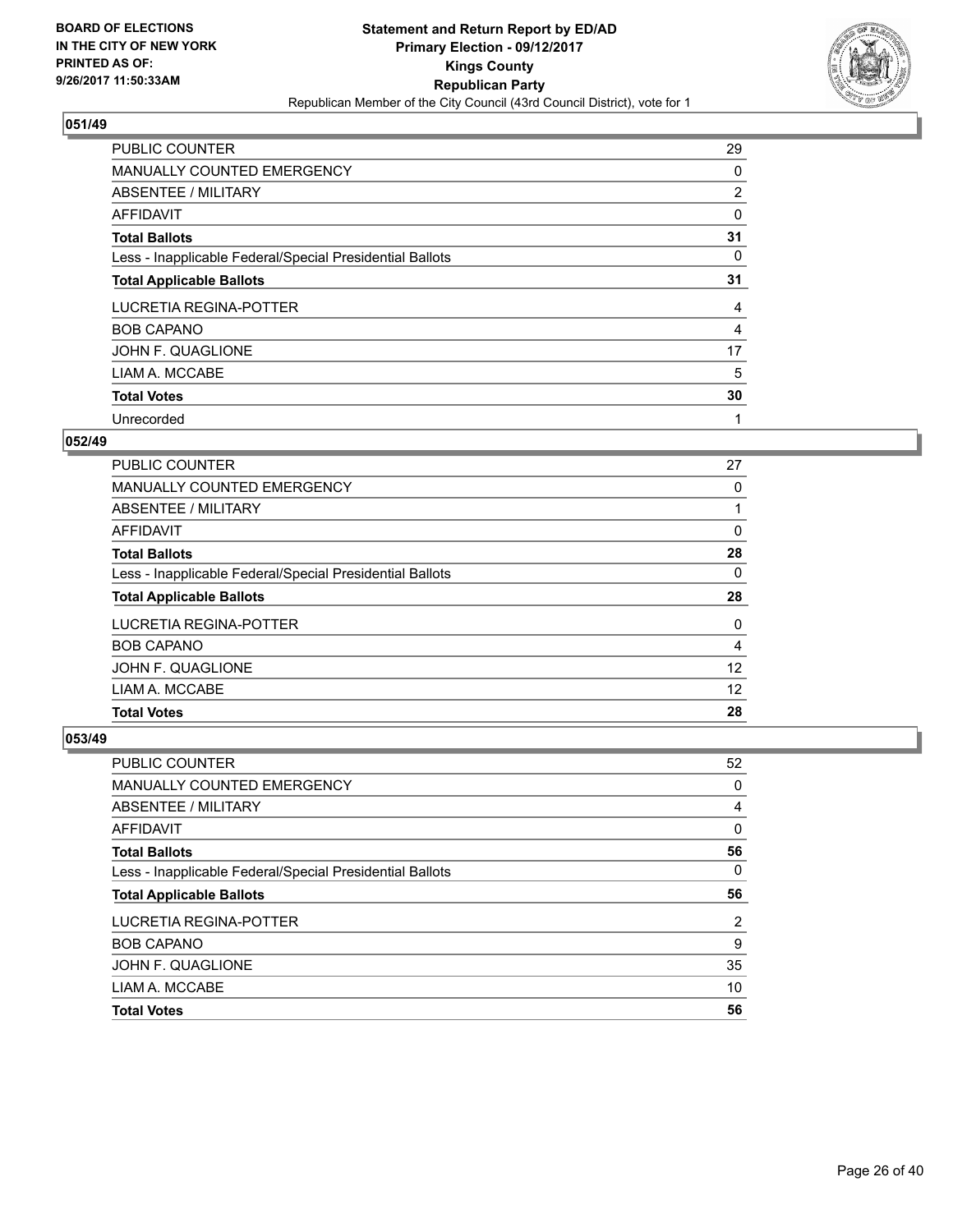

| <b>PUBLIC COUNTER</b>                                    | 32 |
|----------------------------------------------------------|----|
| <b>MANUALLY COUNTED EMERGENCY</b>                        | 0  |
| ABSENTEE / MILITARY                                      | 0  |
| AFFIDAVIT                                                | 0  |
| <b>Total Ballots</b>                                     | 32 |
| Less - Inapplicable Federal/Special Presidential Ballots | 0  |
| <b>Total Applicable Ballots</b>                          | 32 |
| LUCRETIA REGINA-POTTER                                   | 5  |
| <b>BOB CAPANO</b>                                        |    |
| JOHN F. QUAGLIONE                                        | 15 |
| LIAM A. MCCABE                                           | 11 |
| <b>Total Votes</b>                                       | 32 |

#### **055/49**

| <b>Total Votes</b>                                       | 10 |
|----------------------------------------------------------|----|
| LIAM A. MCCABE                                           |    |
| JOHN F. QUAGLIONE                                        | 7  |
| <b>BOB CAPANO</b>                                        | 2  |
| LUCRETIA REGINA-POTTER                                   | 0  |
| <b>Total Applicable Ballots</b>                          | 10 |
| Less - Inapplicable Federal/Special Presidential Ballots | 0  |
| <b>Total Ballots</b>                                     | 10 |
| AFFIDAVIT                                                | 0  |
| ABSENTEE / MILITARY                                      |    |
| <b>MANUALLY COUNTED EMERGENCY</b>                        | 0  |
| <b>PUBLIC COUNTER</b>                                    | 9  |

#### **056/49 COMBINED into: 055/49**

| PUBLIC COUNTER                                           | 25 |
|----------------------------------------------------------|----|
| <b>MANUALLY COUNTED EMERGENCY</b>                        | 0  |
| ABSENTEE / MILITARY                                      | 3  |
| <b>AFFIDAVIT</b>                                         | 0  |
| <b>Total Ballots</b>                                     | 28 |
| Less - Inapplicable Federal/Special Presidential Ballots | 0  |
| <b>Total Applicable Ballots</b>                          | 28 |
| LUCRETIA REGINA-POTTER                                   | 3  |
| <b>BOB CAPANO</b>                                        | 8  |
| JOHN F. QUAGLIONE                                        | 8  |
| LIAM A. MCCABE                                           | 9  |
| <b>Total Votes</b>                                       | 28 |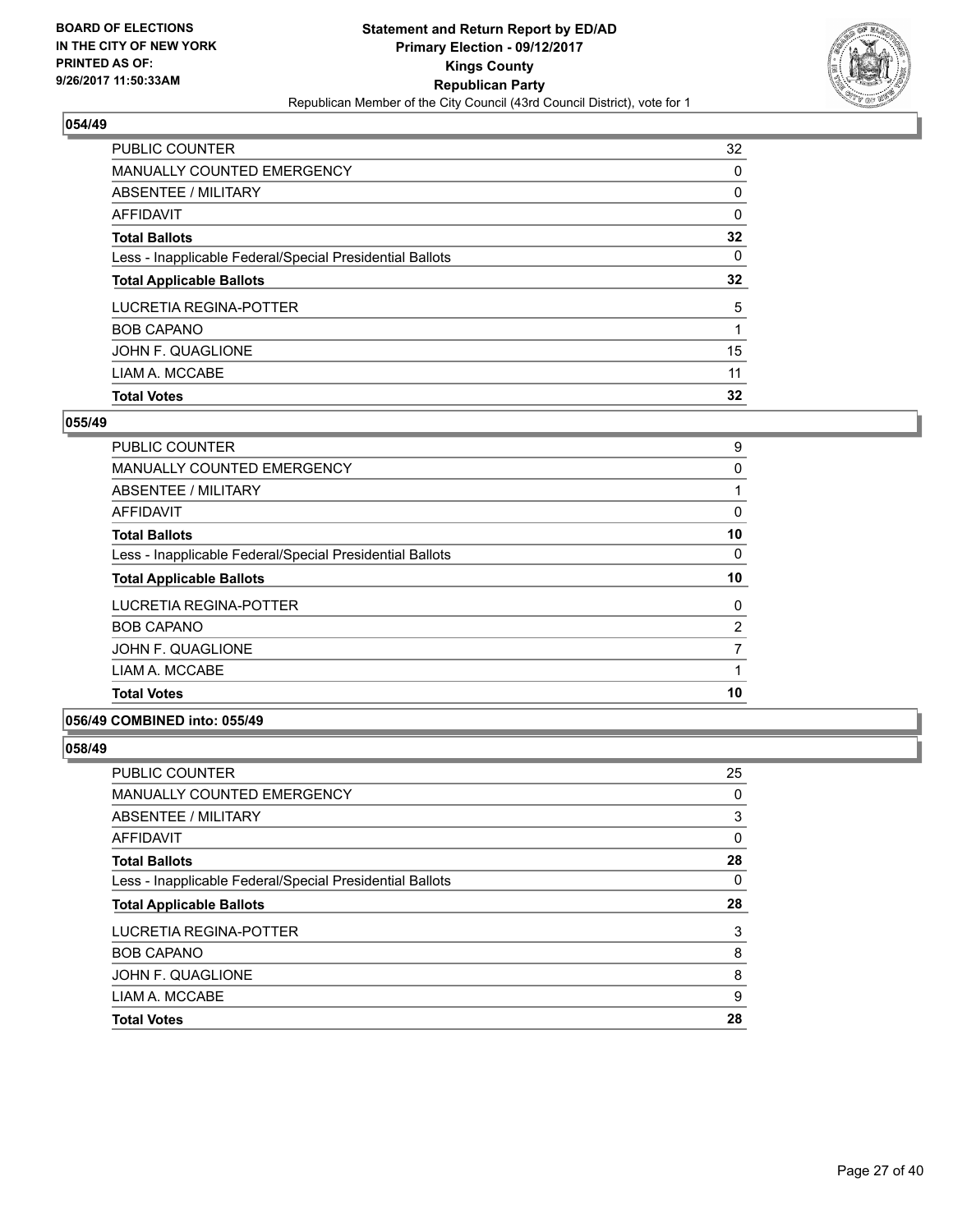

| <b>PUBLIC COUNTER</b>                                    | 24             |
|----------------------------------------------------------|----------------|
| <b>MANUALLY COUNTED EMERGENCY</b>                        | 0              |
| ABSENTEE / MILITARY                                      | 3              |
| AFFIDAVIT                                                | 0              |
| <b>Total Ballots</b>                                     | 27             |
| Less - Inapplicable Federal/Special Presidential Ballots | 0              |
| <b>Total Applicable Ballots</b>                          | 27             |
| LUCRETIA REGINA-POTTER                                   | $\overline{2}$ |
| <b>BOB CAPANO</b>                                        | 4              |
| JOHN F. QUAGLIONE                                        | 10             |
| LIAM A. MCCABE                                           | 11             |
| <b>Total Votes</b>                                       | 27             |

#### **063/49**

| 50 |
|----|
| 0  |
|    |
| 0  |
| 51 |
| 0  |
| 51 |
|    |
| 4  |
| 31 |
| 15 |
| 51 |
|    |

| <b>PUBLIC COUNTER</b>                                    | 23 |
|----------------------------------------------------------|----|
| <b>MANUALLY COUNTED EMERGENCY</b>                        | 0  |
| ABSENTEE / MILITARY                                      | 5  |
| AFFIDAVIT                                                | 0  |
| <b>Total Ballots</b>                                     | 28 |
| Less - Inapplicable Federal/Special Presidential Ballots | 0  |
| <b>Total Applicable Ballots</b>                          | 28 |
| LUCRETIA REGINA-POTTER                                   |    |
| <b>BOB CAPANO</b>                                        | 3  |
| JOHN F. QUAGLIONE                                        | 9  |
| LIAM A. MCCABE                                           | 15 |
| <b>Total Votes</b>                                       | 28 |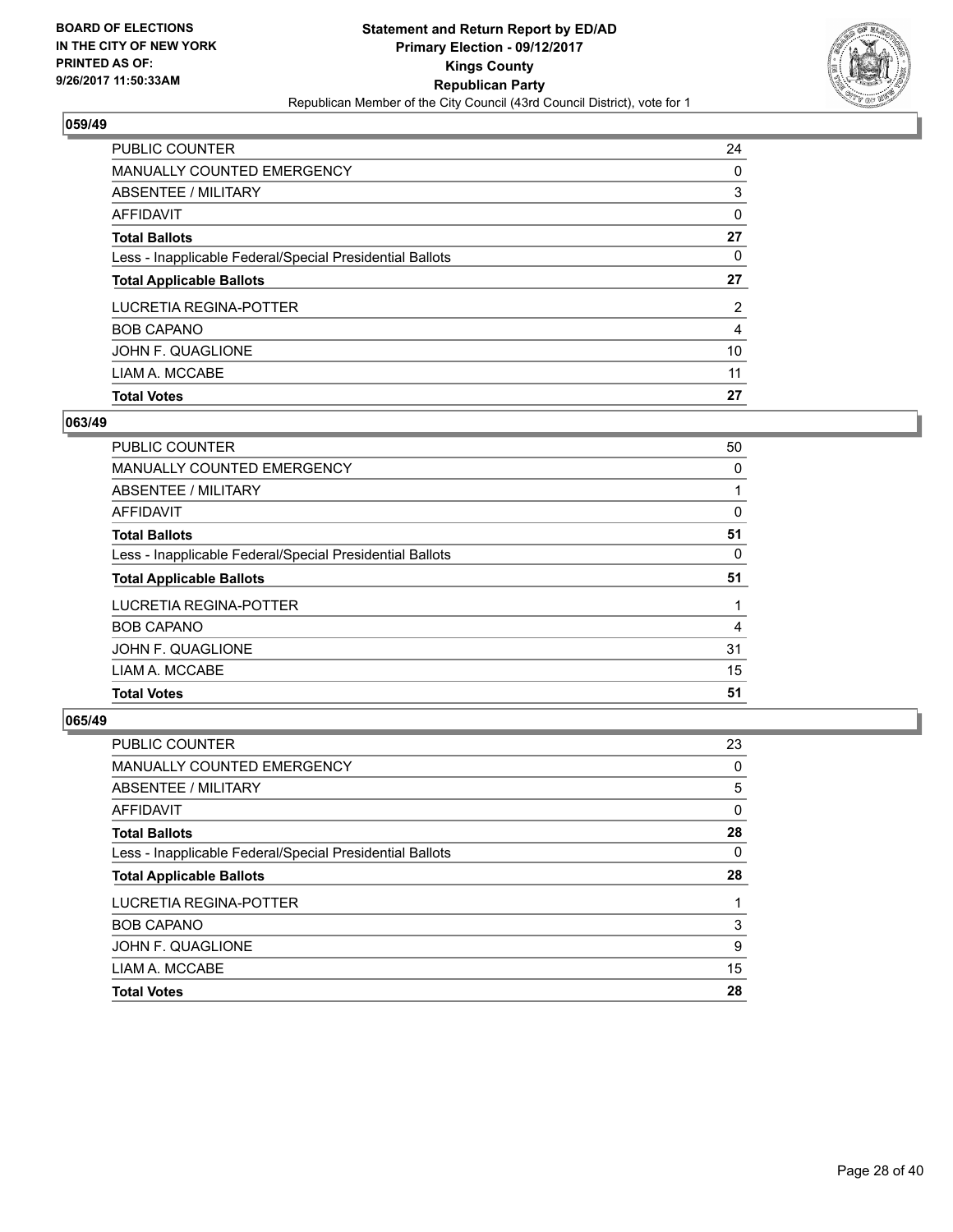

| <b>PUBLIC COUNTER</b>                                    | 0 |
|----------------------------------------------------------|---|
| <b>MANUALLY COUNTED EMERGENCY</b>                        | 0 |
| ABSENTEE / MILITARY                                      | 0 |
| <b>AFFIDAVIT</b>                                         | 0 |
| <b>Total Ballots</b>                                     | 0 |
| Less - Inapplicable Federal/Special Presidential Ballots | 0 |
| <b>Total Applicable Ballots</b>                          | 0 |
| LUCRETIA REGINA-POTTER                                   | 0 |
|                                                          | 0 |
| <b>BOB CAPANO</b>                                        |   |
| JOHN F. QUAGLIONE                                        | 0 |
| LIAM A. MCCABE                                           | 0 |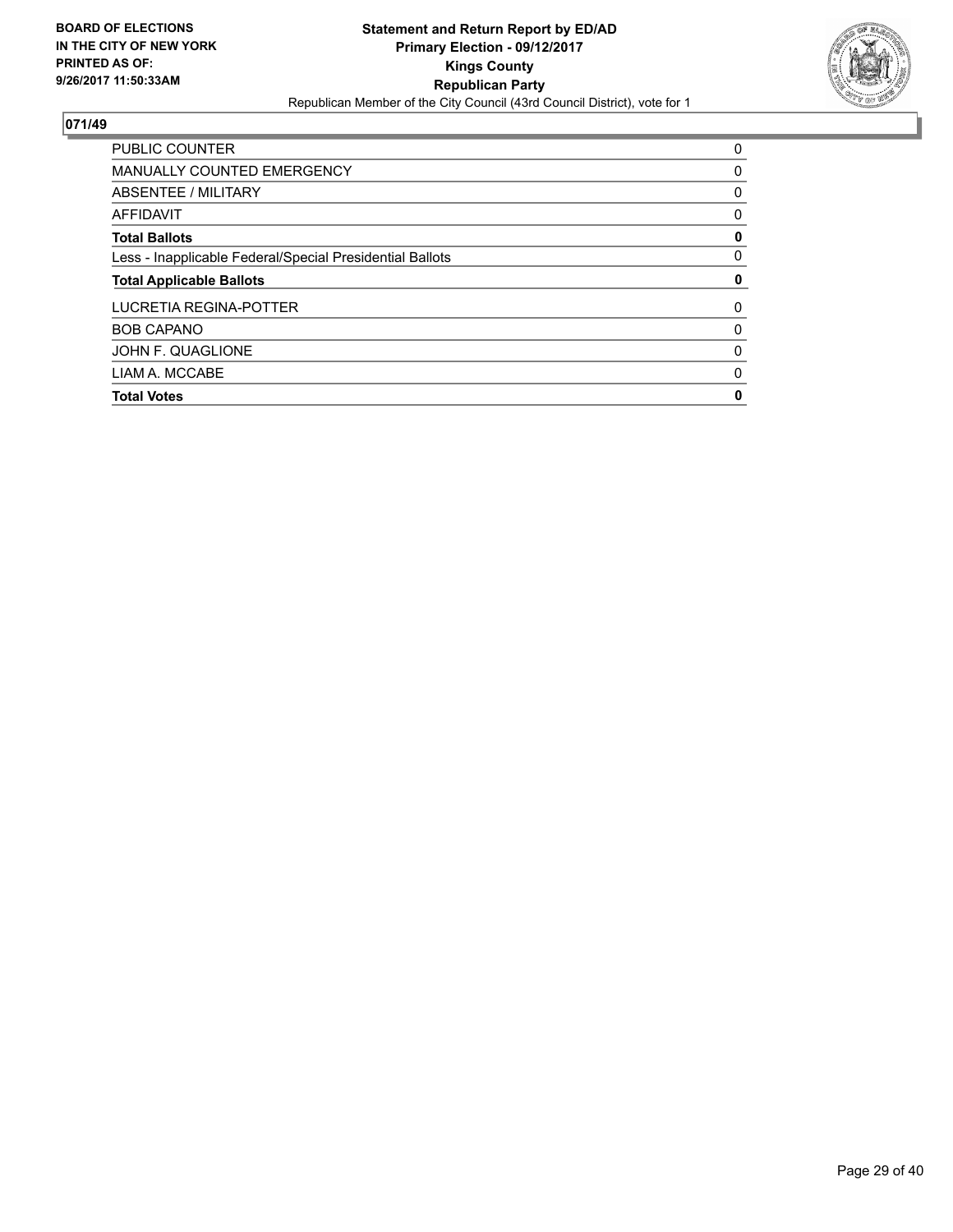

| <b>PUBLIC COUNTER</b>                                    | 20 |
|----------------------------------------------------------|----|
| MANUALLY COUNTED EMERGENCY                               | 0  |
| ABSENTEE / MILITARY                                      | 0  |
| <b>AFFIDAVIT</b>                                         | 0  |
| <b>Total Ballots</b>                                     | 20 |
| Less - Inapplicable Federal/Special Presidential Ballots | 0  |
| <b>Total Applicable Ballots</b>                          | 20 |
| LUCRETIA REGINA-POTTER                                   | 0  |
| <b>BOB CAPANO</b>                                        |    |
| JOHN F. QUAGLIONE                                        | 9  |
| LIAM A. MCCABE                                           | 9  |
| <b>Total Votes</b>                                       | 19 |
| Unrecorded                                               | 1  |

#### **059/51**

| <b>PUBLIC COUNTER</b>                                    | 13 |
|----------------------------------------------------------|----|
| MANUALLY COUNTED EMERGENCY                               | 0  |
| ABSENTEE / MILITARY                                      |    |
| AFFIDAVIT                                                | 0  |
| <b>Total Ballots</b>                                     | 14 |
| Less - Inapplicable Federal/Special Presidential Ballots | 0  |
| <b>Total Applicable Ballots</b>                          | 14 |
| LUCRETIA REGINA-POTTER                                   | 0  |
| <b>BOB CAPANO</b>                                        |    |
| JOHN F. QUAGLIONE                                        | 5  |
| LIAM A. MCCABE                                           | 8  |
| <b>Total Votes</b>                                       | 14 |

| PUBLIC COUNTER                                           | 8 |
|----------------------------------------------------------|---|
| <b>MANUALLY COUNTED EMERGENCY</b>                        | 0 |
| ABSENTEE / MILITARY                                      | 0 |
| AFFIDAVIT                                                | 0 |
| <b>Total Ballots</b>                                     | 8 |
| Less - Inapplicable Federal/Special Presidential Ballots | 0 |
| <b>Total Applicable Ballots</b>                          | 8 |
| LUCRETIA REGINA-POTTER                                   |   |
| <b>BOB CAPANO</b>                                        | 2 |
| JOHN F. QUAGLIONE                                        | 3 |
| LIAM A. MCCABE                                           | 2 |
| <b>Total Votes</b>                                       | 8 |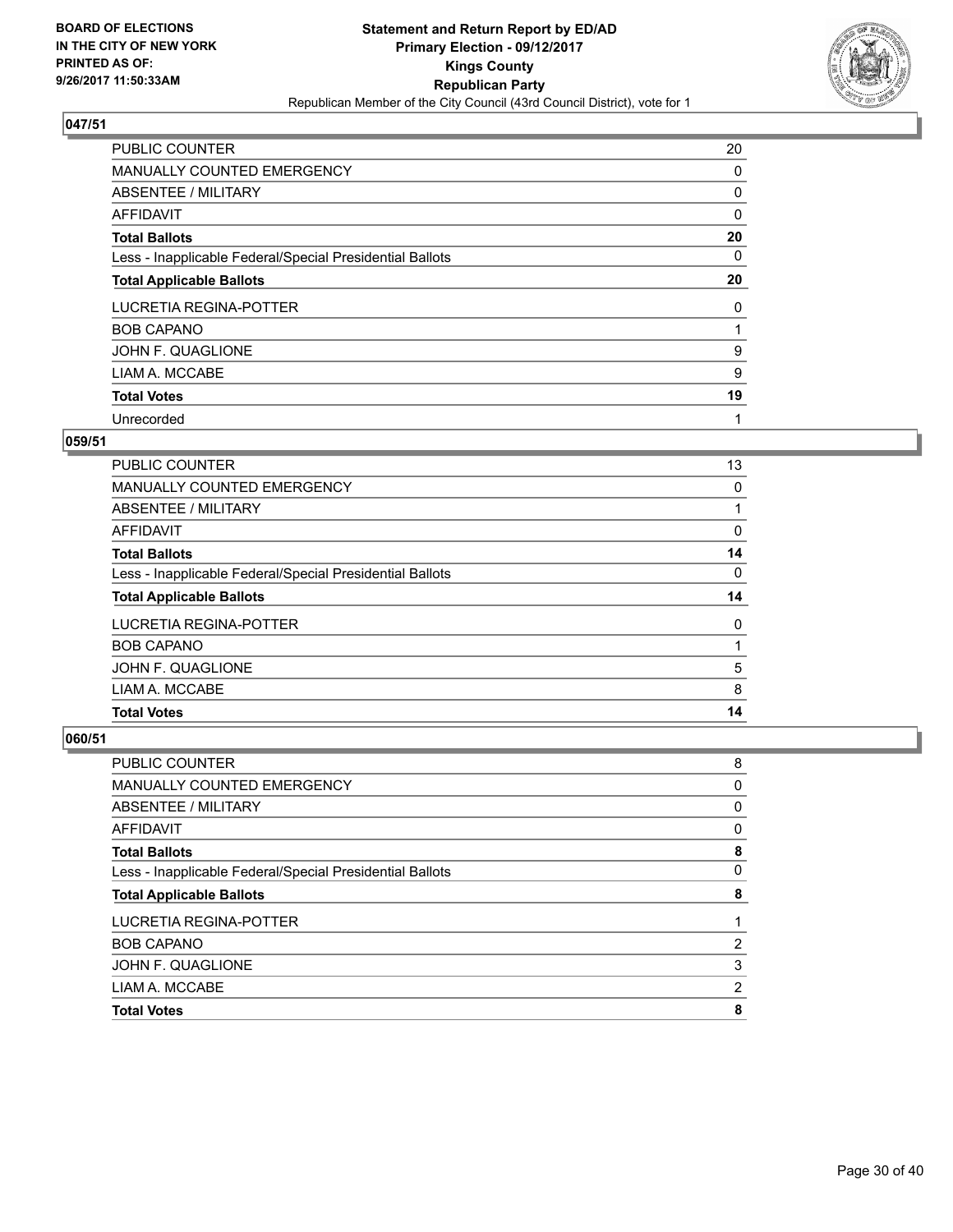

| <b>PUBLIC COUNTER</b>                                    | 18 |
|----------------------------------------------------------|----|
| <b>MANUALLY COUNTED EMERGENCY</b>                        | 0  |
| ABSENTEE / MILITARY                                      | 2  |
| AFFIDAVIT                                                | 0  |
| <b>Total Ballots</b>                                     | 20 |
| Less - Inapplicable Federal/Special Presidential Ballots | 0  |
| <b>Total Applicable Ballots</b>                          | 20 |
| LUCRETIA REGINA-POTTER                                   | 0  |
| <b>BOB CAPANO</b>                                        | 2  |
| JOHN F. QUAGLIONE                                        | 5  |
| LIAM A. MCCABE                                           | 13 |
| <b>Total Votes</b>                                       | 20 |

# **062/51**

| <b>PUBLIC COUNTER</b>                                    | 24 |
|----------------------------------------------------------|----|
| MANUALLY COUNTED EMERGENCY                               | 0  |
| ABSENTEE / MILITARY                                      | 0  |
| AFFIDAVIT                                                | 0  |
| <b>Total Ballots</b>                                     | 24 |
| Less - Inapplicable Federal/Special Presidential Ballots | 0  |
| <b>Total Applicable Ballots</b>                          | 24 |
| LUCRETIA REGINA-POTTER                                   |    |
| <b>BOB CAPANO</b>                                        | 3  |
| JOHN F. QUAGLIONE                                        | 9  |
| LIAM A. MCCABE                                           | 11 |
| <b>Total Votes</b>                                       | 24 |
|                                                          |    |

| <b>PUBLIC COUNTER</b>                                    | 7 |
|----------------------------------------------------------|---|
| <b>MANUALLY COUNTED EMERGENCY</b>                        | 0 |
| ABSENTEE / MILITARY                                      | 0 |
| AFFIDAVIT                                                | 0 |
| <b>Total Ballots</b>                                     |   |
| Less - Inapplicable Federal/Special Presidential Ballots | 0 |
| <b>Total Applicable Ballots</b>                          |   |
| LUCRETIA REGINA-POTTER                                   | 0 |
| <b>BOB CAPANO</b>                                        |   |
| JOHN F. QUAGLIONE                                        | 3 |
| LIAM A. MCCABE                                           | 3 |
| <b>Total Votes</b>                                       | 7 |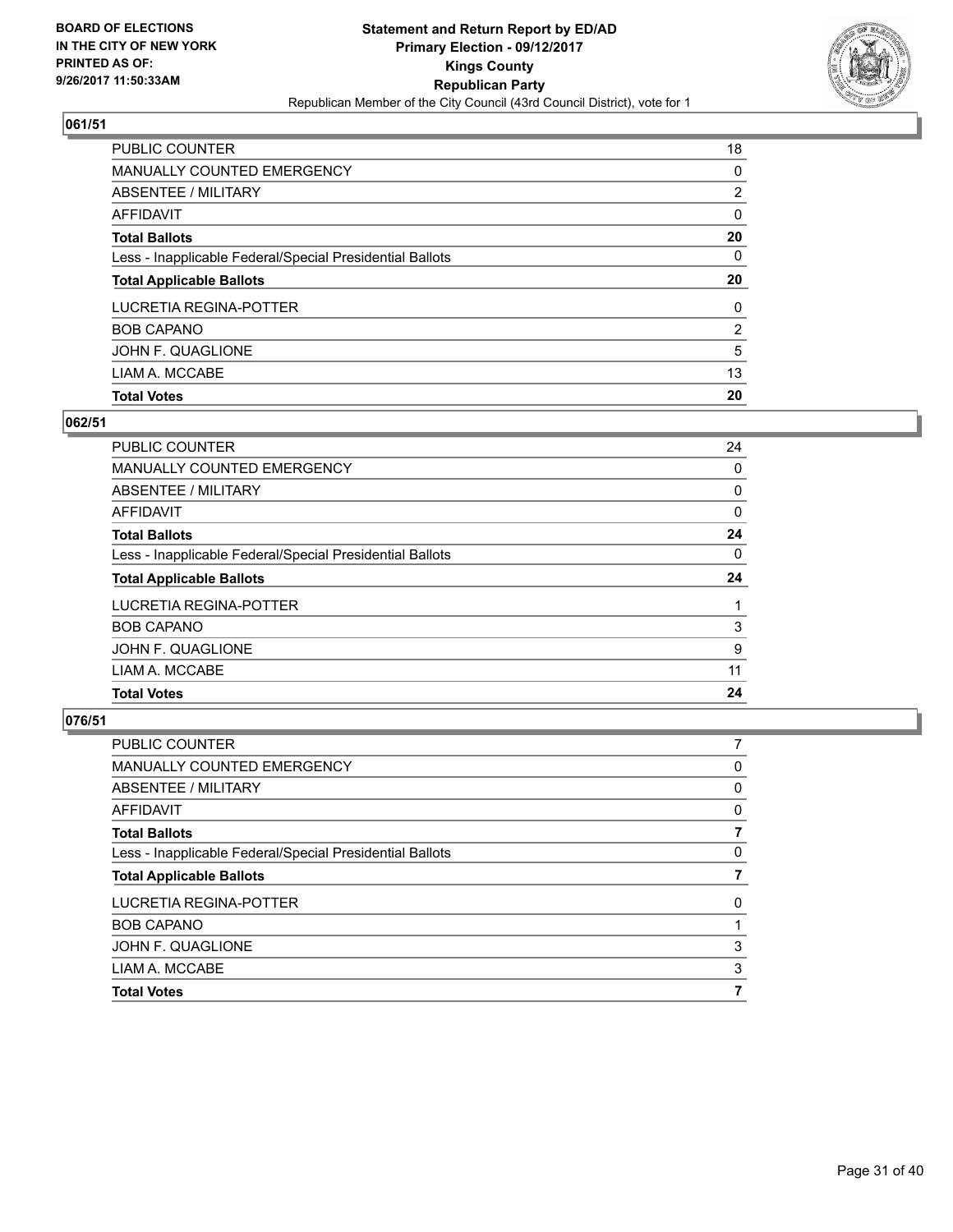

| <b>PUBLIC COUNTER</b>                                    | 18             |
|----------------------------------------------------------|----------------|
| <b>MANUALLY COUNTED EMERGENCY</b>                        | 0              |
| ABSENTEE / MILITARY                                      | 0              |
| AFFIDAVIT                                                | 0              |
| <b>Total Ballots</b>                                     | 18             |
| Less - Inapplicable Federal/Special Presidential Ballots | 0              |
| <b>Total Applicable Ballots</b>                          | 18             |
| LUCRETIA REGINA-POTTER                                   | $\overline{2}$ |
| <b>BOB CAPANO</b>                                        | 3              |
| JOHN F. QUAGLIONE                                        | 1              |
| LIAM A. MCCABE                                           | 10             |
| UNATTRIBUTABLE WRITE-IN (WRITE-IN)                       | 2              |
| <b>Total Votes</b>                                       | 18             |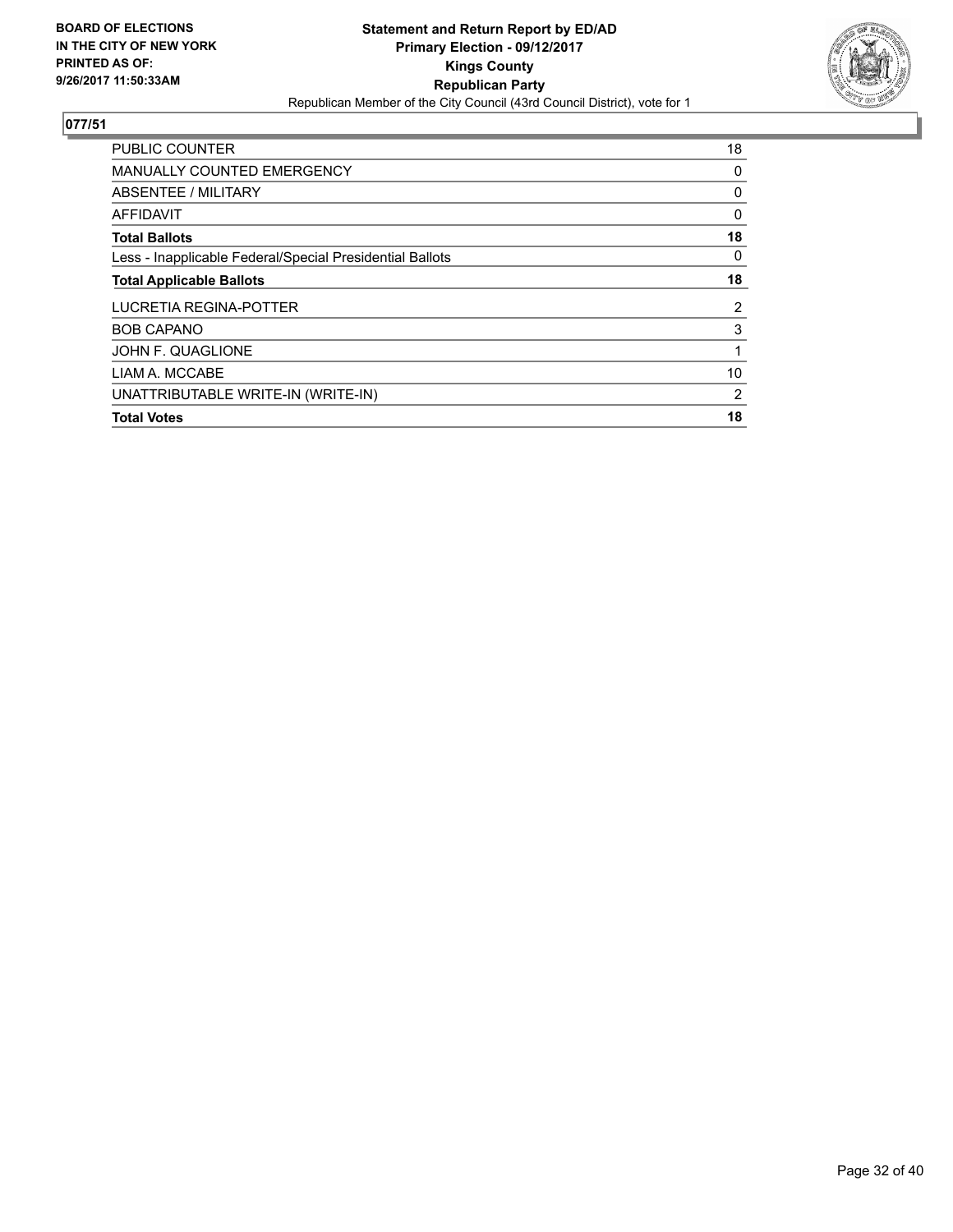

| <b>PUBLIC COUNTER</b>                                    | 45 |
|----------------------------------------------------------|----|
| <b>MANUALLY COUNTED EMERGENCY</b>                        | 0  |
| ABSENTEE / MILITARY                                      | 3  |
| AFFIDAVIT                                                | 0  |
| <b>Total Ballots</b>                                     | 48 |
| Less - Inapplicable Federal/Special Presidential Ballots | 0  |
| <b>Total Applicable Ballots</b>                          | 48 |
| LUCRETIA REGINA-POTTER                                   |    |
| <b>BOB CAPANO</b>                                        |    |
|                                                          | 7  |
| JOHN F. QUAGLIONE                                        | 21 |
| LIAM A. MCCABE                                           | 19 |

## **076/64**

| PUBLIC COUNTER                                           | 35 |
|----------------------------------------------------------|----|
| <b>MANUALLY COUNTED EMERGENCY</b>                        | 0  |
| ABSENTEE / MILITARY                                      | 3  |
| AFFIDAVIT                                                | 0  |
| <b>Total Ballots</b>                                     | 38 |
| Less - Inapplicable Federal/Special Presidential Ballots | 0  |
| <b>Total Applicable Ballots</b>                          | 38 |
| LUCRETIA REGINA-POTTER                                   | 0  |
| <b>BOB CAPANO</b>                                        | 10 |
| JOHN F. QUAGLIONE                                        | 11 |
| LIAM A. MCCABE                                           | 17 |
| <b>Total Votes</b>                                       | 38 |

| <b>PUBLIC COUNTER</b>                                    | 54 |
|----------------------------------------------------------|----|
| MANUALLY COUNTED EMERGENCY                               | 0  |
| ABSENTEE / MILITARY                                      |    |
| AFFIDAVIT                                                |    |
| <b>Total Ballots</b>                                     | 56 |
| Less - Inapplicable Federal/Special Presidential Ballots | 0  |
| <b>Total Applicable Ballots</b>                          | 56 |
| LUCRETIA REGINA-POTTER                                   | 0  |
| <b>BOB CAPANO</b>                                        | 6  |
| JOHN F. QUAGLIONE                                        | 26 |
| LIAM A. MCCABE                                           | 23 |
| <b>Total Votes</b>                                       | 55 |
| Unrecorded                                               | 1  |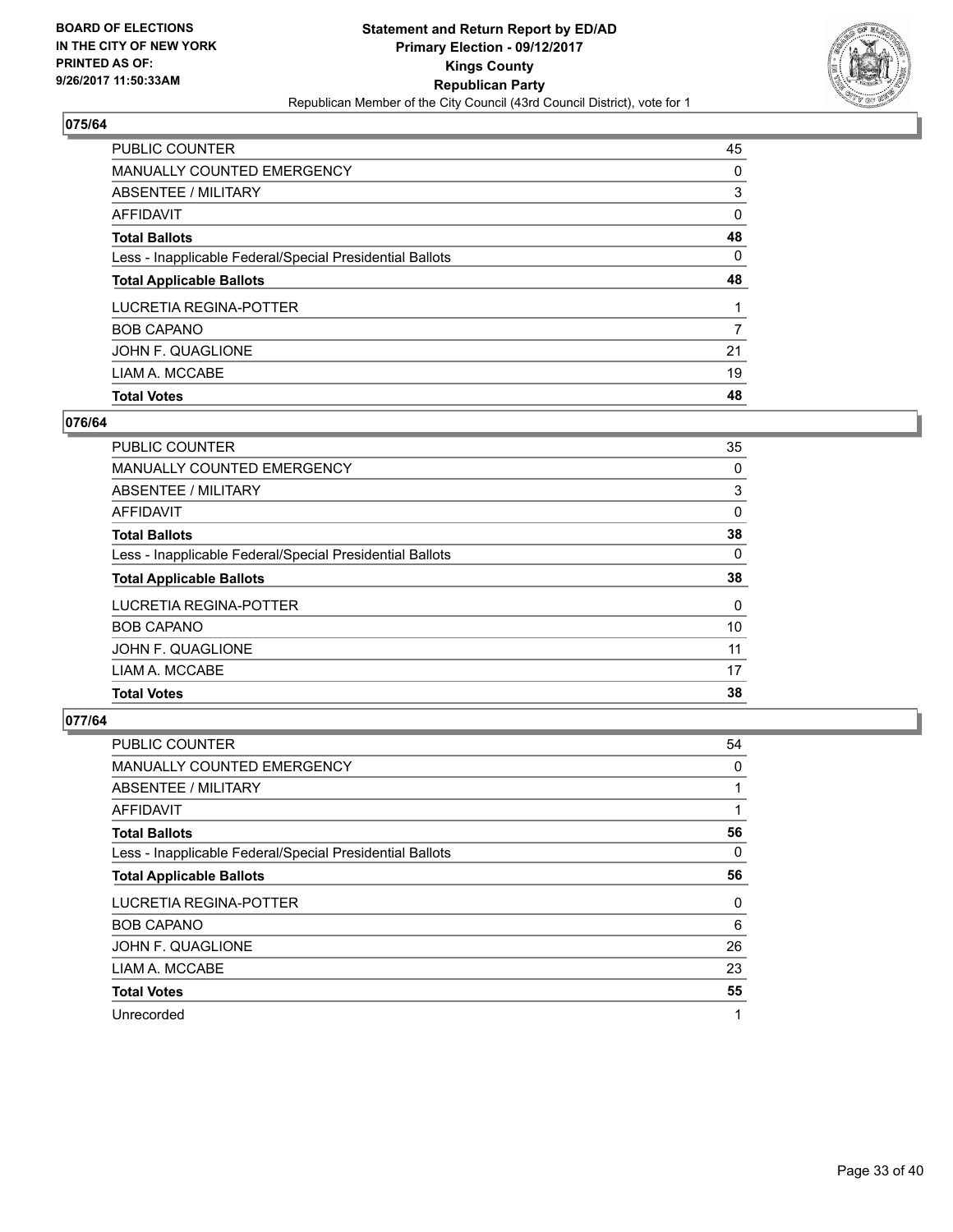

| <b>PUBLIC COUNTER</b>                                    | 36 |
|----------------------------------------------------------|----|
| <b>MANUALLY COUNTED EMERGENCY</b>                        | 0  |
| ABSENTEE / MILITARY                                      | 3  |
| AFFIDAVIT                                                | 0  |
| <b>Total Ballots</b>                                     | 39 |
| Less - Inapplicable Federal/Special Presidential Ballots | 0  |
| <b>Total Applicable Ballots</b>                          | 39 |
| LUCRETIA REGINA-POTTER                                   | 0  |
| <b>BOB CAPANO</b>                                        | 10 |
| JOHN F. QUAGLIONE                                        | 14 |
| LIAM A. MCCABE                                           | 13 |
| KHADER EL-YATEEM (WRITE-IN)                              | 1  |
| <b>Total Votes</b>                                       | 38 |
| Unrecorded                                               | 1  |

#### **079/64**

| <b>PUBLIC COUNTER</b>                                    | 26 |
|----------------------------------------------------------|----|
| MANUALLY COUNTED EMERGENCY                               | 0  |
| ABSENTEE / MILITARY                                      |    |
| AFFIDAVIT                                                | 0  |
| <b>Total Ballots</b>                                     | 27 |
| Less - Inapplicable Federal/Special Presidential Ballots | 0  |
| <b>Total Applicable Ballots</b>                          | 27 |
| LUCRETIA REGINA-POTTER                                   | 0  |
| <b>BOB CAPANO</b>                                        | 5  |
| JOHN F. QUAGLIONE                                        | 7  |
| LIAM A. MCCABE                                           | 15 |
| <b>Total Votes</b>                                       | 27 |

| <b>PUBLIC COUNTER</b>                                    | 28 |
|----------------------------------------------------------|----|
| MANUALLY COUNTED EMERGENCY                               | 0  |
| ABSENTEE / MILITARY                                      | 0  |
| AFFIDAVIT                                                | 0  |
| <b>Total Ballots</b>                                     | 28 |
| Less - Inapplicable Federal/Special Presidential Ballots | 0  |
| <b>Total Applicable Ballots</b>                          | 28 |
| LUCRETIA REGINA-POTTER                                   | 2  |
| <b>BOB CAPANO</b>                                        | 3  |
| JOHN F. QUAGLIONE                                        | 8  |
| LIAM A. MCCABE                                           | 14 |
| <b>Total Votes</b>                                       | 27 |
| Unrecorded                                               | 1  |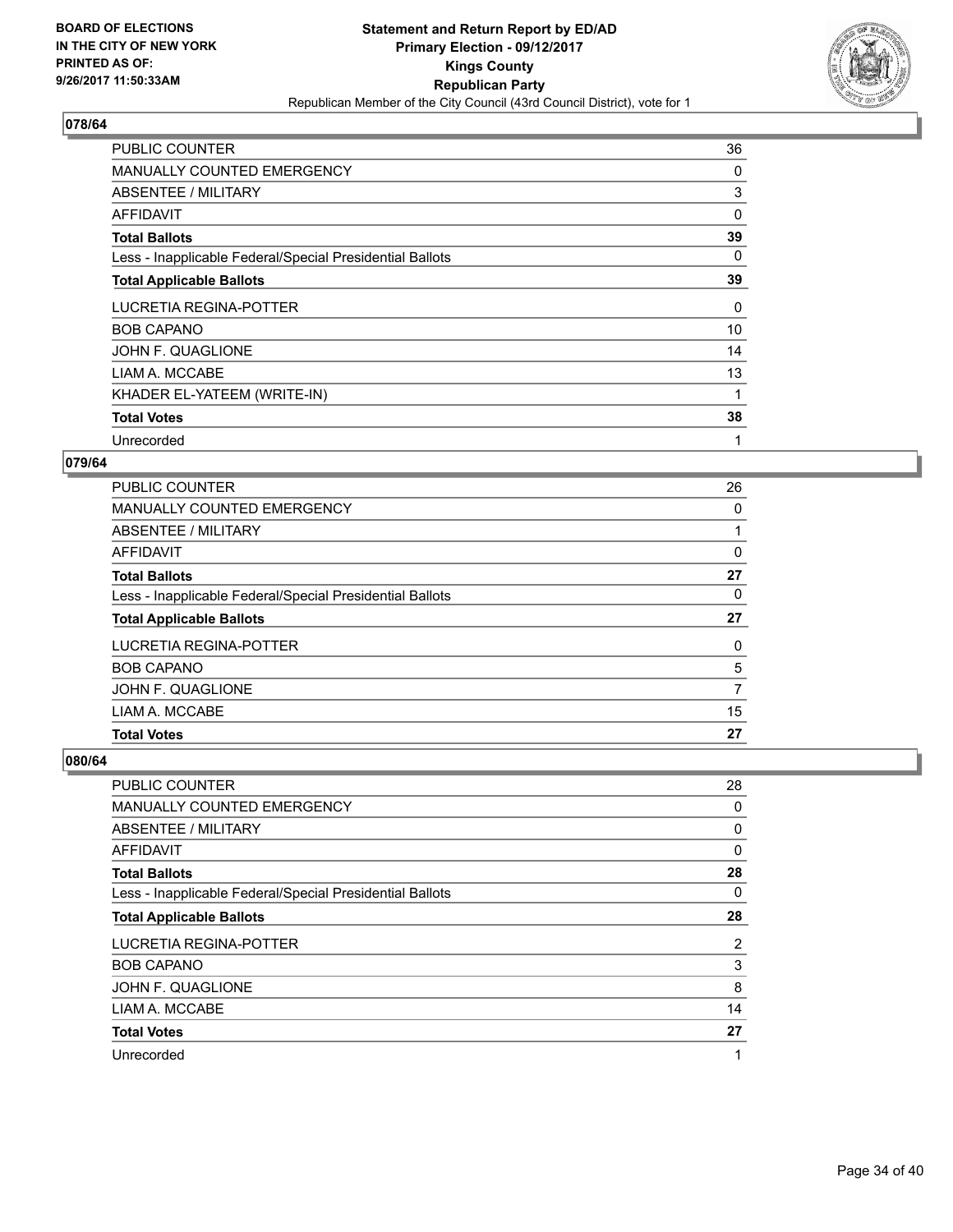

| <b>Total Votes</b>                                       | 17             |
|----------------------------------------------------------|----------------|
| LIAM A. MCCABE                                           | 8              |
| JOHN F. QUAGLIONE                                        | 9              |
| <b>BOB CAPANO</b>                                        | 0              |
| LUCRETIA REGINA-POTTER                                   | 0              |
| <b>Total Applicable Ballots</b>                          | 17             |
| Less - Inapplicable Federal/Special Presidential Ballots | 0              |
| <b>Total Ballots</b>                                     | 17             |
| AFFIDAVIT                                                | 0              |
| ABSENTEE / MILITARY                                      | $\overline{2}$ |
| MANUALLY COUNTED EMERGENCY                               | 0              |
| <b>PUBLIC COUNTER</b>                                    | 15             |

## **082/64**

| PUBLIC COUNTER                                           | 3 |
|----------------------------------------------------------|---|
| <b>MANUALLY COUNTED EMERGENCY</b>                        | 0 |
| ABSENTEE / MILITARY                                      | 0 |
| AFFIDAVIT                                                |   |
| <b>Total Ballots</b>                                     | 4 |
| Less - Inapplicable Federal/Special Presidential Ballots | 0 |
| <b>Total Applicable Ballots</b>                          | 4 |
| LUCRETIA REGINA-POTTER                                   | 0 |
| <b>BOB CAPANO</b>                                        |   |
| JOHN F. QUAGLIONE                                        | 2 |
| LIAM A. MCCABE                                           |   |
| <b>Total Votes</b>                                       | 4 |
|                                                          |   |

| <b>PUBLIC COUNTER</b>                                    | 30 |
|----------------------------------------------------------|----|
| MANUALLY COUNTED EMERGENCY                               | 0  |
| ABSENTEE / MILITARY                                      |    |
| AFFIDAVIT                                                | 0  |
| <b>Total Ballots</b>                                     | 31 |
| Less - Inapplicable Federal/Special Presidential Ballots | 0  |
| <b>Total Applicable Ballots</b>                          | 31 |
| LUCRETIA REGINA-POTTER                                   | 0  |
| <b>BOB CAPANO</b>                                        | 10 |
| JOHN F. QUAGLIONE                                        | 6  |
| LIAM A. MCCABE                                           | 15 |
| <b>Total Votes</b>                                       | 31 |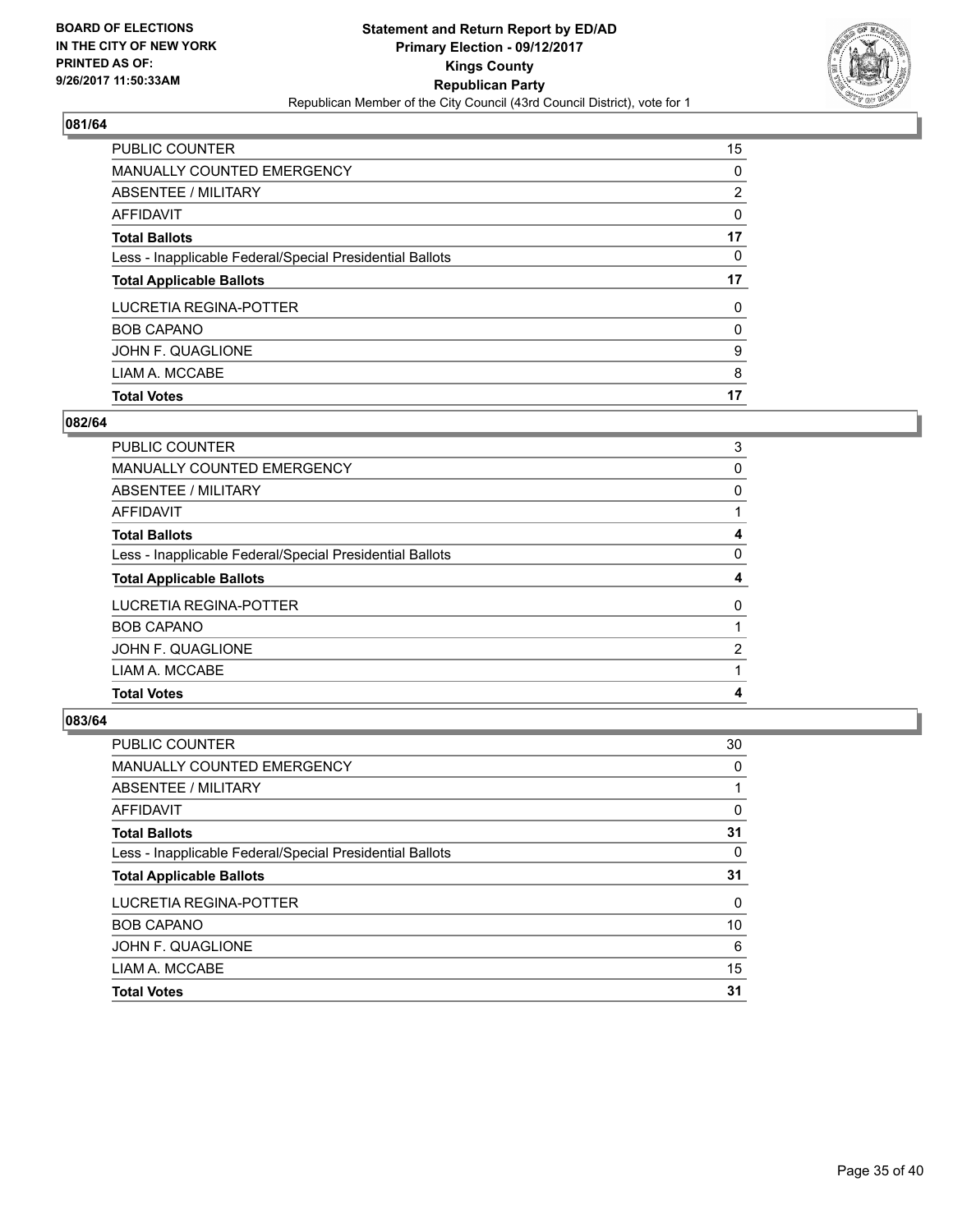

| <b>Total Votes</b>                                       | 64 |
|----------------------------------------------------------|----|
| <b>JUSTIN BRANNAN (WRITE-IN)</b>                         |    |
| LIAM A. MCCABE                                           | 18 |
| JOHN F. QUAGLIONE                                        | 44 |
| <b>BOB CAPANO</b>                                        |    |
| LUCRETIA REGINA-POTTER                                   | 0  |
| <b>Total Applicable Ballots</b>                          | 64 |
| Less - Inapplicable Federal/Special Presidential Ballots | 0  |
| <b>Total Ballots</b>                                     | 64 |
| AFFIDAVIT                                                | 1  |
| ABSENTEE / MILITARY                                      | 5  |
| <b>MANUALLY COUNTED EMERGENCY</b>                        | 0  |
| <b>PUBLIC COUNTER</b>                                    | 58 |

#### **085/64**

| <b>PUBLIC COUNTER</b>                                    | 32 |
|----------------------------------------------------------|----|
| <b>MANUALLY COUNTED EMERGENCY</b>                        | 0  |
| ABSENTEE / MILITARY                                      |    |
| <b>AFFIDAVIT</b>                                         | 0  |
| <b>Total Ballots</b>                                     | 33 |
| Less - Inapplicable Federal/Special Presidential Ballots | 0  |
| <b>Total Applicable Ballots</b>                          | 33 |
| LUCRETIA REGINA-POTTER                                   | 0  |
| <b>BOB CAPANO</b>                                        |    |
| JOHN F. QUAGLIONE                                        | 23 |
| LIAM A. MCCABE                                           | 9  |
| <b>Total Votes</b>                                       | 33 |

| <b>PUBLIC COUNTER</b>                                    | 31 |
|----------------------------------------------------------|----|
| <b>MANUALLY COUNTED EMERGENCY</b>                        | 0  |
| ABSENTEE / MILITARY                                      | 1  |
| <b>AFFIDAVIT</b>                                         | 0  |
| <b>Total Ballots</b>                                     | 32 |
| Less - Inapplicable Federal/Special Presidential Ballots | 0  |
| <b>Total Applicable Ballots</b>                          | 32 |
| <b>LUCRETIA REGINA-POTTER</b>                            | 0  |
| <b>BOB CAPANO</b>                                        | 7  |
| JOHN F. QUAGLIONE                                        | 13 |
| LIAM A. MCCABE                                           | 11 |
| <b>JUSTIN BRANNAN (WRITE-IN)</b>                         | 1  |
| <b>Total Votes</b>                                       | 32 |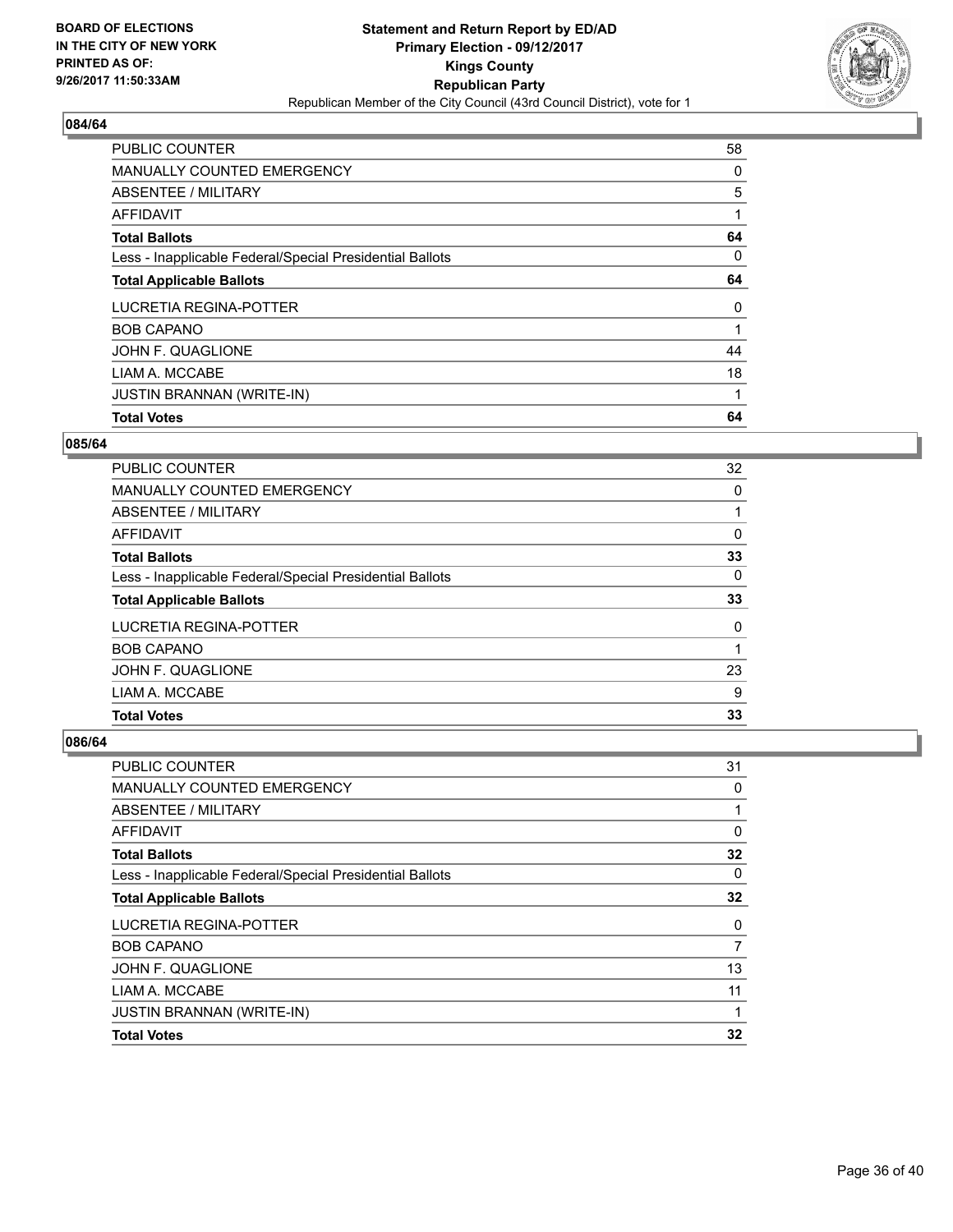

| <b>PUBLIC COUNTER</b>                                    | 40 |
|----------------------------------------------------------|----|
| MANUALLY COUNTED EMERGENCY                               | 0  |
| ABSENTEE / MILITARY                                      | 4  |
| AFFIDAVIT                                                | 0  |
| <b>Total Ballots</b>                                     | 44 |
| Less - Inapplicable Federal/Special Presidential Ballots | 0  |
| <b>Total Applicable Ballots</b>                          | 44 |
| LUCRETIA REGINA-POTTER                                   |    |
| <b>BOB CAPANO</b>                                        | 7  |
| JOHN F. QUAGLIONE                                        | 16 |
| LIAM A. MCCABE                                           | 19 |
| <b>Total Votes</b>                                       | 43 |
| Unrecorded                                               | 1  |

#### **088/64**

| <b>PUBLIC COUNTER</b>                                    | 41 |
|----------------------------------------------------------|----|
| <b>MANUALLY COUNTED EMERGENCY</b>                        | 0  |
| <b>ABSENTEE / MILITARY</b>                               | 3  |
| <b>AFFIDAVIT</b>                                         | 0  |
| <b>Total Ballots</b>                                     | 44 |
| Less - Inapplicable Federal/Special Presidential Ballots | 0  |
| <b>Total Applicable Ballots</b>                          | 44 |
| LUCRETIA REGINA-POTTER                                   | 0  |
| <b>BOB CAPANO</b>                                        | 8  |
| JOHN F. QUAGLIONE                                        | 11 |
| LIAM A. MCCABE                                           | 24 |
| JON PALLY (WRITE-IN)                                     | 1  |
| <b>Total Votes</b>                                       | 44 |

| <b>PUBLIC COUNTER</b>                                    | 101 |
|----------------------------------------------------------|-----|
| MANUALLY COUNTED EMERGENCY                               | 0   |
| ABSENTEE / MILITARY                                      | 8   |
| AFFIDAVIT                                                | 0   |
| <b>Total Ballots</b>                                     | 109 |
| Less - Inapplicable Federal/Special Presidential Ballots | 0   |
| <b>Total Applicable Ballots</b>                          | 109 |
| <b>LUCRETIA REGINA-POTTER</b>                            | 0   |
| <b>BOB CAPANO</b>                                        | 8   |
| JOHN F. QUAGLIONE                                        | 73  |
| LIAM A. MCCABE                                           | 27  |
| <b>Total Votes</b>                                       | 108 |
| Unrecorded                                               | 1   |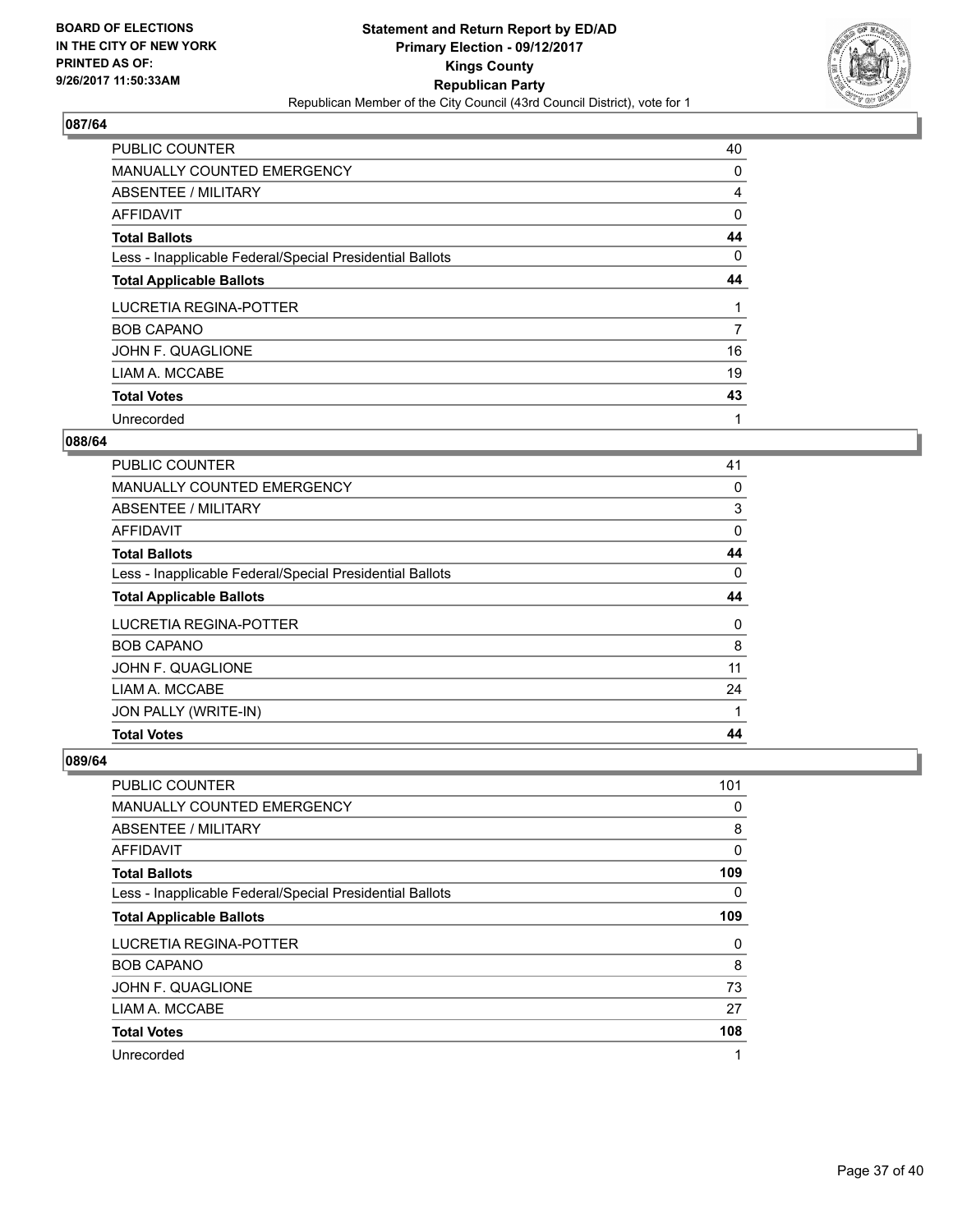

| <b>PUBLIC COUNTER</b>                                    | 68 |
|----------------------------------------------------------|----|
| <b>MANUALLY COUNTED EMERGENCY</b>                        | 0  |
| ABSENTEE / MILITARY                                      | 2  |
| AFFIDAVIT                                                | 0  |
| <b>Total Ballots</b>                                     | 70 |
| Less - Inapplicable Federal/Special Presidential Ballots | 0  |
| <b>Total Applicable Ballots</b>                          | 70 |
| LUCRETIA REGINA-POTTER                                   | 1  |
| <b>BOB CAPANO</b>                                        | 9  |
| JOHN F. QUAGLIONE                                        | 37 |
| LIAM A. MCCABE                                           | 20 |
| UNATTRIBUTABLE WRITE-IN (WRITE-IN)                       |    |
| <b>Total Votes</b>                                       | 68 |
|                                                          |    |

#### **091/64**

| <b>PUBLIC COUNTER</b>                                    | 55 |
|----------------------------------------------------------|----|
| MANUALLY COUNTED EMERGENCY                               | 0  |
| ABSENTEE / MILITARY                                      |    |
| AFFIDAVIT                                                | 2  |
| <b>Total Ballots</b>                                     | 58 |
| Less - Inapplicable Federal/Special Presidential Ballots | 0  |
| <b>Total Applicable Ballots</b>                          | 58 |
| LUCRETIA REGINA-POTTER                                   | 0  |
| <b>BOB CAPANO</b>                                        | 8  |
| JOHN F. QUAGLIONE                                        | 38 |
| LIAM A. MCCABE                                           | 11 |
| UNATTRIBUTABLE WRITE-IN (WRITE-IN)                       | 1  |
| <b>Total Votes</b>                                       | 58 |

| <b>PUBLIC COUNTER</b>                                    | 30 |
|----------------------------------------------------------|----|
| MANUALLY COUNTED EMERGENCY                               | 0  |
| ABSENTEE / MILITARY                                      | 4  |
| AFFIDAVIT                                                | 0  |
| <b>Total Ballots</b>                                     | 34 |
| Less - Inapplicable Federal/Special Presidential Ballots | 0  |
| <b>Total Applicable Ballots</b>                          | 34 |
| LUCRETIA REGINA-POTTER                                   | 0  |
| <b>BOB CAPANO</b>                                        | 3  |
| JOHN F. QUAGLIONE                                        | 10 |
| LIAM A. MCCABE                                           | 20 |
| <b>Total Votes</b>                                       | 33 |
| Unrecorded                                               | 1  |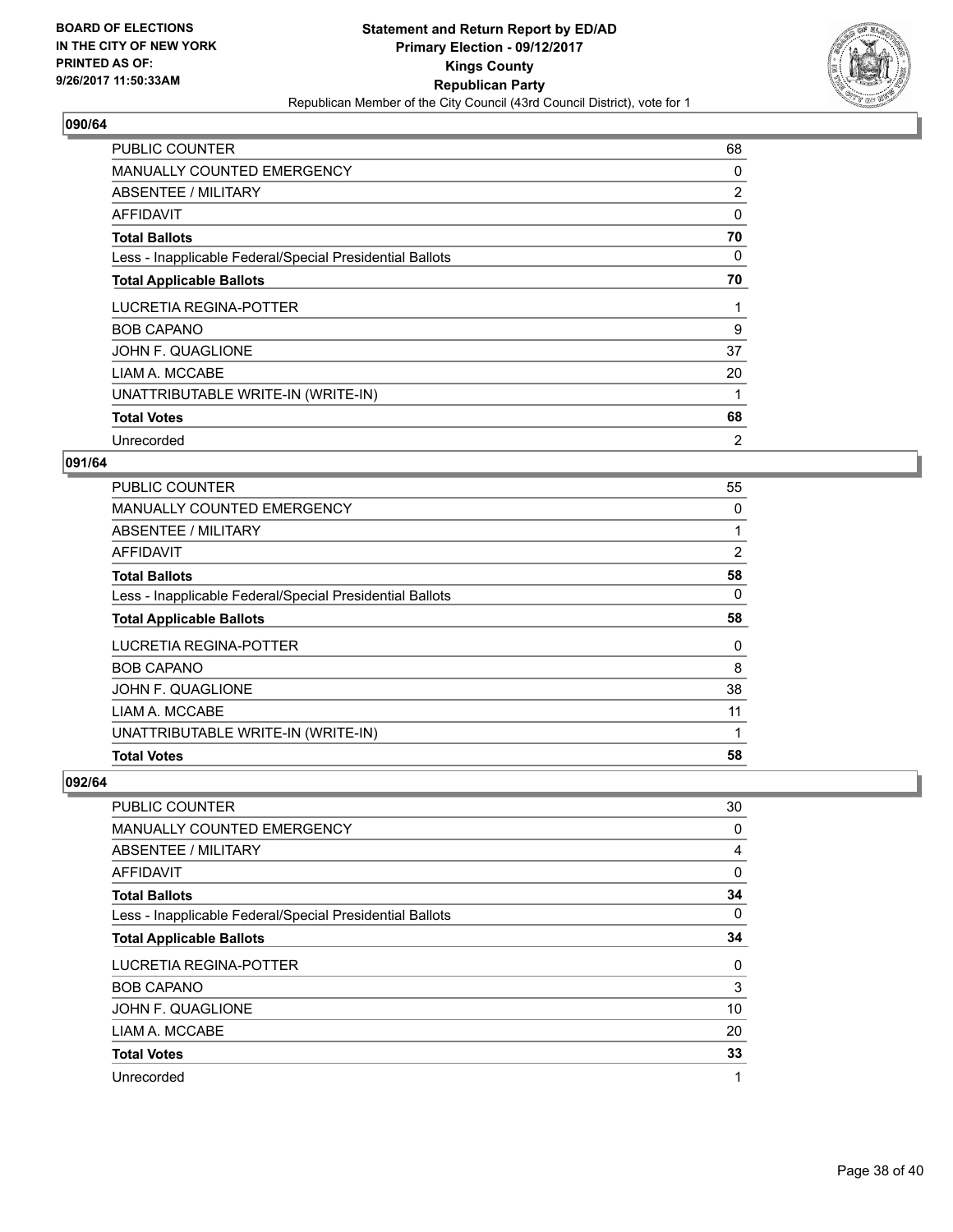

| <b>PUBLIC COUNTER</b>                                    | 44       |
|----------------------------------------------------------|----------|
| <b>MANUALLY COUNTED EMERGENCY</b>                        | 0        |
| ABSENTEE / MILITARY                                      | 5        |
| AFFIDAVIT                                                | 0        |
| <b>Total Ballots</b>                                     | 49       |
| Less - Inapplicable Federal/Special Presidential Ballots | 0        |
| <b>Total Applicable Ballots</b>                          | 49       |
| LUCRETIA REGINA-POTTER                                   | $\Omega$ |
| <b>BOB CAPANO</b>                                        | 7        |
| JOHN F. QUAGLIONE                                        | 18       |
|                                                          |          |
| LIAM A. MCCABE                                           | 24       |

#### **094/64**

| <b>PUBLIC COUNTER</b>                                    | 0 |
|----------------------------------------------------------|---|
| <b>MANUALLY COUNTED EMERGENCY</b>                        | 0 |
| ABSENTEE / MILITARY                                      | 0 |
| AFFIDAVIT                                                | 0 |
| <b>Total Ballots</b>                                     | 0 |
| Less - Inapplicable Federal/Special Presidential Ballots | 0 |
| <b>Total Applicable Ballots</b>                          | 0 |
| LUCRETIA REGINA-POTTER                                   | 0 |
| <b>BOB CAPANO</b>                                        | 0 |
| JOHN F. QUAGLIONE                                        | 0 |
| LIAM A. MCCABE                                           | 0 |
| <b>Total Votes</b>                                       | 0 |

## **095/64 COMBINED into: 094/64**

#### **096/64 COMBINED into: 091/64**

| <b>Total Ballots</b>                                     | 0 |
|----------------------------------------------------------|---|
| Less - Inapplicable Federal/Special Presidential Ballots | 0 |
| <b>Total Applicable Ballots</b>                          | 0 |
| LUCRETIA REGINA-POTTER                                   | 0 |
| <b>BOB CAPANO</b>                                        | 0 |
| JOHN F. QUAGLIONE                                        | 0 |
| LIAM A. MCCABE                                           | 0 |
| <b>Total Votes</b>                                       | 0 |